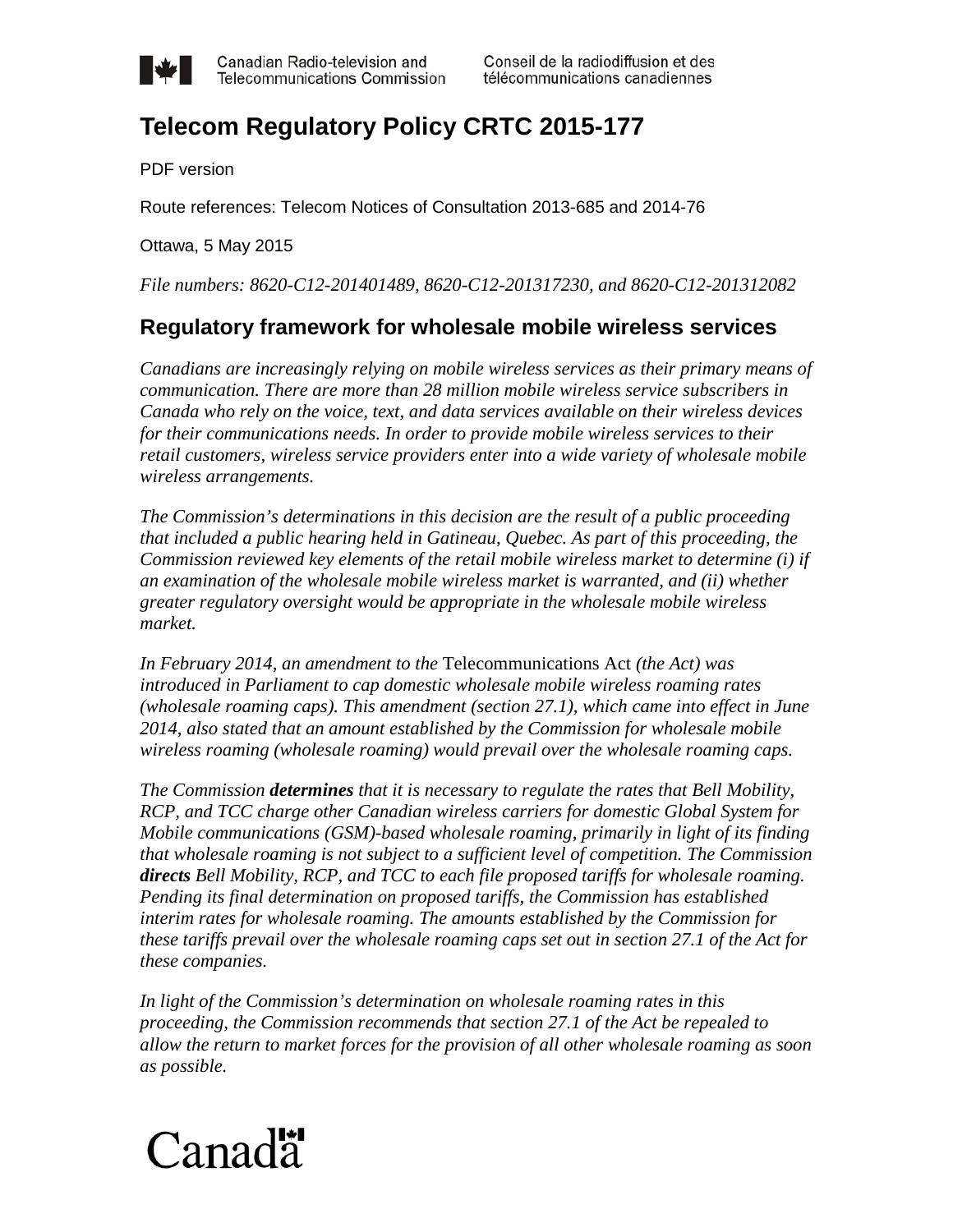*The Commission's determinations in this decision will facilitate sustainable competition that provides benefits to Canadians, such as reasonable prices and innovative services, as well as continued innovation and investment in high-quality mobile wireless networks.*

*A concurring opinion by Vice-Chairman Peter Menzies is attached to this decision.*

## **Introduction**

- 1. The mobile wireless market is the largest and fastest-growing sector in the Canadian telecommunications industry. In 2013, mobile wireless services in Canada generated revenues of \$21.2 billion, which accounted for nearly half of the total telecommunications revenues in this country.<sup>[1](#page-1-0)</sup> The retail market for wireless services offers Canadians a variety of wireless devices, plans, and packages. There are more than 28 million mobile wireless service subscribers in Canada who rely on the voice, text, and data services available on their wireless devices for their communications needs.
- [2](#page-1-1). A mobile wireless carrier (wireless carrier) requires spectrum<sup>2</sup> and a mobile wireless network to provide mobile wireless services. Spectrum is licensed by Industry Canada under the *Radiocommunication Act*. Licensees, including wireless carriers, are subject to conditions of licence under which, for example, licensees are required to provide certain wholesale mobile wireless services to other wireless carriers.<sup>[3](#page-1-2)</sup> If licensees are unable to conclude arrangements with respect to these services, they have recourse to arbitration in accordance with *Industry Canada's Arbitration Rules and Procedures*. [4](#page-1-3)
- 3. Since the mid-1990s, the Commission has forborne from regulating mobile wireless services, except with respect to its powers under section 24 and subsections 27(2), 27(3), and 27(4) of the *Telecommunications Act* (the Act). As a result of forbearance, wireless carriers are, among other things, not required to obtain prior Commission approval of the rates, terms, and conditions for their mobile wireless services, including wholesale mobile wireless services. However, the Commission has retained the power to impose conditions on the offer and provision of mobile wireless services, and to make findings of unjust discrimination or undue preference.

## **Background**

 $\overline{a}$ 

4. In mid-2013, Commission staff undertook a fact-finding exercise to assess the impact of wholesale mobile wireless roaming (wholesale roaming) arrangements<sup>[5](#page-1-4)</sup> on

<span id="page-1-0"></span><sup>1</sup> Based on information in the Commission's 2014 *Communications Monitoring Report*

 $2$  Spectrum is the medium over which all wireless signals are transmitted.

<span id="page-1-2"></span><span id="page-1-1"></span><sup>3</sup> *[Conditions of Licence for Mandatory Roaming and Antenna Tower and Site Sharing and to Prohibit](http://www.ic.gc.ca/eic/site/smt-gst.nsf/eng/sf09081.html)  [Exclusive Site Arrangements](http://www.ic.gc.ca/eic/site/smt-gst.nsf/eng/sf09081.html)* (CPC-2-0-17 Issue 2, March 2013)

<span id="page-1-3"></span><sup>4</sup> *[Industry Canada's Arbitration Rules and Procedures](http://www.ic.gc.ca/eic/site/smt-gst.nsf/eng/sf09079.html)* (CPC-2-0-18 Issue 2, March 2013)

<span id="page-1-4"></span><sup>&</sup>lt;sup>5</sup> Wireless carriers enter into wholesale roaming arrangements to allow their customers to originate or terminate communications when they are outside their own carrier's network footprint.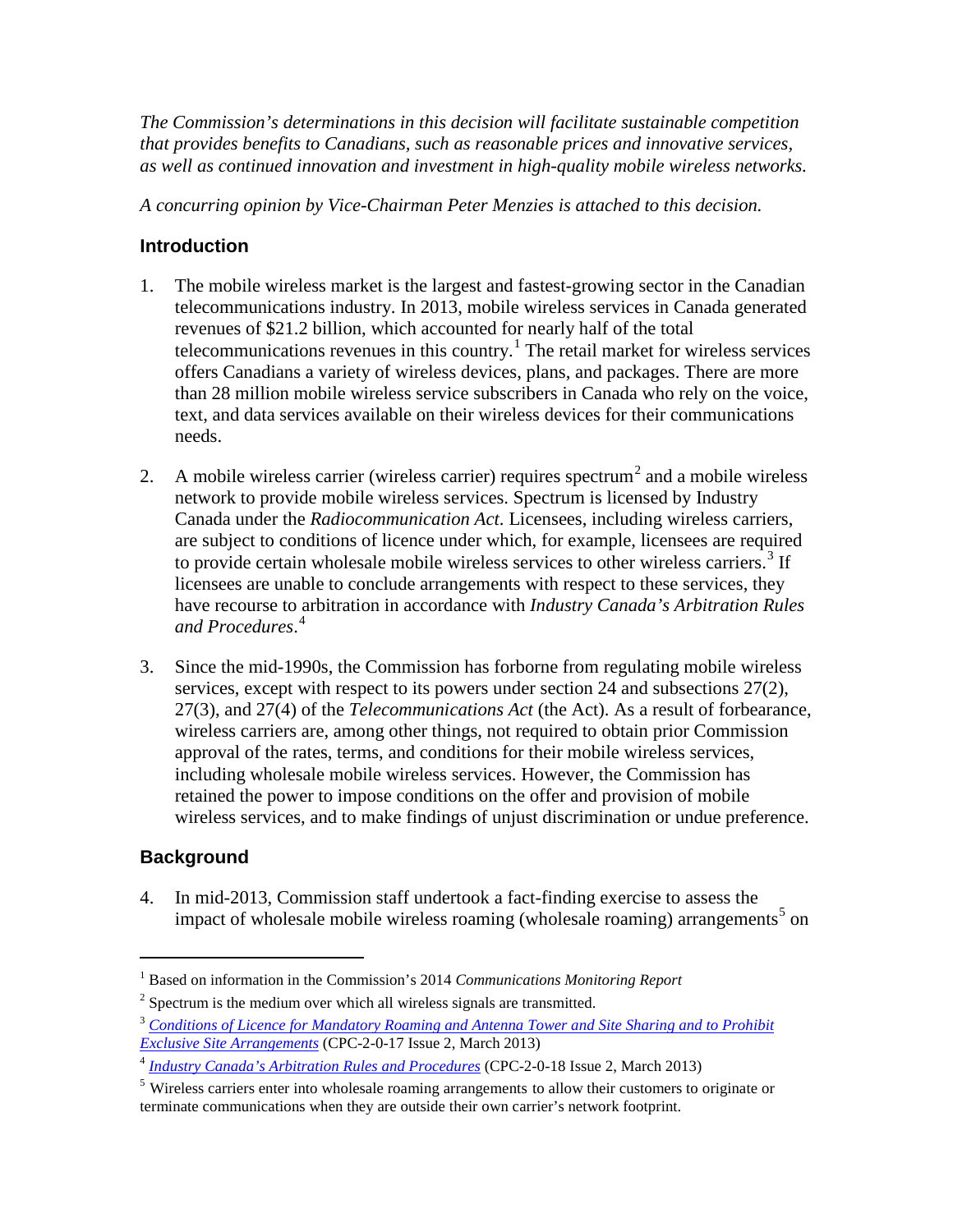the competitiveness of the Canadian wireless industry and the choices available to Canadians. Based on the information obtained through this exercise, the Commission considered that disparities in wholesale roaming rates, terms, and conditions, in particular between certain large Canadian wireless carriers and other Canadian wireless carriers, gave rise to concerns that some Canadian wireless carriers may be subject to unjust discrimination or undue preference, contrary to subsection 27(2) of the Act.

- 5. On 12 December 2013, the Commission issued Telecom Notice of Consultation [2013-685](http://www.crtc.gc.ca/eng/archive/2013/2013-685.htm) to consider whether or not, as a question of fact, there was a situation of unjust discrimination or undue preference with respect to wholesale roaming arrangements in Canada. In addition, the Commission stated its intention to initiate a separate proceeding to further examine the wholesale mobile wireless market (wholesale market).
- 6. On 18 December 2013, the Minister of Industry announced that the Government of Canada planned to introduce an amendment to the Act that would cap domestic wholesale roaming rates and stated that this measure would be in place until the Commission made a decision on wholesale roaming rates.
- 7. On 11 February 2014, the Government of Canada introduced in Parliament *An Act to implement certain provisions of the budget tabled in Parliament on February 11, 2014 and other measures* (Bill C-31). Bill C-31 included a proposed amendment to the Act (i.e. the introduction of section 27.1) to establish caps to prevent Canadian wireless carriers from charging other Canadian wireless carriers more than they charge their own retail customers for voice, text, and data services (wholesale roaming caps). The proposed amendment also stated that an amount established by the Commission for wholesale roaming would prevail over the wholesale roaming caps. Furthermore, Bill C-31 proposed that the Governor in Council have the power to repeal section 27.1 of the Act by an Order in Council. Bill C-31 received royal assent and came into force on 19 June 2014.<sup>[6](#page-2-0)</sup>

## **Telecom Notice of Consultation 2014-76**

- 8. On 20 February 2014, in Telecom Notice of Consultation 2014-76, the Commission initiated a proceeding to determine whether the wholesale market is sufficiently competitive and, if not, what regulatory measures are required.
- 9. The Commission stated that it would also consider whether greater regulatory oversight, including mandating access to any existing or potential wholesale mobile wireless service, would be appropriate if it were to find that the wholesale market was not sufficiently competitive. The Commission also stated that, in the event of such a finding, it would consider whether its existing powers under the Act were sufficient or whether it should reassert its jurisdiction to apply certain forborne

<span id="page-2-0"></span><sup>6</sup> *Economic Action Plan 2014 Act, No. 1*, S.C. 2014, c. 20  $\overline{a}$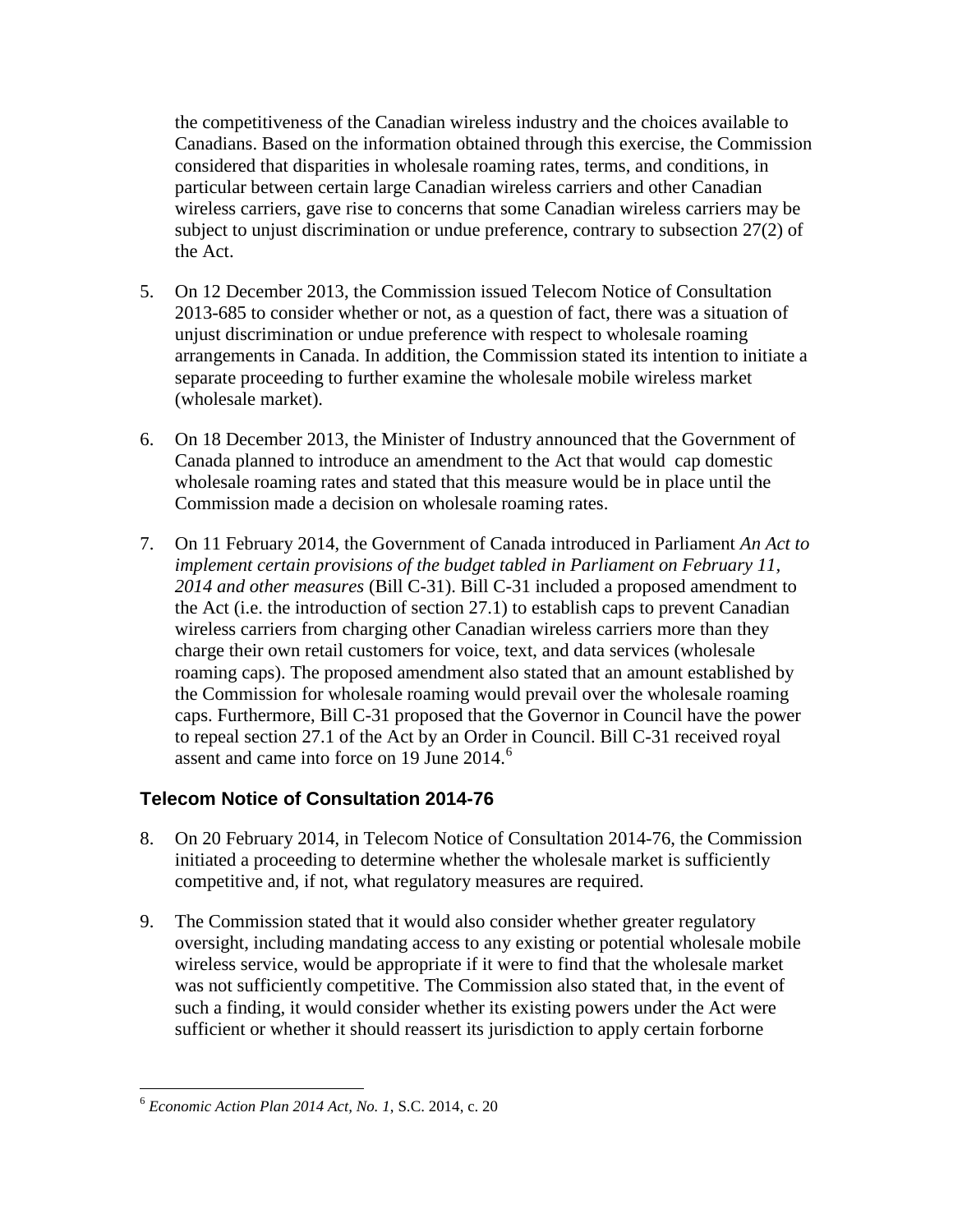provisions of the Act, in order to impose regulatory measures on wireless carriers with respect to wholesale mobile wireless services.

## **Telecom Decision 2014-398**

- 10. On 31 July 2014, the Commission issued Telecom Decision 2014-398, in which it found that, contrary to subsection 27(2) of the Act, there were clear instances of unjust discrimination and undue preference by Rogers Communications Partnership (RCP) with respect to (i) the imposition of exclusivity clauses in its wholesale roaming arrangements with certain other wireless carriers, and (ii) the wholesale roaming rates it charged those carriers. Consequently, the Commission prohibited exclusivity provisions in agreements between Canadian wireless carriers for wholesale roaming in Canada. The Commission considered that section 27.1 of the Act mitigated the risk of future unjust discrimination with respect to wholesale roaming rates and, therefore, did not put in place a remedy in this regard.
- 11. Further, the Commission noted that there were claims of unjust discrimination or undue preference with respect to other terms and conditions in wholesale roaming arrangements, such as seamless roaming.<sup>[7](#page-3-0)</sup> Several parties also suggested regulating wholesale roaming rates. The Commission stated that it would be more appropriate to address these issues in the present proceeding.

## **The proceeding**

12. Parties that participated in the proceeding included Bell Mobility Inc. (Bell Mobility), RCP, and TELUS Communications Company (TCC) [collectively, the national wireless carriers]; MTS Inc. (MTS), Saskatchewan Telecommunications (SaskTel), and TBayTel (collectively, the regional wireless carriers); Bragg Communications Incorporated, operating as Eastlink (Eastlink), Data & Audio Visual Enterprises Wireless Inc., operating as Mobilicity, Globalive Wireless Management Corp., operating as WIND Mobile (WIND), and Quebecor Media Inc., on behalf of its affiliate Videotron G.P. (Videotron) [collectively, the new entrants]; the Public Interest Advocacy Centre, the Consumers' Association of Canada, the Council of Senior Citizens' Organizations of British Columbia, and the National Pensioners Federation (collectively, PIAC et al.); OpenMedia.ca; l'Union des consommateurs (l'Union); Alcatel-Lucent Canada Inc.; the Canadian Cable Systems Alliance Inc. (CCSA); the Canadian Network Operators Consortium Inc. (CNOC); Cisco Systems Canada; Cogeco Cable Inc. (Cogeco); Fibernetics Corporation; GLENTEL Inc.; Lycamobile Ltd. (Lycamobile); Lynx Mobility Inc.; Mobilexchange Ltd. (Mobilexchange); Nokia Solutions and Technology; Orange Horizons (Orange); Primal Technologies Inc.; Raven Wireless (Raven); SSi Micro Ltd. (SSi); Tucows Inc. (Tucows); Vaxination Informatique (Vaxination); Roslyn Layton; Ben Klass and David Ellis (collectively, Klass/Ellis); the Commissioner of Competition (the

<span id="page-3-0"></span> $7$  Seamless roaming provides for the uninterrupted flow of a voice call or data session as the customer actively moves from the network coverage of his or her home network to the network coverage of a host network or vice versa.  $\overline{a}$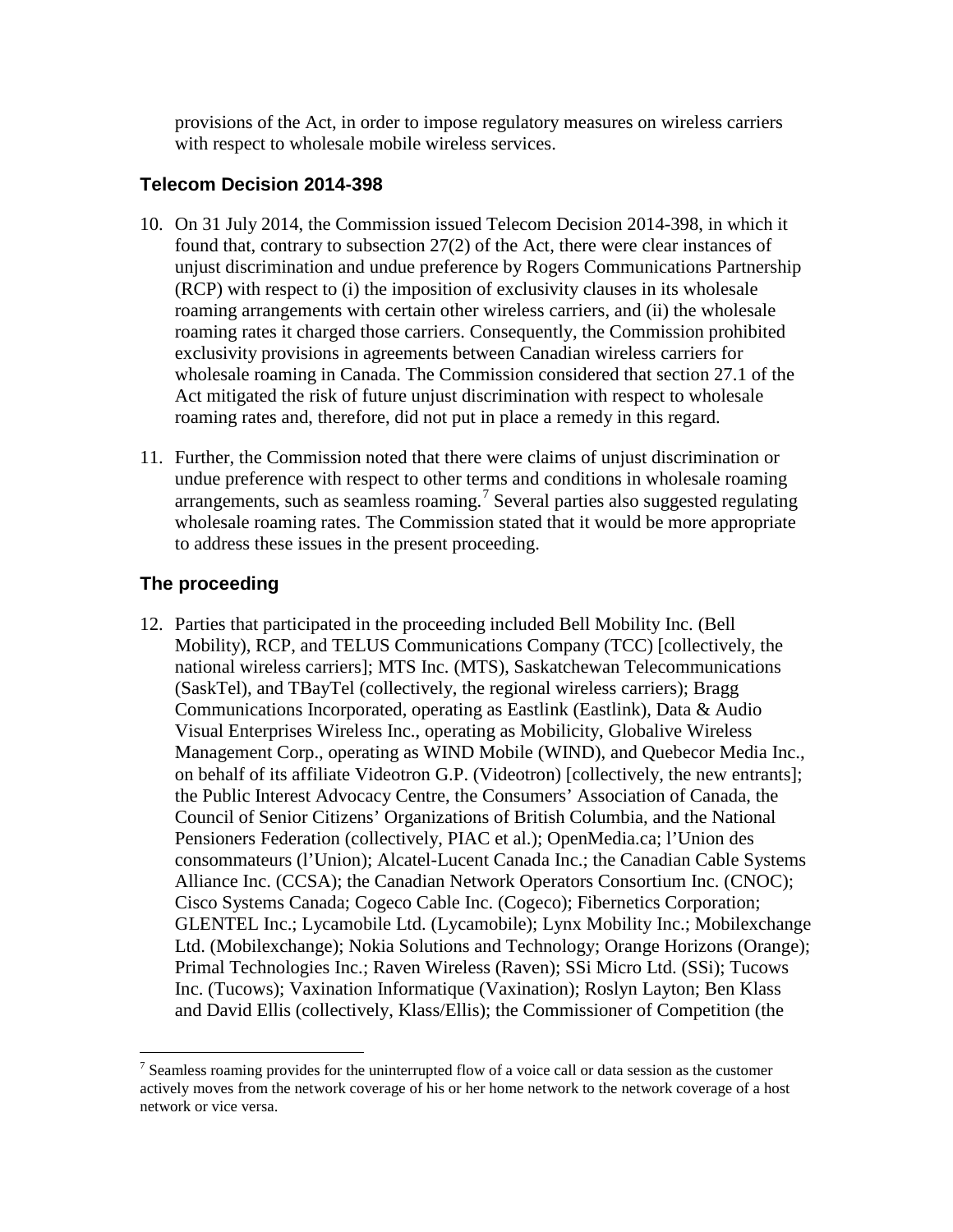Bureau); the Government of the Northwest Territories; the Province of British Columbia; the Village of Sayward; and four individuals.

13. The proceeding included a public hearing, which began on 29 September 2014. The public record of this proceeding, which closed on 20 October 2014, $8$  is available on the Commission's website at www.crtc.gc.ca or by using the file numbers provided above.

## **Objectives of the decision**

- 14. Canadians are increasingly relying on mobile wireless services as their primary means of communication. These services constitute the largest component of Canadians' spending on telecommunications services.<sup>[9](#page-4-1)</sup> As stated earlier, mobile wireless services make up nearly half of all telecommunications revenues, which is an indication of their importance to the Canadian economy. Competition in the wireless industry benefits society and the economy by providing innovative communications services at reasonable prices.
- 15. In order to provide mobile wireless services to their retail customers, wireless service providers<sup>[10](#page-4-2)</sup> enter into a variety of wholesale mobile wireless arrangements that address commercial and technical matters, such as roaming, and tower and site sharing.<sup>[11](#page-4-3)</sup> The rates, terms, and conditions under which many wireless service providers are able to obtain these wholesale services are critical to their ability to offer competitive retail services.
- 16. The Commission's determinations in this proceeding, which take into consideration the policy objectives set out in section 7 of the Act, as well as the Policy Direction,  $12$ were made with a view to achieving the following objectives with respect to the mobile wireless services market:
	- continued innovation and investment in high-quality telecommunications facilities;
	- sustainable competition that provides benefits, such as reasonable prices and innovative services, to Canadians; and
	- implementing efficient regulatory measures with respect to wholesale mobile wireless services, along with continued reliance on market forces where appropriate.

<span id="page-4-0"></span> $8$  Wireless carriers continued to file, after 20 October 2014, wholesale mobile wireless agreements, which also formed part of the record of this proceeding.  $\overline{a}$ 

<span id="page-4-1"></span><sup>9</sup> Based on information in the Commission's 2014 *Communications Monitoring Report*

 $10$  Wireless service providers include wireless carriers and resellers that provide mobile wireless services.

<span id="page-4-3"></span><span id="page-4-2"></span><sup>&</sup>lt;sup>11</sup> "Tower and site sharing" refers to arrangements that allow wireless carriers to install their equipment on towers and/or sites owned by other wireless carriers.

<span id="page-4-4"></span><sup>&</sup>lt;sup>12</sup> Order Issuing a Direction to the CRTC on Implementing the Canadian Telecommunications Policy Objectives, P.C. 2006-1534, 14 December 2006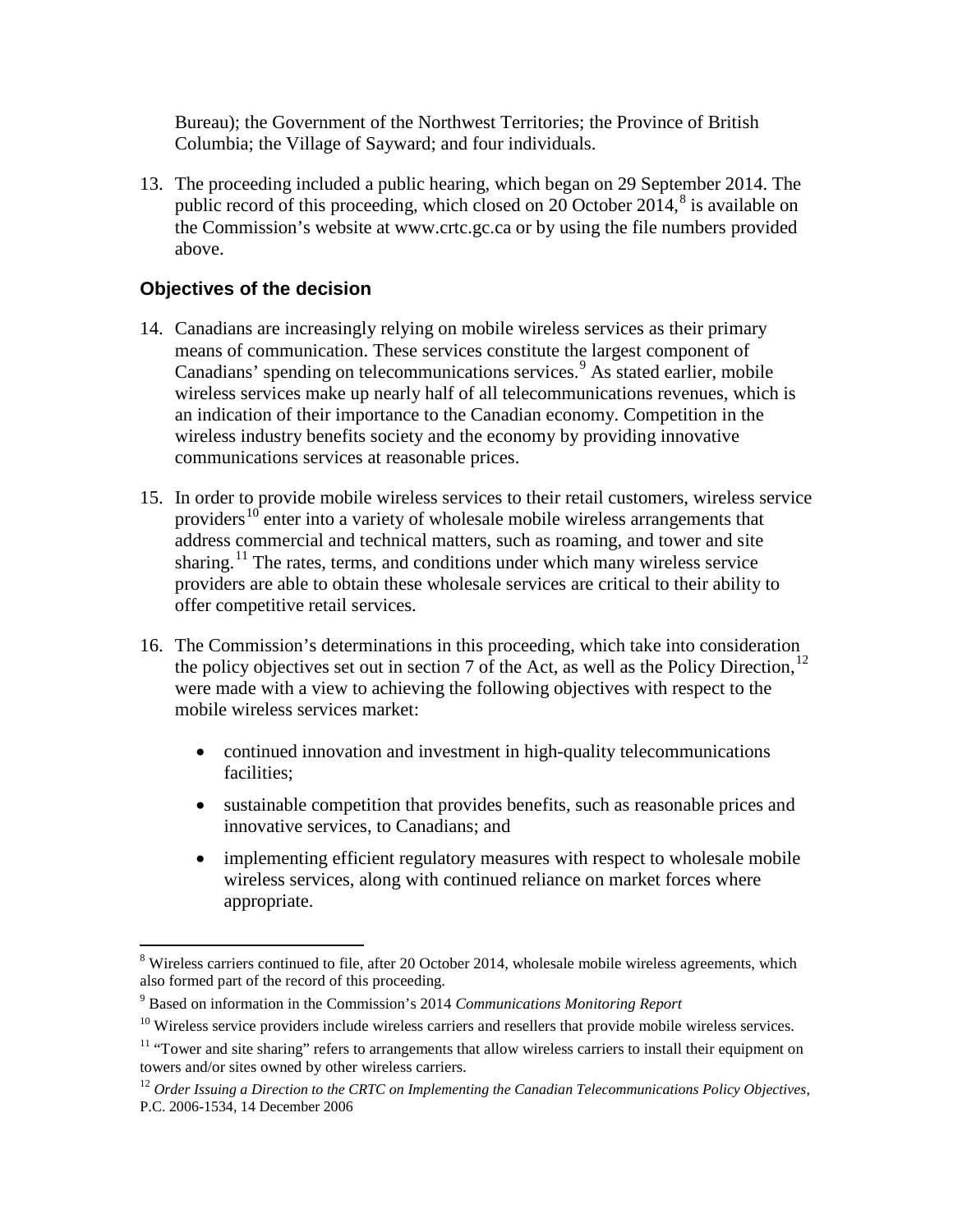## **Approach**

- 17. The record of this proceeding contains a number of different comments with respect to how the Commission should assess mobile wireless markets and the tests that should be used to determine whether intervention is required in the wholesale market.
- 18. The national wireless carriers generally submitted that regulation of wholesale mobile wireless services is only necessary if there is a market power problem in the retail mobile wireless market (retail market) and that, therefore, the retail market should be examined first.
- 19. RCP and PIAC et al. submitted that the Commission should apply the essential services test<sup>[13](#page-5-0)</sup> set out in Telecom Decision 2008-17 to assess the wholesale market.
- 20. The new entrants generally submitted that the Commission's decision to intervene in the wholesale market should not depend upon a finding of market failure in the retail market. Eastlink and WIND submitted that the Commission should intervene in the wholesale market following a finding of market power, based on the factors outlined in Telecom Decision 94-19, $^{14}$  $^{14}$  $^{14}$  in the relevant wholesale market.
- 21. The Bureau submitted that it is important to consider the competitiveness of the retail market in Canada when assessing the competitiveness of the wholesale market.

#### **Commission's analysis and determinations**

- 22. In Telecom Notice of Consultation 2014-76, the Commission set out a proposed approach to review the wholesale market, which included an examination of the relevant product and geographic markets for wholesale mobile wireless services as part of its assessment of market power. The Commission further stated that it would examine supply and demand for wholesale mobile wireless services in their defined markets and identify trends (at the retail and wholesale levels) that could influence future supply and demand. The Commission also stated that it would review the impact that the wholesale market has on the development of the downstream retail market, and the effect on sustainable competition in the retail market.
- 23. The Commission considers that the objective of any regulatory intervention in the wholesale market should be to ensure sustainable competition in the retail market that provides benefits to Canadians, such as reasonable prices and innovative services. Therefore, the Commission considers that a decision to conduct an examination of the wholesale market should take place only if an assessment of the retail market reveals concerns with the sustainability of competition in that market. Accordingly, in this decision, the Commission reviews the key elements of the retail market to determine if an examination of the wholesale market is warranted.

 $<sup>13</sup>$  Refer to paragraph 99 of this decision for a description of the essential services test.</sup>  $\overline{a}$ 

<span id="page-5-1"></span><span id="page-5-0"></span> $14$  Refer to paragraph 55 of this decision for a description of the market power framework.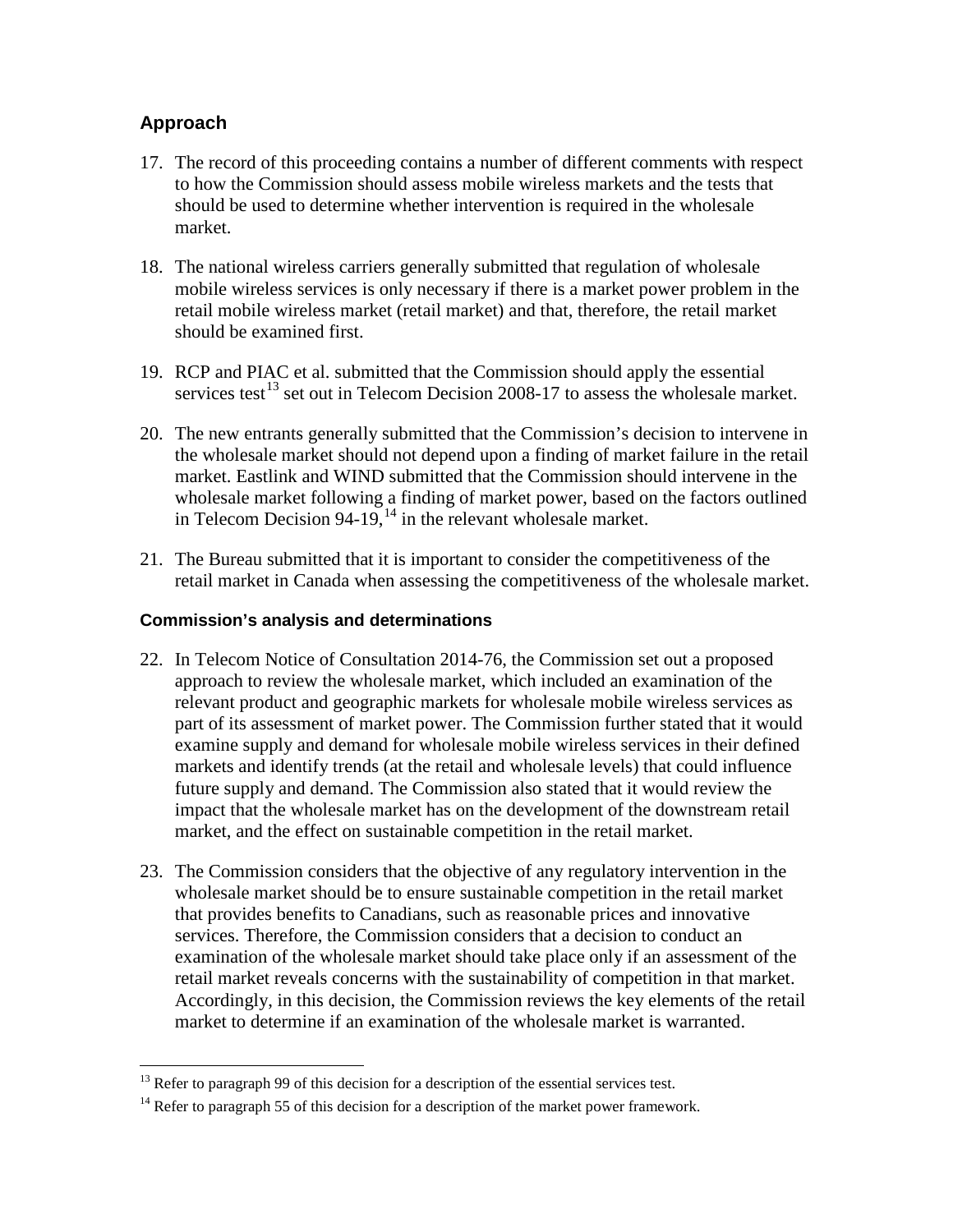24. The proposed approach set out in Telecom Notice of Consultation 2014-76 to examine the wholesale market contained key elements of the essential services test set out in Telecom Decision 2008-17, including consideration of market power and its impact on the downstream retail market. Therefore, the Commission **determines** that the essential services test is the appropriate test to apply if an assessment of the retail market demonstrates that an examination of the wholesale market is warranted. The essential services test, along with policy considerations, informs the Commission's decision whether to mandate a particular wholesale mobile wireless service.

#### **Assessment of the retail mobile wireless market**

- 25. The national wireless carriers submitted that the retail market has repeatedly been found to be competitive. Bell Mobility and RCP argued that there are at least three, and in most cases four, strong competitors across the country, except in the North. Bell Mobility submitted that while RCP is the largest firm and has a market share of 34%, there is no dominant wireless carrier in Canada. Bell Mobility and RCP argued that intense advertising and promotional activities by wireless carriers, improvements in customer service, and price competition provide evidence of extensive rivalrous behaviour. TCC submitted that Canadians benefit from a retail market that offers low prices, a range of wireless service providers, and excellent network services.
- 26. The new entrants submitted that the national wireless carriers possess market power in the retail market. They added that the market power exercised by the national wireless carriers in the wholesale market for various services enables these carriers to maintain their retail market power, and could have serious adverse impacts on the sustainability of retail competition. For example, WIND submitted that the lack of price competition, particularly in the high-value post-paid smartphone market segment, is evidence that the national wireless carriers' use of wholesale pricing and restrictions has effectively curtailed competition in the retail market.
- 27. Eastlink submitted that retail price declines in many areas since 2008 are directly attributable to the presence of the new entrants. The company also submitted, however, that the continued survival of the new entrants hinges on access to wholesale inputs at reasonable rates, terms, and conditions.
- 28. The Bureau submitted that the national wireless carriers possess market power in the retail market in Canada. It added that this market is characterized by above-normal profits and comparatively low service-penetration levels, both of which are direct indicators of market power.
- 29. The Bureau submitted that there are credible scenarios in which a vertically integrated wireless carrier would have the incentive and ability to raise its wholesale price to rival carriers, so as to increase downstream rivals' input costs and resulting downstream prices. The Bureau submitted that it is important to examine the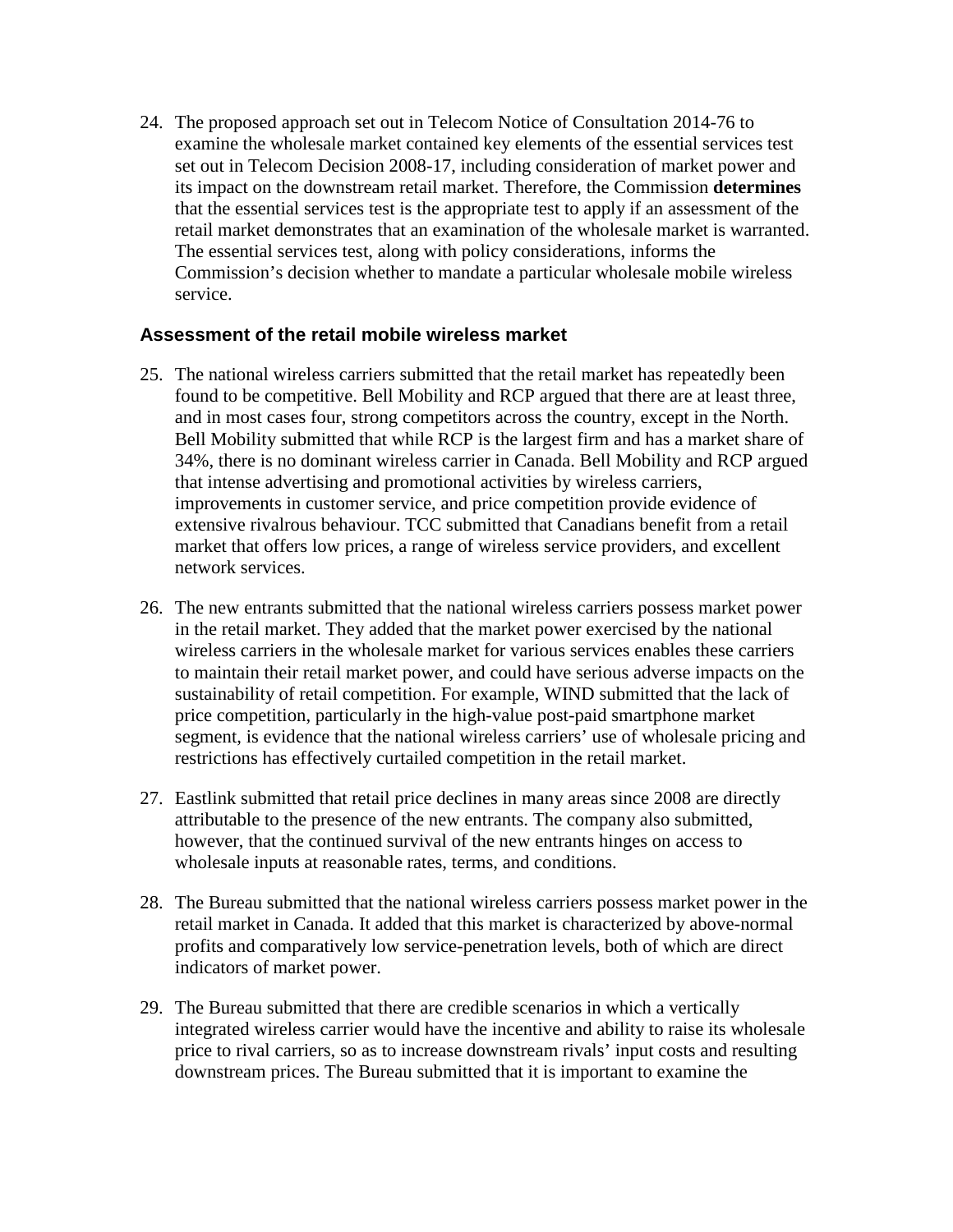wholesale market to directly address, and ideally remove, the national wireless carriers' incentive to engage in vertical foreclosure.<sup>[15](#page-7-0)</sup>

- 30. CNOC submitted that the state of retail mobile wireless competition in Canada is tenuous, and that the introduction of new players, by means of a complementary wholesale market, will strengthen the market and discipline the market power of the national wireless carriers. It stated that new entrants face several barriers to entry in offering retail mobile wireless services, including access to spectrum; access to commercially reasonable wholesale roaming rates; and timely, fair, and affordable access to towers.
- 31. Cogeco submitted that Canada's mobile wireless market is characterized by an excessive concentration of market power in the hands of the national wireless carriers, which have used their combined power to lessen and even foreclose competition in the downstream retail market from both smaller wireless carriers and mobile virtual network operators (MVNOs).<sup>[16](#page-7-1)</sup>
- 32. PIAC et al. submitted that, despite the Government of Canada's efforts to introduce greater choice for retail customers, most new entrants have been driven out of the marketplace, or are now seriously threatened. L'Union submitted that even though competition is not completely absent from the retail market, it occurs primarily between the national wireless carriers, which dominate that market.

#### **Commission's analysis and determinations**

#### **Retail market**

 $\overline{a}$ 

- 33. In all ten provinces, almost all consumers have a choice of at least three wireless service providers.<sup>[17](#page-7-2)</sup> The Commission considers that switching wireless service providers has become easier following the introduction of the Wireless Code,  $^{18}$  $^{18}$  $^{18}$ which, among other things, allows customers to unlock their devices and limits cancellation fees.
- 34. Further, the Commission considers that there are examples of advertising and promotional activities on the record of this proceeding that demonstrate rivalrous behaviour between wireless carriers in the retail market. The Commission considers that the presence of smaller wireless carriers, including the new entrants, has

<span id="page-7-0"></span><sup>&</sup>lt;sup>15</sup> According to the Bureau, vertical foreclosure can be either partial (i.e. setting input prices [or engaging in other behaviour] that reflect incentives to increase downstream rivals' input costs to limit downstream competition) or full (i.e. setting input prices sufficiently high that entry by downstream rivals is pre-empted or exit is induced).

<span id="page-7-1"></span><sup>&</sup>lt;sup>16</sup> An MVNO is a wireless service provider that does not own spectrum or operate its own radio access network (RAN); instead, it relies on the spectrum and RAN of a wireless carrier and, in some cases, other facilities and/or services, to provide mobile wireless services to consumers.

<span id="page-7-2"></span> $17$  Until recently, most consumers in the three territories had access to only one wireless service provider; however, entry by two wireless service providers has increased consumer choice for Northern consumers.

<span id="page-7-3"></span><sup>&</sup>lt;sup>18</sup> The Wireless Code was introduced in Telecom Regulatory Policy 2013-271.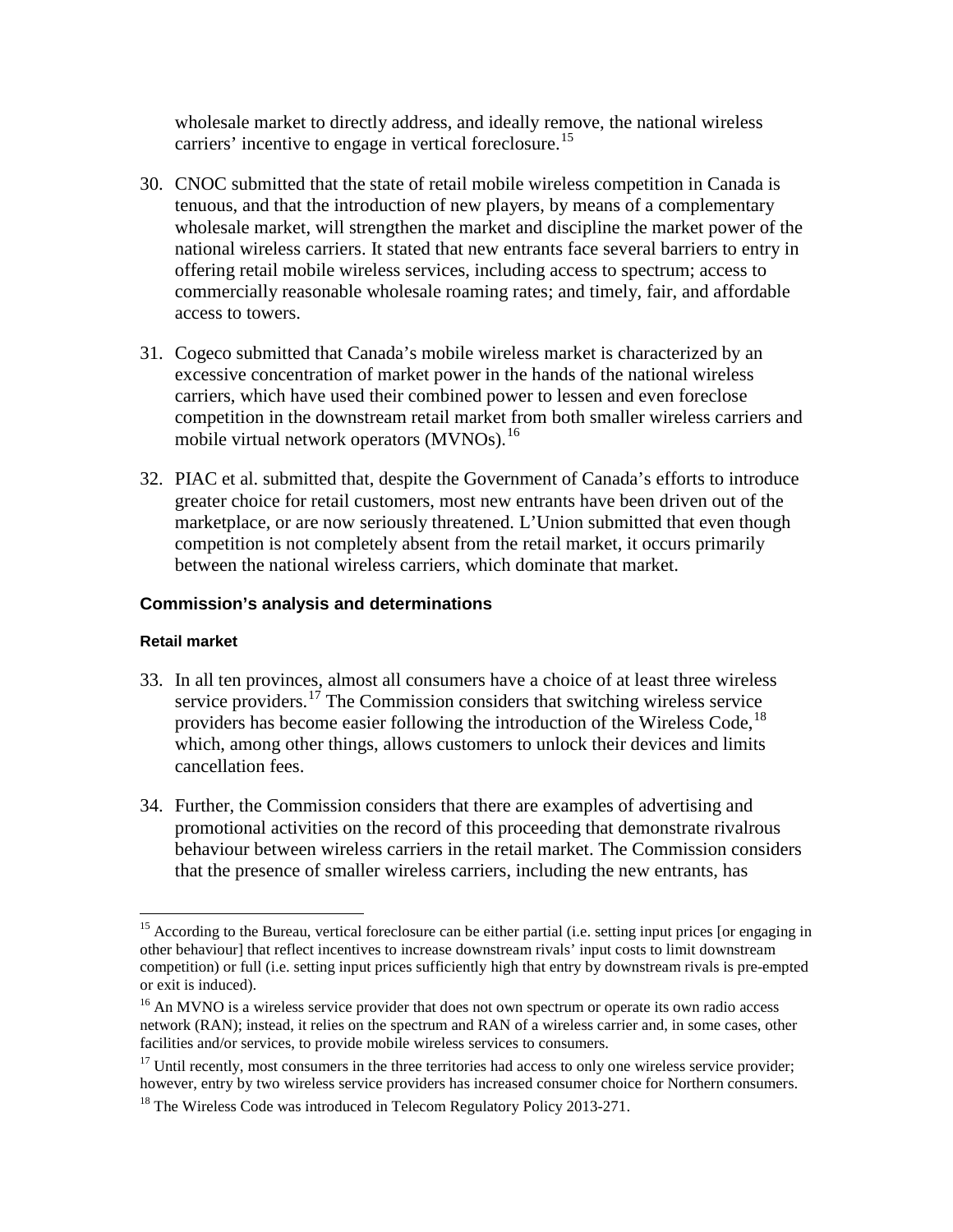contributed to the overall competitiveness of the retail wireless market in many regions in Canada.

- 35. However, at the national level, there has been very little change in retail market shares (either by revenue or by number of subscribers) in Canada in the past five years, despite entry into the market by several wireless carriers. While no company has a national revenue market share greater than 35%, the national wireless carriers collectively continue to have national market shares of more than 90% for both revenues and numbers of subscribers.
- 36. The Commission considers that the barriers to entry into the retail market are very high. These barriers include not only access to spectrum, and the high cost of spectrum and of investment in facilities, but also the ability of wireless service providers to obtain wholesale mobile wireless services from other wireless carriers, in particular the national wireless carriers, at reasonable rates, terms, and conditions.
- 37. The Commission considers that the prohibition of exclusivity clauses, set out in Telecom Decision 2014-398, and the wholesale roaming caps have provided some relief to smaller wireless carriers with respect to their wholesale arrangements with the national wireless carriers. However, the Commission notes that smaller wireless carriers, including the new entrants, have indicated that they still encounter difficulties in obtaining access to wholesale mobile wireless services at reasonable rates, terms, and conditions from other wireless carriers, in particular the national wireless carriers.
- 38. The Commission considers that, if wireless service providers are unable to obtain wholesale mobile wireless services at reasonable rates, terms, and conditions from other wireless carriers, its objectives set out earlier in this decision would likely not be attainable.
- 39. In light of the above, the Commission finds it appropriate to examine wholesale mobile wireless services to determine, as set out in this decision, whether regulatory intervention is required.

#### **Examination of wholesale mobile wireless services**

40. As stated earlier, a wireless carrier requires spectrum and a mobile wireless network to provide mobile wireless services. A mobile wireless network typically consists of a radio access network (RAN), which includes equipment such as towers and antennas; a core network, which includes equipment such as switches and routers; backhaul, which connects the RAN and the core network; billing and operational support systems; interconnections to other networks; and an interconnection to the Internet. Wireless service providers negotiate wholesale arrangements with each other for the provision of various wholesale services.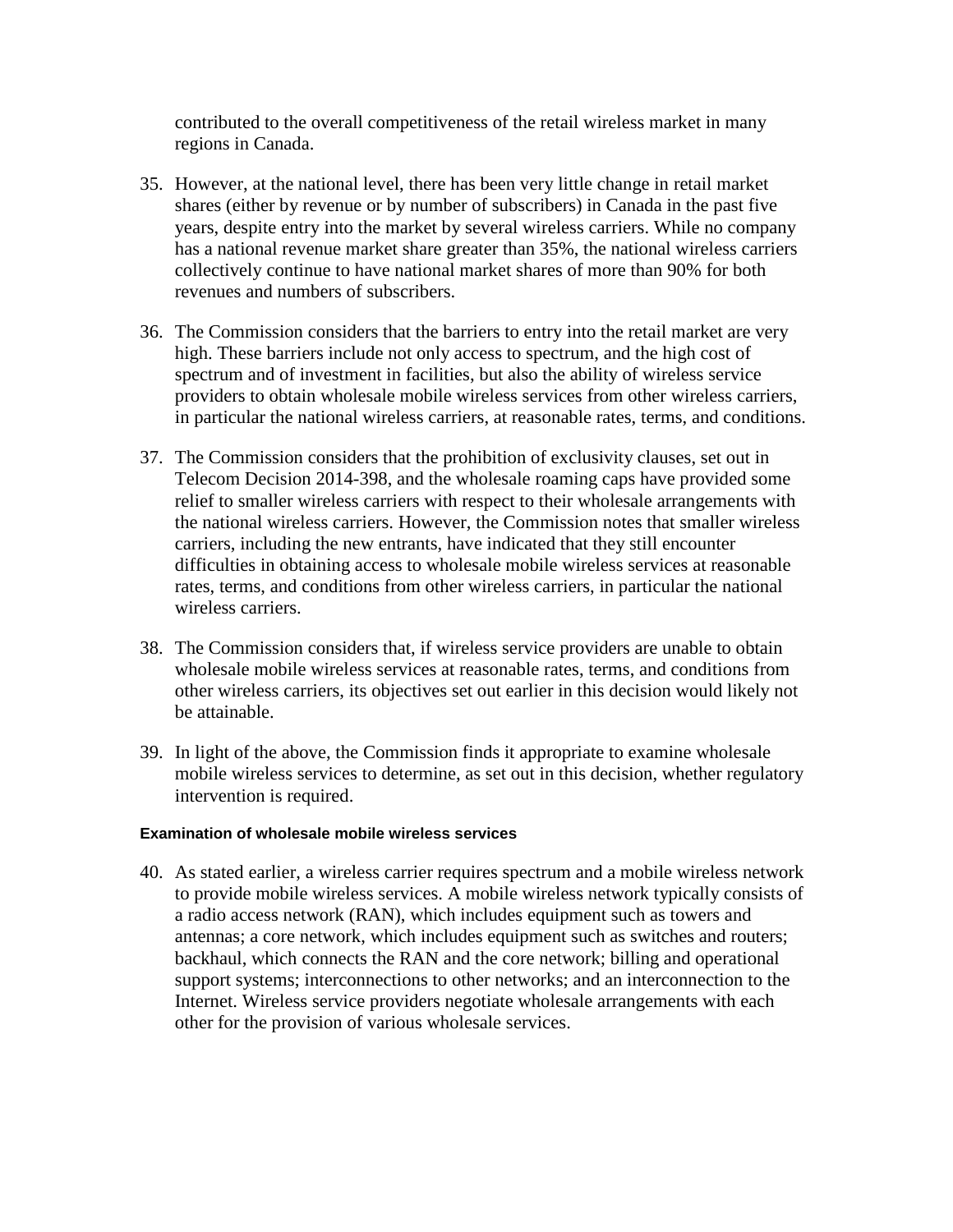- 41. In this decision, the Commission will examine three types of wholesale mobile wireless services: (i) roaming, (ii) MVNO access, and (iii) tower and site sharing.<sup>[19](#page-9-0)</sup>
- 42. Wholesale roaming enables the retail customers of a wireless carrier (i.e. the home network carrier) to automatically access voice, text, and data services by using a visited wireless carrier's network (also referred to as "the host network"), including the RAN, when they travel outside their home carrier's network footprint.
- 43. MVNOs also rely on some or all components of a wireless carrier's network, including the RAN, to provide retail services. An MVNO that supplies most of the components of a network apart from the RAN is referred to in this decision as a "full MVNO."Branded resellers provide marketing services, distribution channels, and billing services, but rely on wireless carriers for the rest of their business, including the operation of the network. While MVNO models vary, they all require access to the RAN of a wireless carrier.
- 44. Tower- and site-sharing arrangements enable a wireless carrier to install wireless equipment<sup>[20](#page-9-1)</sup> on other wireless carriers' towers or sites in areas where it holds spectrum licences. These arrangements enable the wireless carrier to deploy its network in a cost-effective and efficient manner, and minimize the number of towers in communities.
- 45. While there may be similarities between the network access required by a wireless service provider from a host network to enable either wholesale roaming or MVNOs, the services provided by the host network differ from each other. Wholesale roaming provides incidental access to the host network by the customers of a wireless carrier when these customers are outside their home network's footprint. In contrast, wholesale MVNO access provides an MVNO's customers with permanent access to the host network. The Commission's examination of wholesale roaming and MVNO access will take into account these similarities and differences as appropriate.

 $\overline{a}$ 

<span id="page-9-0"></span><sup>&</sup>lt;sup>19</sup> The Commission's examination regarding whether regulatory intervention is required did not include other wholesale arrangements, including network-sharing arrangements. Network-sharing arrangements typically enable two or more carriers to join together or coordinate to build and/or operate a network. These arrangements are complex, and the terms and conditions can vary depending on whether any network components are shared, whether spectrum is included in the arrangement, and whether there are associated roaming or tower- and site-sharing arrangements. They may also address matters such as marketing and access to handsets.

<span id="page-9-1"></span> $20$  Such equipment includes mobile wireless antennas or microwave antennas. Tower- and site-sharing arrangements may also include space at the tower or site location where the wireless carrier wishes to install equipment, such as electronics and connections.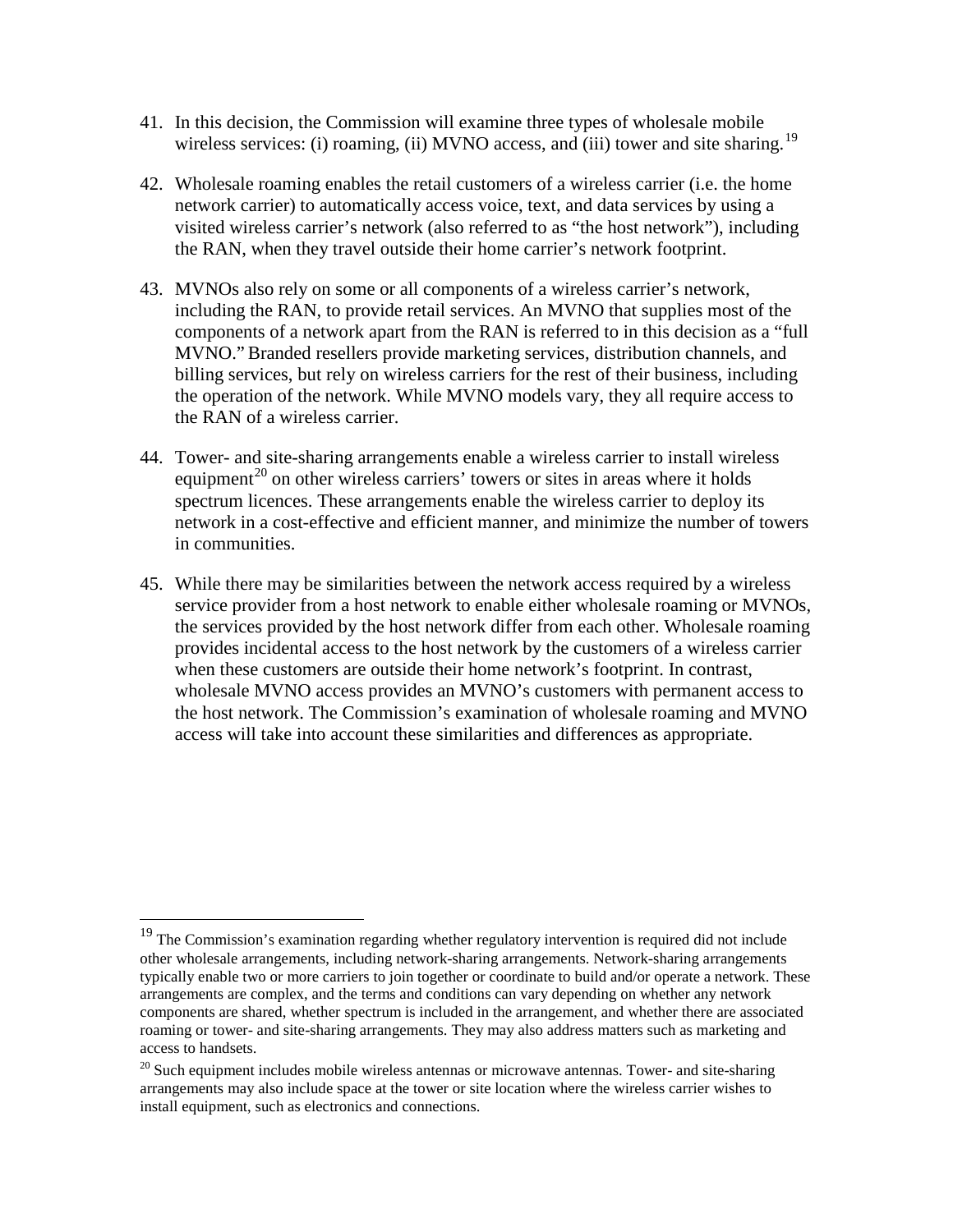#### **Wholesale network access**

#### **Market power assessment**

#### **Wholesale roaming**

 $\overline{a}$ 

- 46. The national wireless carriers submitted that the wholesale roaming market is sufficiently competitive pursuant to the market power framework outlined in Telecom Decision 94-19. With respect to the definition of the relevant market, Bell Mobility submitted that the definition would need to incorporate network technology, the type of service (i.e. voice, text, or data), and other commercial variables such as reciprocity. Bell Mobility added that the relevant geographic market would have to consider the locations of the network of the wireless carrier requesting roaming service and of the wireless carrier providing service. RCP argued that the geographic market for wholesale roaming is national, since the goal of the new entrants is to offer their subscribers national roaming coverage.
- 47. With respect to demand and supply conditions, the national wireless carriers submitted that competitors seeking wholesale roaming have access to multiple sources of supply. TCC submitted that switching roaming providers is not difficult given that the Commission banned exclusivity clauses in Telecom Decision 2014-398. The national wireless carriers also submitted that competitors can avoid wholesale roaming costs by expanding their own network coverage.
- 48. The regional wireless carriers submitted that the national wireless carriers' scale, access to capital, and access to devices and technology grant those carriers significant market power with respect to wholesale roaming. The regional wireless carriers argued that due to factors such as limited network footprints, they and the new entrants have no option but to negotiate with the national wireless carriers to obtain national wholesale roaming.
- 49. The new entrants submitted that the national wireless carriers possess market power with respect to wholesale roaming. With respect to the definition of the relevant market, Eastlink stated that the relevant product market is wholesale roaming, and that the geographic market could be national. WIND submitted that the geographic market is provincial or local. Videotron submitted that the relevant geographic market is provincial, or it mirrors the Tier 2 regions<sup>[21](#page-10-0)</sup> generally used by Industry Canada during spectrum auctions.
- 50. The new entrants also submitted that they must enter into wholesale roaming arrangements to offer national network coverage, which is necessary to attract customers and compete effectively. They stated that wholesale roaming is required to provide network coverage in areas where they do not have spectrum, and to

<span id="page-10-0"></span><sup>21</sup> Industry Canada uses the concept of tiers in *Service Areas for Competitive Licensing,* Spectrum Management and Telecommunications (Industry Canada: December 2006, Issue 3). Tier 2 consists of 14 large service areas covering the entire area of Canada.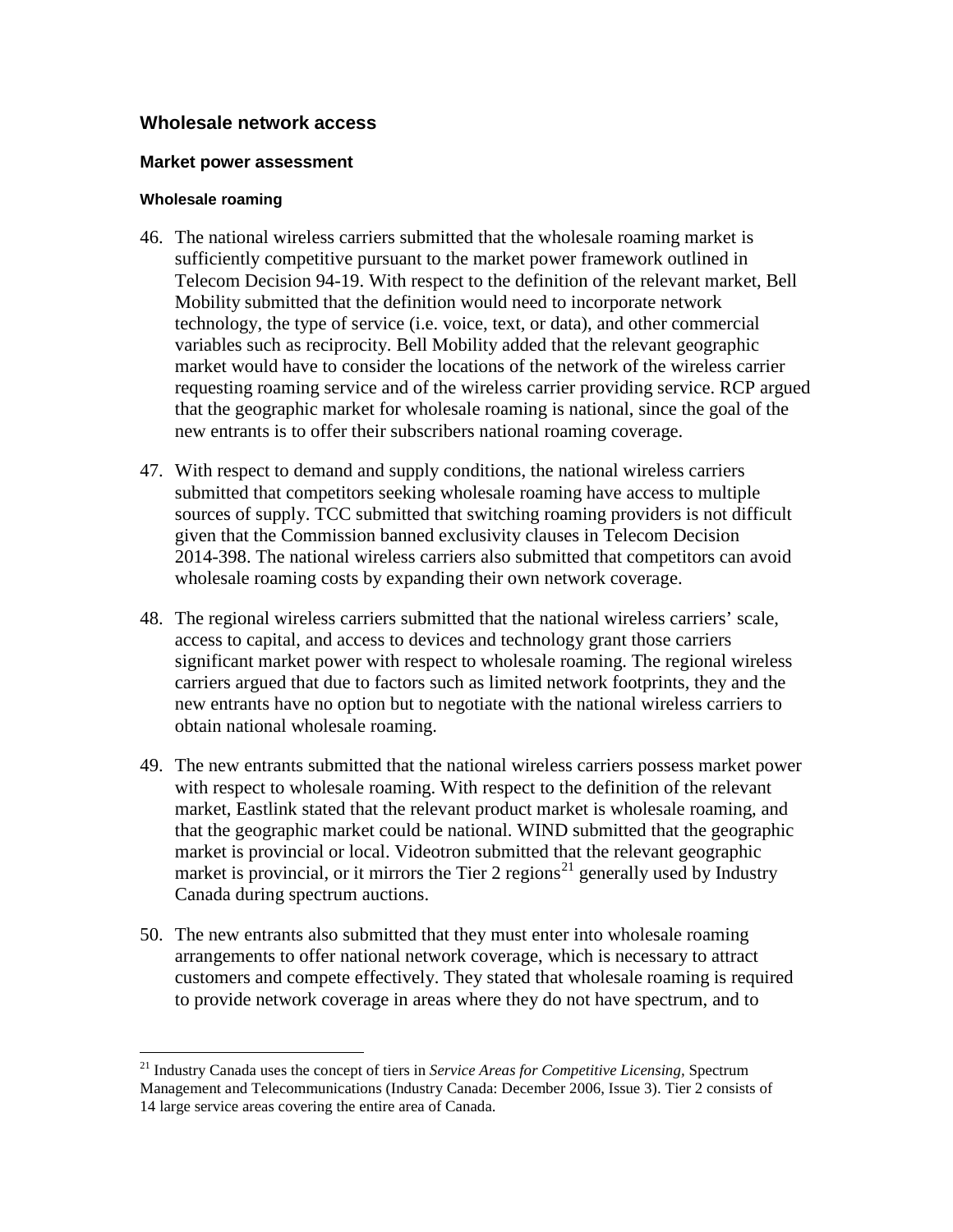provide incremental network coverage within the areas where they have spectrum and are building network facilities.

- 51. With respect to demand and supply conditions, the new entrants submitted that they must enter into wholesale roaming arrangements with Bell Mobility, RCP, and/or TCC to provide broad or national network coverage to their retail customers. Eastlink indicated that Bell Mobility and TCC share a network, and that RCP has a national network, such that in many regions across Canada there are two network providers with which it could negotiate.
- 52. The new entrants argued that high wholesale roaming rates made their retail offerings unsustainable, since they have to absorb substantial losses to provide their customers with unrestricted, unlimited, Canada-wide roaming, in step with the retail offerings of the national wireless carriers.
- 53. Eastlink and Videotron submitted that there is no evidence of rivalrous behaviour in the provision of wholesale roaming.
- 54. PIAC et al. argued that the national wireless carriers can exercise substantial market power for wholesale roaming. With respect to demand and supply conditions, PIAC et al. submitted that the new entrants cannot, in the short term, self-supply networks to compete effectively with the national wireless carriers.

#### *Commission's analysis and determinations*

55. The Commission has generally applied the framework set out in Telecom Decision 94-19 to determine whether there is market power in the provision of a service or class of services. Pursuant to that framework, the first step in assessing the competitiveness of a market is to define the relevant market, which is the smallest group of products and geographic area in which a firm with market power can profitably impose a sustainable price increase. The Commission also established a number of criteria to be examined when determining whether a market is competitive. These criteria include the market shares of the dominant and competing firms, as well as demand and supply conditions, including the availability of substitutes, barriers to entry into the market, and evidence of rivalrous behaviour.

#### *Relevant market*

- 56. With respect to the relevant product market for wholesale roaming, the Commission considers that commercial variables, such as reciprocity or volume discounts, do not form part of the product market definition, since wholesale roaming serves the same purpose regardless of the negotiated terms under which it is provisioned.
- 57. The Commission notes that wireless carriers that seek wholesale roaming generally seek voice, text, and data roaming together as part of the same arrangement. The Commission therefore considers that it is not necessary to divide the product market by service type.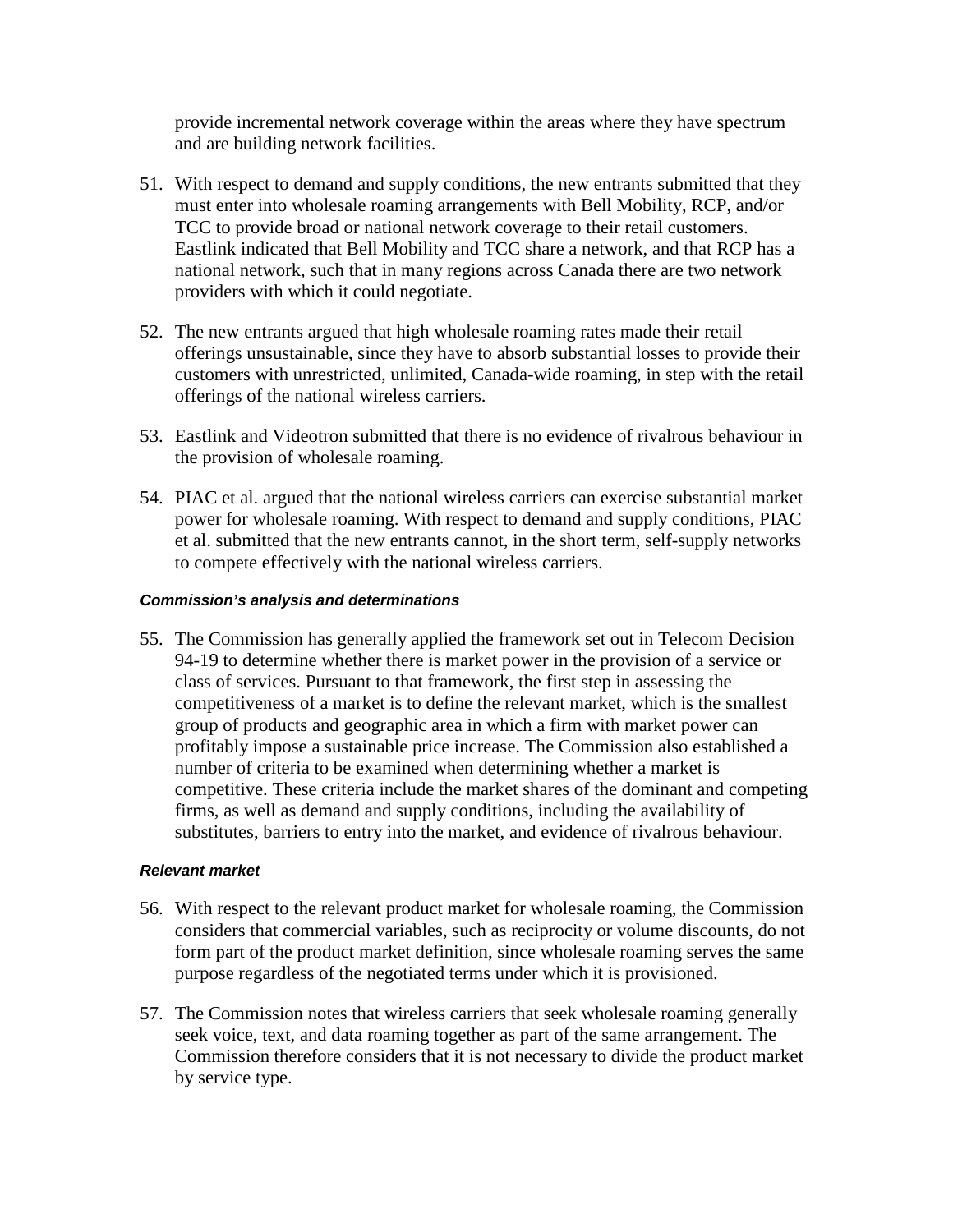- 58. With respect to network technology,<sup>[22](#page-12-0)</sup> the Commission considers that wholesale roaming offered on Global System for Mobile communications (GSM)-based<sup>[23](#page-12-1)</sup> and code division multiple access (CDMA)-based networks are not substitutes, since retail customers would typically not have the kinds of devices that would support both GSM-based and CDMA-based networks. Therefore, GSM-based wholesale roaming is a distinct product market from CDMA-based wholesale roaming.
- 59. The Canadian mobile wireless services industry is converging to GSM-based networks. Wireless carriers have generally begun decommissioning their legacy CDMA-based networks. As a result, the Commission does not consider it necessary to conduct a market power analysis on CDMA-based wholesale roaming.
- 60. With respect to the relevant geographic market for GSM-based wholesale roaming, if wireless carriers are to compete effectively in the retail market, they must offer broad or national mobile wireless coverage to their retail customers. The Commission considers that broad or national network coverage would enable a wireless carrier's retail customers to place and receive calls, send and receive text messages, and access data services as required in each of the ten provinces. In addition, broad or national network coverage may include coverage in one or more of the territories.
- 61. A provincial or regional geographic market definition would be inappropriate because the coverage provided by many wholesale roaming arrangements and strategic arrangements between wireless carriers usually spans multiple provinces.
- 62. Accordingly, the Commission considers that the appropriate geographic market for GSM-based wholesale roaming is national.
- 63. In light of the above, the Commission **determines** that the relevant market to be examined is GSM-based wholesale roaming at a national level.

#### *Market share*

 $\overline{a}$ 

64. Prior to the deployment of GSM-based networks by other wireless carriers, RCP was the only wireless carrier capable of providing GSM-based wholesale roaming and was able to impose long-term exclusive arrangements. However, the Commission's determination in Telecom Decision 2014-398 to prohibit exclusivity clauses and the entry into force of the wholesale roaming caps have resulted in changes to the wholesale roaming market. Therefore, in this particular case, current national market

<span id="page-12-0"></span> $22$  Wireless networks in Canada are primarily based on one of two types of technologies: code division multiple access (CDMA) or Global System for Mobile communications (GSM). Wireless carriers are continually upgrading their networks to support higher-speed data and new services. Currently, these networks are evolving to a single long-term network standard commonly referred to as long-term evolution (LTE).

<span id="page-12-1"></span><sup>&</sup>lt;sup>23</sup> "GSM-based networks" refers to GSM, Universal Mobile Telecommunications System (UMTS), high-speed packet access (HSPA), evolved HSPA (HSPA+), and their evolution to LTE networks.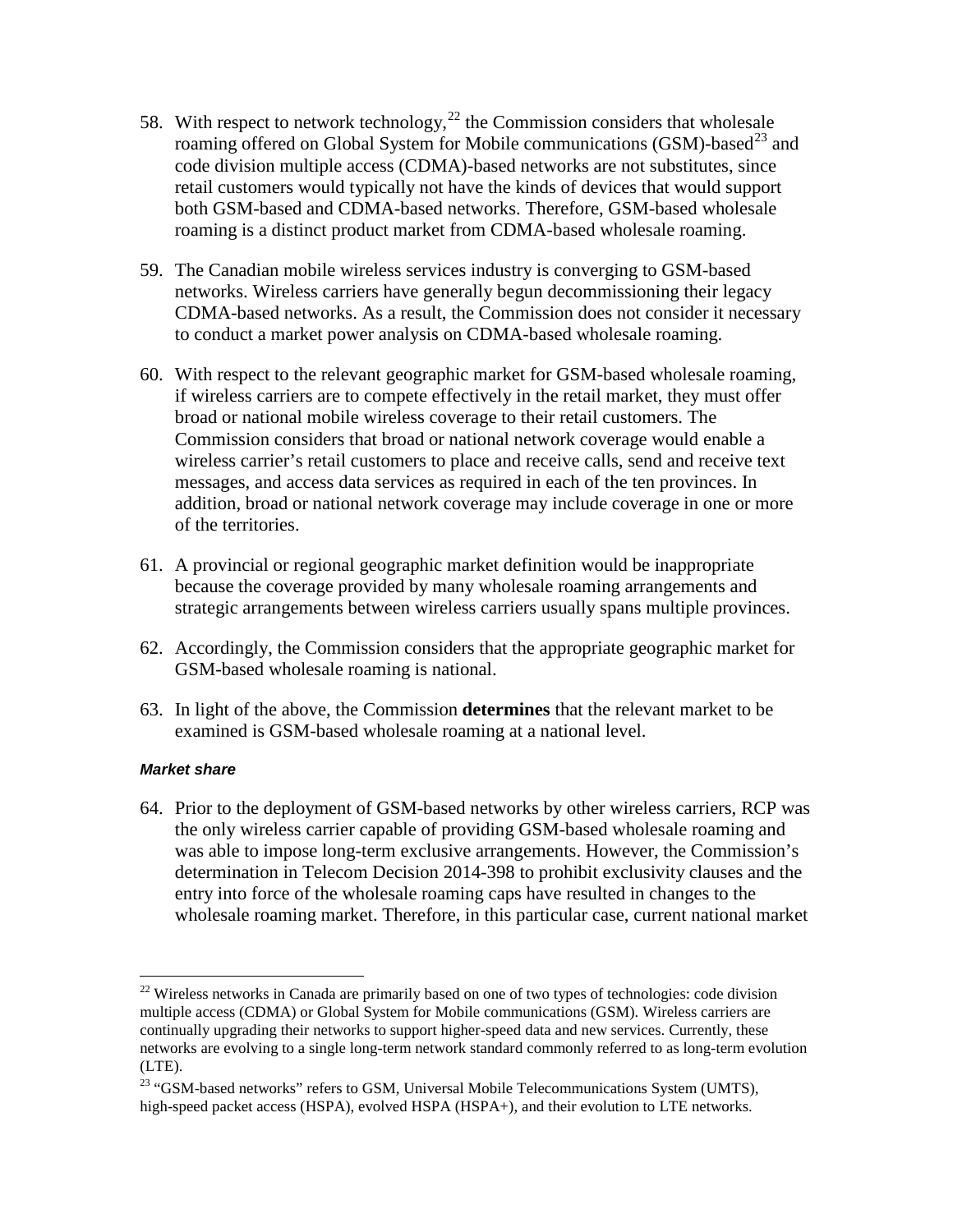shares for GSM-based wholesale roaming are not appropriate indicators of market conditions, as they do not reflect recent developments in the market.

#### *Demand conditions*

- 65. With respect to the availability of economically feasible and practical substitutes, the Commission notes that wholesale roaming enables wireless carriers to (i) provide coverage in areas where they do not have spectrum, and (ii) fill in coverage gaps in areas where they do have spectrum, but have not deployed network facilities.
- 66. To provide broad or national network coverage to its retail customers without relying on wholesale roaming, a wireless carrier would have to acquire spectrum and build out extensive network facilities (either on its own or as part of a network-sharing arrangement). There will continue to be an imbalance in spectrum holdings between national wireless carriers and smaller wireless carriers in the short to medium term. Building out a broad or national mobile wireless network is not an economically feasible or a practical substitute for wholesale roaming in the short to medium term.
- 67. Furthermore, if a smaller wireless carrier were to enter into a network-sharing arrangement, the arrangement would likely only cover a particular portion of the country, and wholesale roaming arrangements would likely still be necessary for smaller wireless carriers to provide broad or national network coverage to their retail customers.
- 68. Therefore, the Commission **determines** that there are no economically feasible or practical alternatives to GSM-based wholesale roaming for smaller wireless carriers in the national market in the short to medium term.
- 69. With respect to the ability of wireless carriers to switch suppliers, the prohibition of exclusivity clauses set out in Telecom Decision 2014-398 has made it easier for wireless carriers to switch suppliers of wholesale roaming. However, the evidence on the record of this proceeding indicates that there continues to be a significant imbalance in the bargaining positions between certain wireless carriers, particularly between the national wireless carriers and smaller wireless carriers.
- 70. While GSM-based wholesale roaming is available from multiple wireless carriers, the Commission considers that smaller wireless carriers must obtain wholesale roaming from at least one national wireless carrier to provide broad or national network coverage to their retail customers. Furthermore, new entrants can usually choose from only the national wireless carriers at the boundaries of the new entrants' networks, where most of the roaming by the new entrants' retail customers occurs. Accordingly, the Commission **determines** that there remain significant difficulties in switching suppliers in the national market for GSM-based wholesale roaming.
- 71. In light of the above, the Commission **determines** that GSM-based wholesale roaming from the national wireless carriers under reasonable rates, terms, and conditions is necessary for smaller wireless carriers, including new entrants, to offer broad or national network coverage to their retail customers.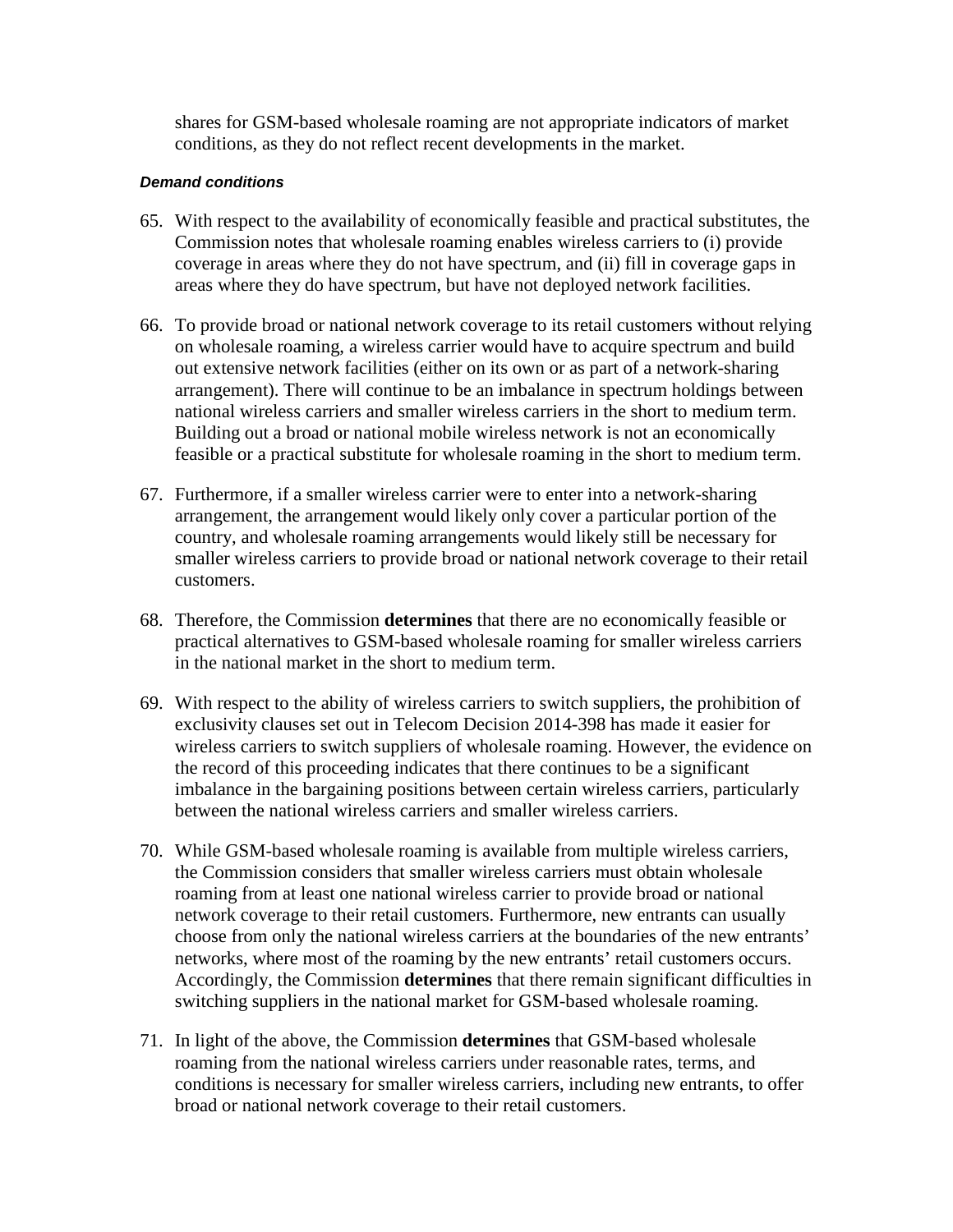#### *Supply conditions*

- 72. With respect to barriers to entry, spectrum is a scarce and expensive resource, and mobile wireless network deployment involves lengthy construction times and high sunk investment costs. It is unlikely that an additional wireless carrier will be able to duplicate the scale of the national wireless carriers' networks and compete with them in the market for GSM-based wholesale roaming in the short to medium term. Therefore, the Commission **determines** that the barriers to entry in the national market for GSM-based wholesale roaming are high, and that the likelihood of new entry in the short to medium term is low.
- 73. The national wireless carriers have little, if any, incentive to offer wholesale roaming to smaller wireless carriers at reasonable terms and conditions. Indeed, there is little, if any, evidence on the record of this proceeding that the national wireless carriers compete with each other for the business of smaller wireless carriers. Therefore, the Commission finds that there is a lack of rivalrous behaviour in the national market for GSM-based wholesale roaming between the national wireless carriers.

#### *Conclusion*

74. In light of the above determinations, the Commission considers that the national wireless carriers collectively have the ability and incentive to, with regard to GSM-based wholesale roaming in the national market, maintain rates and impose terms and conditions that would not prevail in a competitive market. Therefore, the Commission **determines** that Bell Mobility, RCP, and TCC collectively possess market power in the national market for GSM-based wholesale roaming.

#### **Wholesale MVNO access**

- 75. Potential MVNOs, including Cogeco, Lycamobile, Orange, Raven, and Tucows, as well as the CCSA and CNOC, generally submitted that they were seeking wholesale access to the same technologies that wireless carriers use to provide service to their retail customers (i.e. GSM-based wholesale access services).
- 76. CNOC submitted that wholesale roaming and full MVNO access share similar market conditions, including shared demand and supply conditions.
- 77. Potential MVNOs submitted that large wireless carriers have generally refused to negotiate MVNO arrangements, or, where they have been willing to negotiate, offer unreasonable rates and terms. Parties interested in entering the retail market as full MVNOs also submitted that wireless carriers will only consider providing wholesale access on a branded reseller basis.
- 78. L'Union submitted that the limited number of MVNOs operating in the Canadian market indicates that the existing market conditions do not enable MVNOs to emerge easily. Similarly, Klass/Ellis submitted that dominant wireless carriers exercise their market power to ensure that the MVNO market remains small.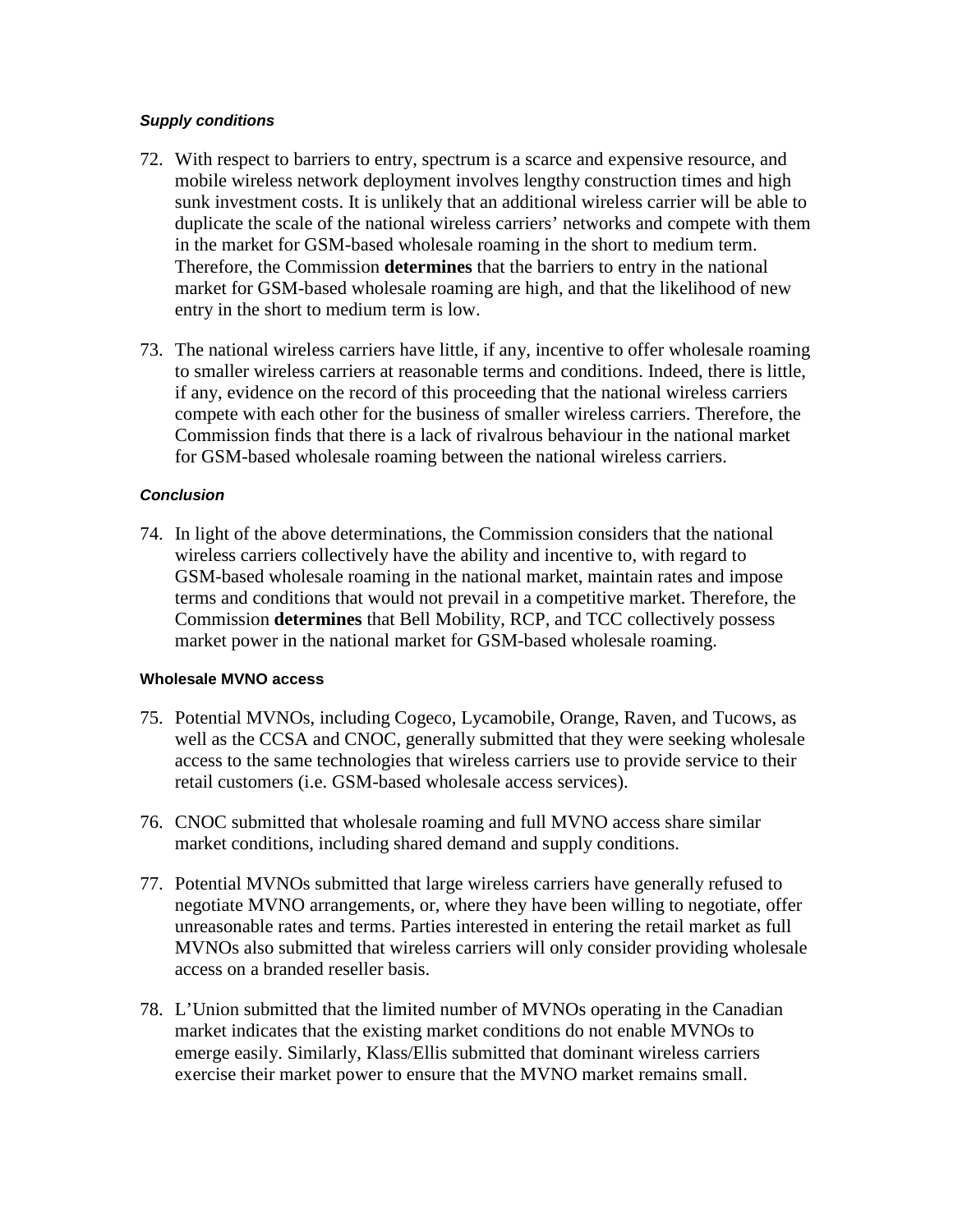- 79. RCP submitted that, with respect to negotiated access for MVNOs, it currently has eight MVNOs operating on its network, and that it has held exploratory discussions with a number of other companies seeking wholesale MVNO access.
- 80. TCC submitted that even though it currently has no MVNOs operating on its network, it has demonstrated that it is willing to negotiate with providers wishing to offer mobile wireless services as MVNOs. TCC also submitted that it faces network capacity issues owing to the lower amount of spectrum it has compared to Bell Mobility and RCP. TCC submitted that this capacity constraint limits its ability to conduct MVNO arrangements, but that it would continue to evaluate MVNO opportunities as network capacity allows.

#### *Commission's analysis and determinations*

- 81. With respect to the relevant product market for wholesale MVNO access, similar to wireless carriers seeking wholesale roaming, MVNOs require access to GSM-based networks to offer retail services. Therefore, the Commission considers that the relevant product market to be examined is GSM-based wholesale MVNO access.
- 82. An MVNO that enters the Canadian retail market could sell its services on a national or regional basis. However, to compete in the retail market and offer services similar to other wireless carriers, MVNOs would need to provide broad or national network coverage.
- 83. For the purpose of this examination, the relevant market for wholesale MVNO access is similar to the relevant market for GSM-based wholesale roaming. The Commission therefore **determines** that the relevant market to be examined is GSM-based wholesale MVNO access at a national level.
- 84. With respect to market share for wholesale MVNO access, the Commission considers that, in this particular case, market share is not an appropriate indicator of market conditions because of the inability of potential MVNOs to conclude arrangements they attempted to negotiate with the national wireless carriers.
- 85. Given that MVNOs, like wireless carriers seeking GSM-based wholesale roaming, require access to the RAN of wireless carriers to provide retail mobile wireless services, the Commission considers that the market conditions for GSM-based wholesale roaming and MVNO access are similar, and that the market power analysis for the two services would be generally similar.
- 86. With respect to rivalrous behaviour in the market for wholesale network access for MVNOs, the national wireless carriers have exhibited limited interest in providing potential MVNOs with access that would enable the provision of retail mobile wireless voice, text, and data services on a national or regional basis. The Commission considers that the inability of these parties to negotiate access to necessary wholesale inputs demonstrates that there is no rivalrous behaviour between the national wireless carriers in the provision of GSM-based wholesale MVNO access at a national level.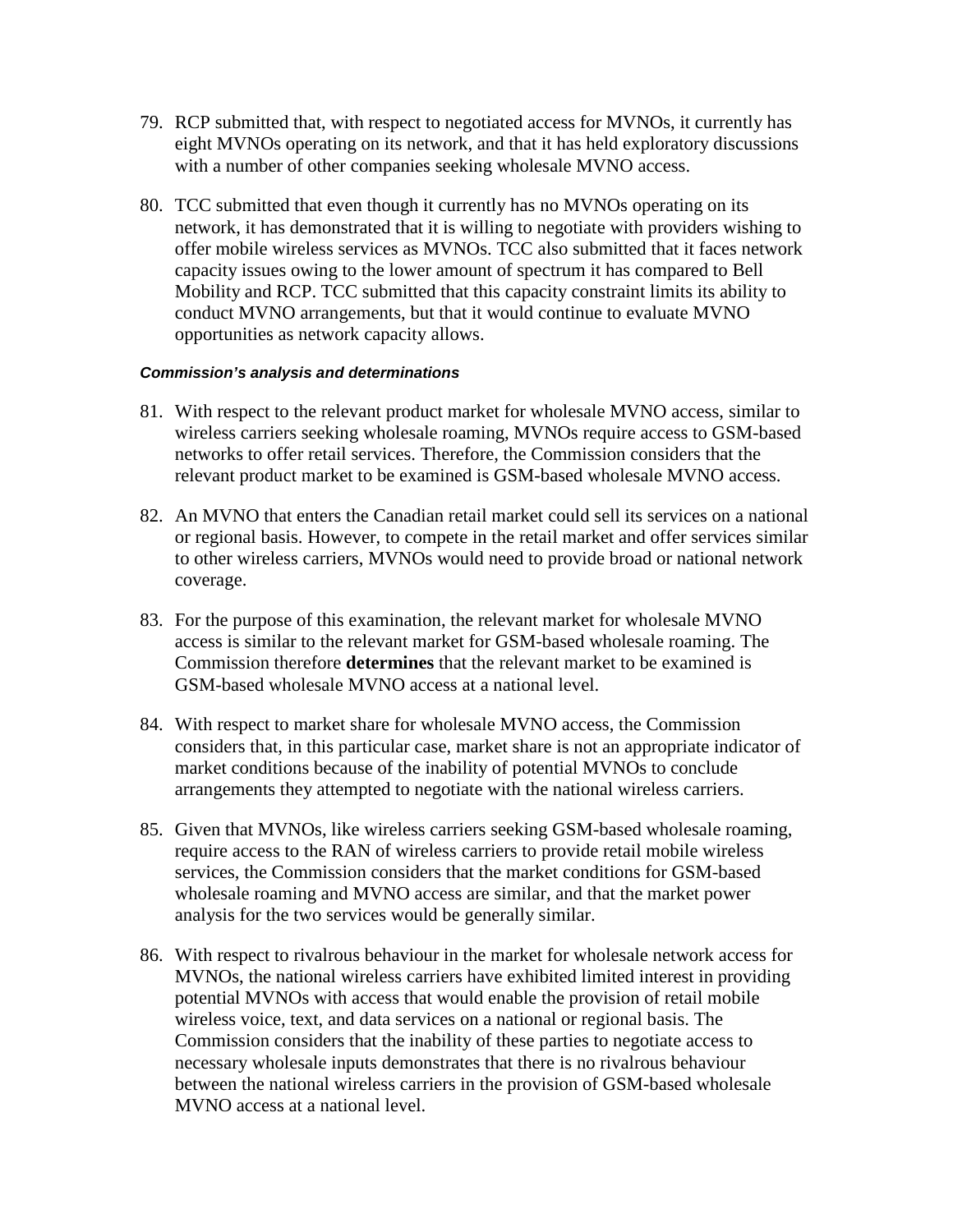- 87. In this decision, the Commission has determined that the national wireless carriers collectively possess market power in the national market for GSM-based wholesale roaming. Given the similarities between wholesale roaming and MVNO access, the Commission considers that a similar finding of market power can be made for the national market for GSM-based wholesale MVNO access.
- 88. In light of the above, the Commission **determines** that Bell Mobility, RCP, and TCC collectively possess market power in the national market for GSM-based wholesale MVNO access.

#### **Essential service assessment**

- 89. The national wireless carriers submitted that wholesale network access for both roaming and MVNOs does not meet the Commission's test for essentiality, since the necessary facilities are all duplicable. They argued that the existence of multiple facilities-based providers, at both the national and regional levels, means that wireless networks are duplicable.
- 90. Bell Mobility submitted that wireless carriers have demonstrated that it is possible to access spectrum, secure capital, enter the retail market, and expand their operations.
- 91. TCC argued that while some competitors might lack the desire and resources to build their own network, the essential services test is not assessed on a competitor-by-competitor basis, but is based on whether any entity has the capability to duplicate the facilities. With respect to spectrum as a barrier to entry, TCC submitted that potential wireless carriers are free to participate in any wireless spectrum auction conducted by Industry Canada or to acquire wireless spectrum via transfer. RCP submitted that access to spectrum was not a barrier to entry given the rules governing the 2008 and 2014 spectrum auctions, which favoured new entrants over the national wireless carriers.
- 92. The regional wireless carriers submitted that wholesale roaming is an essential service for them and other smaller wireless carriers. They added that because wireless spectrum is limited and only licensed regionally by Industry Canada, the ability of regional wireless carriers and new entrants to build their own national networks is cost-prohibitive.
- 93. The new entrants also generally submitted that wholesale roaming is an essential service for them, since without such access they could not offer broad or national network coverage to their retail customers. They further submitted that they cannot replicate the scale of the national wireless carriers' mobile wireless networks because of extremely high barriers to entry.
- 94. Potential MVNOs, as well as the CCSA, CNOC, and Mobilexchange, generally submitted that the wholesale network access needed to enable MVNOs meets the Commission's essential services test. They submitted that the cost and scarcity of spectrum and the high cost of building a mobile wireless network are high barriers to entry that restrict the ability of potential competitors to enter the retail market.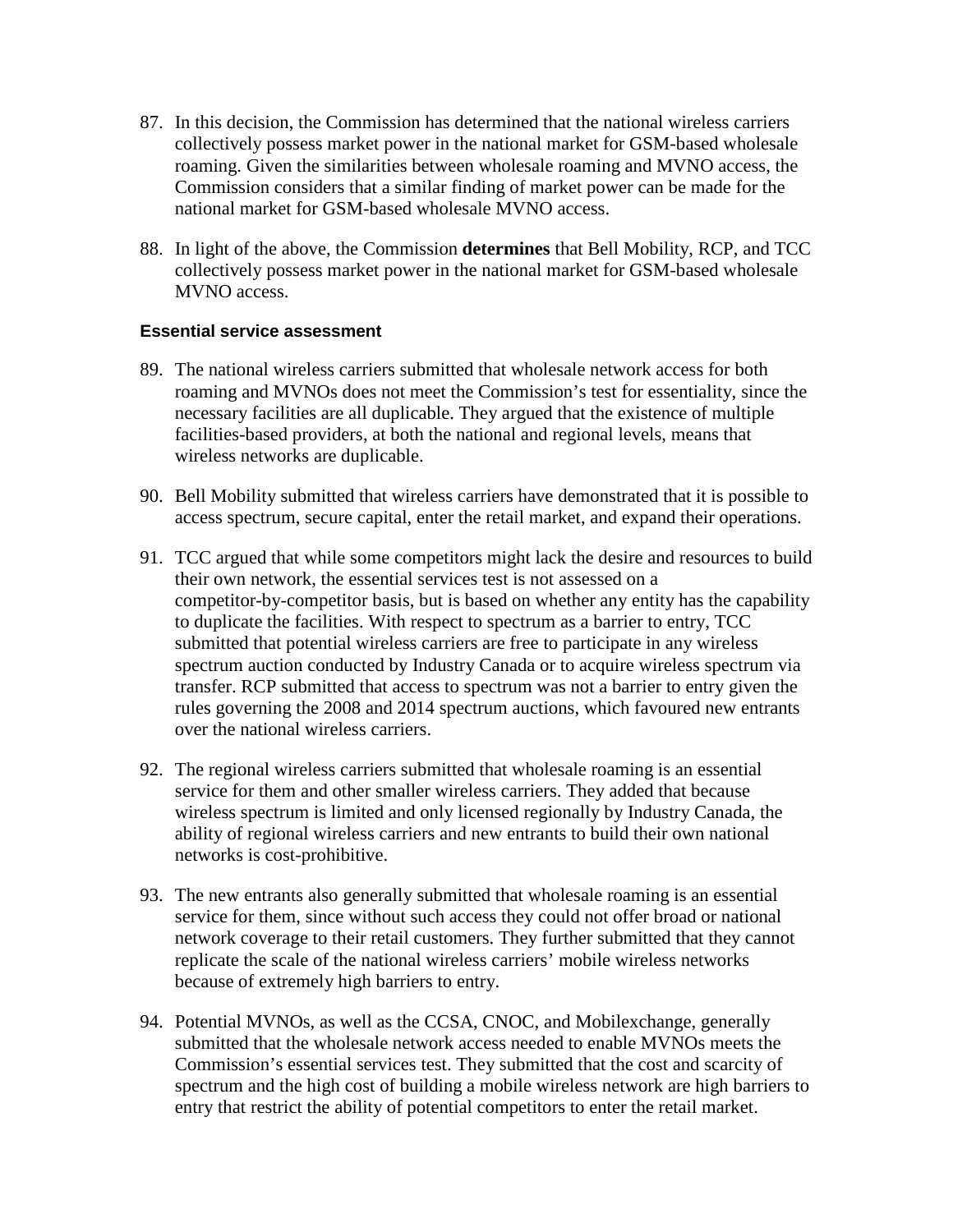CNOC argued that the national wireless carriers overstated the duplicability on a national scale of mobile wireless networks, and that the national wireless carriers have all found it necessary to develop arrangements with other wireless carriers to operate on a national scale.

- 95. Potential MVNOs also generally submitted that the control of network access by large wireless carriers prevents entry into the retail market and limits the ability of existing competitors to compete in the retail market. Consequently, the control exercised on these facilities by large wireless carriers has resulted, and will continue to result, in a substantial lessening or prevention of competition in the downstream retail market.
- 96. The Bureau submitted that the national wireless carriers have the incentive to engage in vertical foreclosure, and to use the rates they charge to new entrants for services such as wholesale roaming to raise the costs to their rivals in the downstream retail market.
- 97. PIAC et al. submitted that the roaming services provided by the national wireless carriers are essential, since these services are necessary to enable new entrants to compete effectively.
- 98. Klass/Ellis submitted that the wholesale network access required for roaming and MVNOs are bottleneck facilities and meet the Commission's essential services test.

#### **Commission's analysis and determinations**

- 99. In Telecom Decision 2008-17, the Commission determined that to be essential, a facility, function, or service must satisfy all of the following conditions:
	- it is required as an input by competitors to provide telecommunications services in a relevant downstream market;
	- it is controlled by a firm that possesses upstream market power such that withdrawing mandated access, or denying access to the facility, would likely result in a substantial lessening or prevention of competition in the downstream retail market; and
	- it is not practical or feasible to duplicate the functionality of the facility.
- 100.As noted above, MVNOs and wireless carriers seeking GSM-based wholesale roaming require a GSM-based wholesale service to access the RAN of wireless carriers. The Commission therefore considers it appropriate to apply the essential services test to both wholesale services concurrently.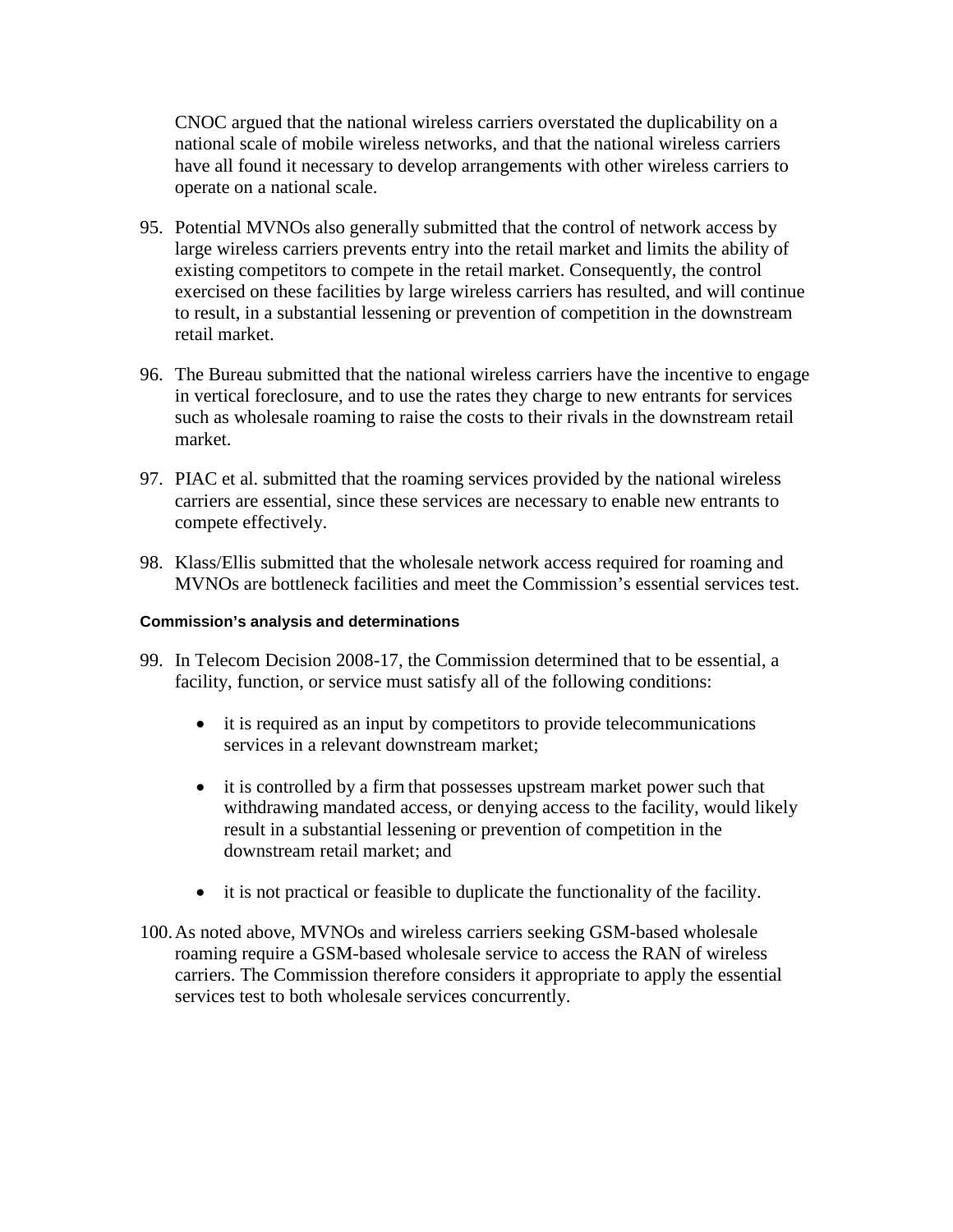#### *Required input*

- 101.To enter the retail market, competitors require spectrum and the network components to access that spectrum, whether through self-supply or through negotiated access. Competitors also require broad or national network coverage to offer competitive retail mobile wireless services.
- 102.In light of the above, the Commission **determines** that wholesale network access to the GSM-based networks of the national wireless carriers is a required input for competitors in the downstream retail market.

#### *Upstream market power and its effect on downstream competition*

- 103.In the previous section, the Commission determined that Bell Mobility, RCP, and TCC collectively possess market power in the national market for GSM-based wholesale network access for both wholesale roaming and MVNO access.
- 104.Based on the record of this proceeding, the presence of smaller wireless carriers in the retail market has resulted in significant price reductions and increased consumer choice. Without access to the national wireless carriers' networks, smaller wireless carriers would be prevented from offering retail services that can compete effectively and sustainably with the national wireless carriers' retail offerings. Consequently, denial of access to the national wireless carriers' GSM-based networks would substantially lessen or prevent competition from smaller wireless carriers in the downstream retail market.
- 105.The Commission notes that there are few wholesale MVNO access arrangements in Canada, despite significant demand demonstrated on the record of this proceeding. Denial of access to the national wireless carriers' GSM-based networks has resulted in the prevention of competition from MVNOs in the downstream retail market and, consequently, fewer choices for consumers.
- 106.In light of the above, the Commission **determines** that denying competitors access to GSM-based wholesale network access services at a national level would likely result in a substantial lessening or prevention of competition in the downstream retail market.

#### *Duplicability*

107.The presence of various smaller wireless carriers demonstrates that wholesale network access facilities are duplicable on a regional basis. However, to date, none of these smaller wireless carriers have been able to duplicate the scale and coverage of the national wireless carriers' networks. While some smaller wireless carriers have recently been able to expand their spectrum holdings, it is unlikely that they will be able to duplicate the scale and coverage of the national wireless carriers' networks in the short to medium term. Also, the Commission considers that an MVNO would not be able to provision its own facilities to duplicate the scale and coverage of the national wireless carriers' networks.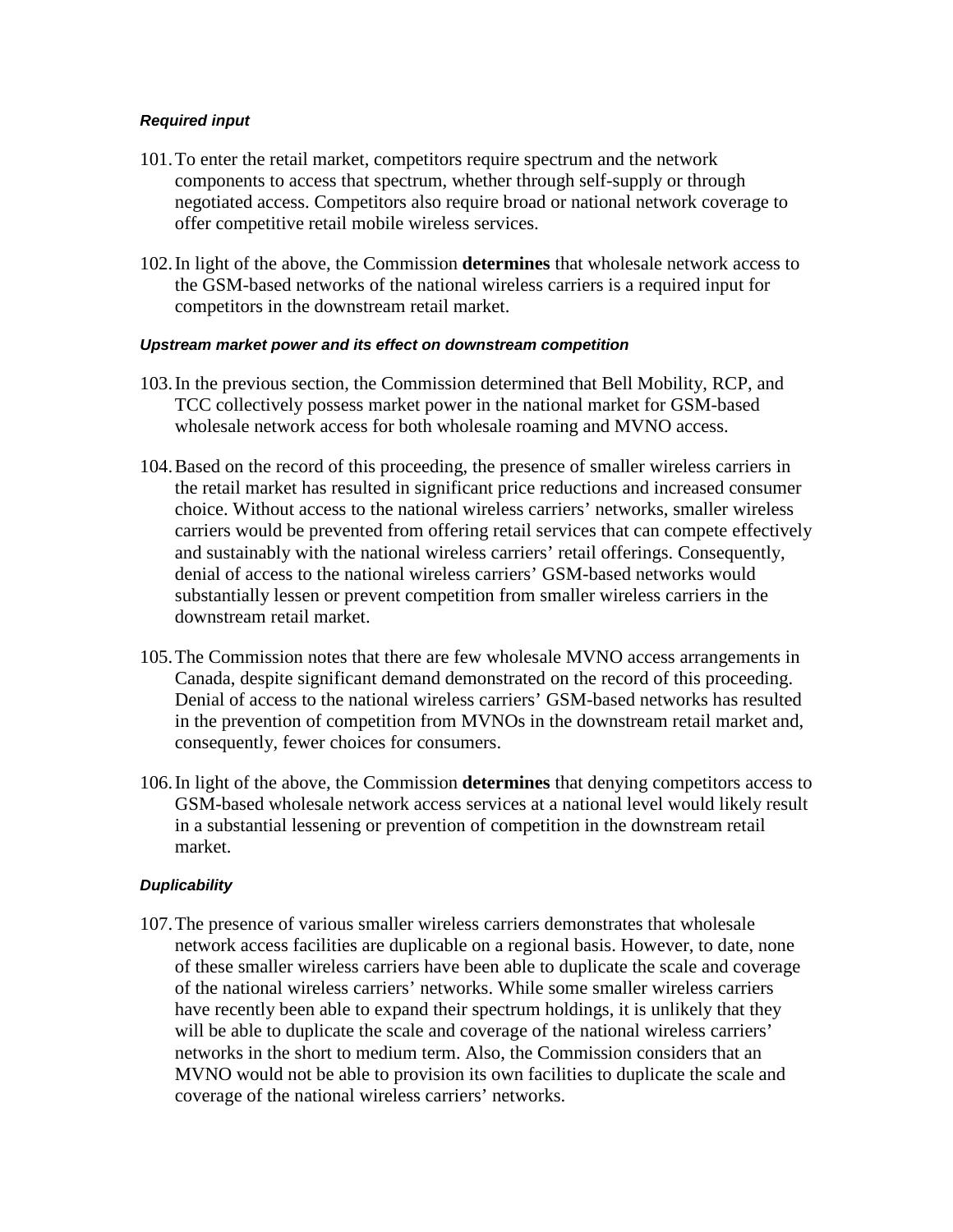108.Accordingly, the Commission **determines** that the GSM-based mobile wireless networks of Bell Mobility, RCP, and TCC cannot be practically and feasibly duplicated by competitors in the short to medium term.

#### **Conclusion**

109.In light of the above, the Commission **determines** that wholesale network access to the GSM-based mobile wireless networks of Bell Mobility, RCP, and TCC is essential for their competitors to provide broad or national network coverage to their retail customers. **As such, the Commission determines that GSM-based wholesale roaming and MVNO access provided by Bell Mobility, RCP, and TCC are essential.**

#### **Mandating wholesale roaming and MVNO access services**

- 110.Parties did not specifically request that the Commission mandate wholesale roaming provided by Bell Mobility, RCP, and TCC.<sup>[24](#page-19-0)</sup> However, several parties, including the new entrants, the regional wireless carriers, Klass/Ellis, and PIAC et al., submitted that the Commission should regulate the wholesale roaming rates charged by the national wireless carriers.
- 111.The national wireless carriers submitted that regulation of wholesale roaming rates would adversely impact wireless carriers' incentive to invest in their networks. They generally argued that regulation of wholesale roaming rates would encourage wireless carriers to rely on other wireless carriers' networks instead of building and expanding their own networks.
- 112.Potential MVNOs, including Cogeco, Lycamobile, Orange, Raven, and Tucows, as well as the CCSA and CNOC, submitted that the Commission should mandate the provision of wholesale MVNO access.
- 113.Orange argued that competition from MVNOs can reduce retail prices and expand the wireless market by reaching niche and underserved segments, and can also result in the introduction of new and innovative services. Orange added that MVNOs will enable the host network to make a high-margin, low-risk return on its investment in existing network infrastructure, and will enable the infrastructure to be used more efficiently.
- 114.Cogeco submitted that the entry of MVNOs in the market would increase the amount of investment in the telecommunications industry, since it would be necessary for these service providers to make substantial investments in facilities and operational systems to operate as full MVNOs.
- 115.Vaxination argued that the creation of an MVNO market is the only way to create a sustainable environment that attracts new competitors that can provide a healthier

<span id="page-19-0"></span><sup>&</sup>lt;sup>24</sup> The conditions of licence established by Industry Canada require licensees to provide wholesale roaming on their networks to other licensees.  $\overline{a}$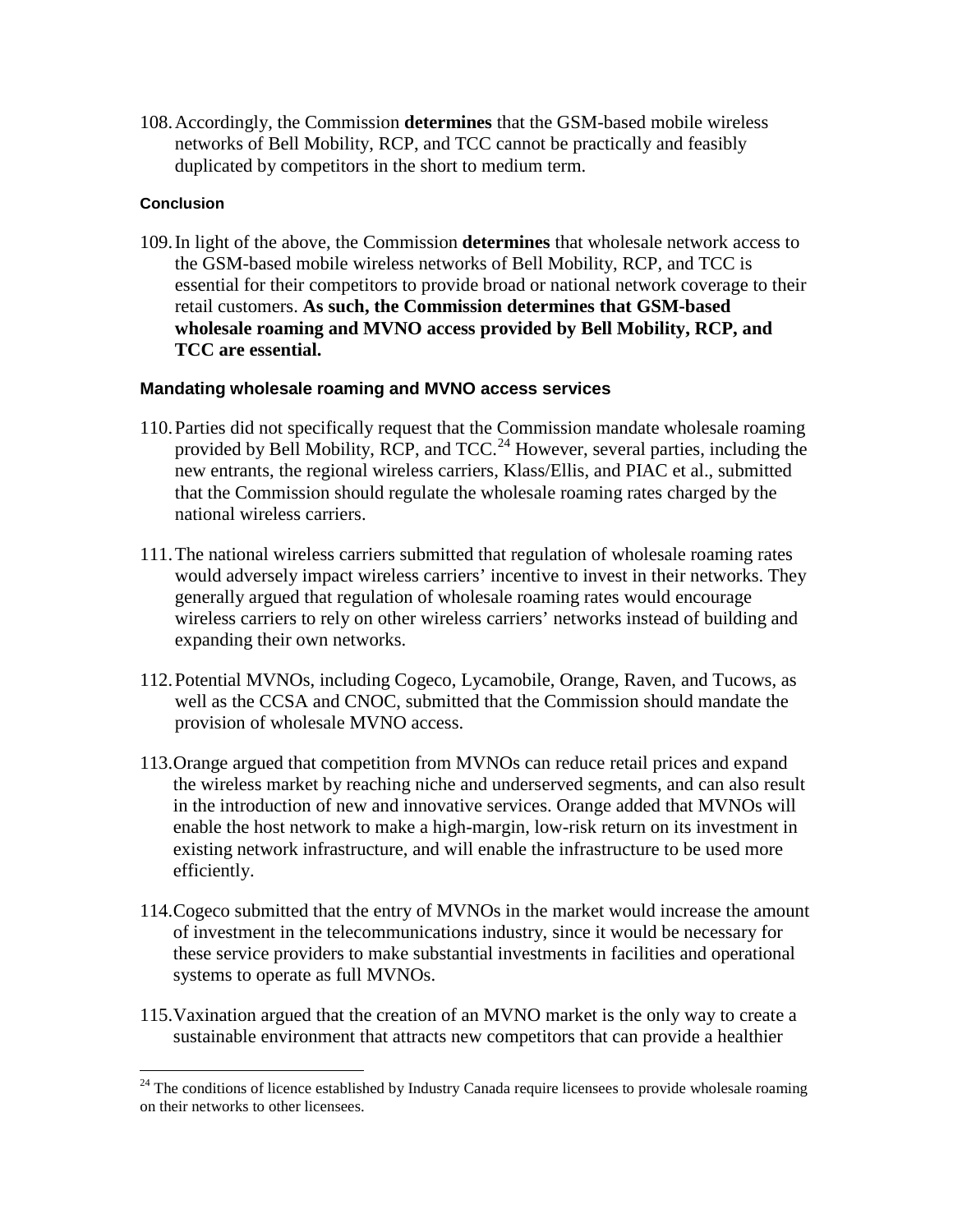market. Vaxination argued that the creation of an MVNO market would uncouple the level of competition from access to spectrum.

- 116.The national wireless carriers, the regional wireless carriers, Eastlink, Videotron, and WIND opposed mandated access for MVNOs. They supported facilities-based competition over competition based on MVNO/resale regulation.
- 117.Bell Mobility submitted that facilities-based competition delivers the greatest benefits in terms of innovation, network efficiency, and investment. The national wireless carriers generally submitted that mandated wholesale MVNO access would have a chilling impact on investment.
- 118.Videotron submitted that mandated wholesale MVNO access would severely undermine the business case for facilities-based new entry. It argued that MVNOs tend to target the same market segments that a facilities-based new entrant must target if it is going to become sustainable. WIND argued that facilities-based competition from the new entrants needs more time to prove itself as a viable option for more retail competition.

#### **Commission's analysis and determinations**

- 119.The Commission considers that its determination on whether to mandate wholesale roaming and MVNO access should take into account its objectives for the mobile wireless market stated earlier in this decision, which include the need for (i) continued innovation and investment in high-quality telecommunications facilities, and (ii) sustainable competition that provides benefits to Canadians, such as reasonable prices and innovative services.
- 120.With respect to wholesale MVNO access, the Commission considers that MVNOs can play a role in increasing consumer choice and value in the retail market. However, it is not appropriate to mandate wholesale MVNO access at this time for the reasons described below.
- 121.Investment in wireless network infrastructure by wireless carriers is important to ensure that Canadians have access to mobile wireless networks and services of high quality in all regions of Canada. The new entrants have made and are planning to make significant investments in spectrum and their wireless networks. The Commission considers that mandating wholesale MVNO access at this time would significantly undermine these investments, particularly outside urban core areas.
- 122.Accordingly, if the Commission were to mandate GSM-based wholesale MVNO access provided by the national wireless carriers, this permanent network access would likely discourage continued investment by wireless carriers, because they could rely on this access rather than investing in their own mobile wireless network infrastructure.
- 123.The Commission's determinations with respect to the regulation of rates, terms, and conditions for wholesale roaming, as set out later in this section, will allow smaller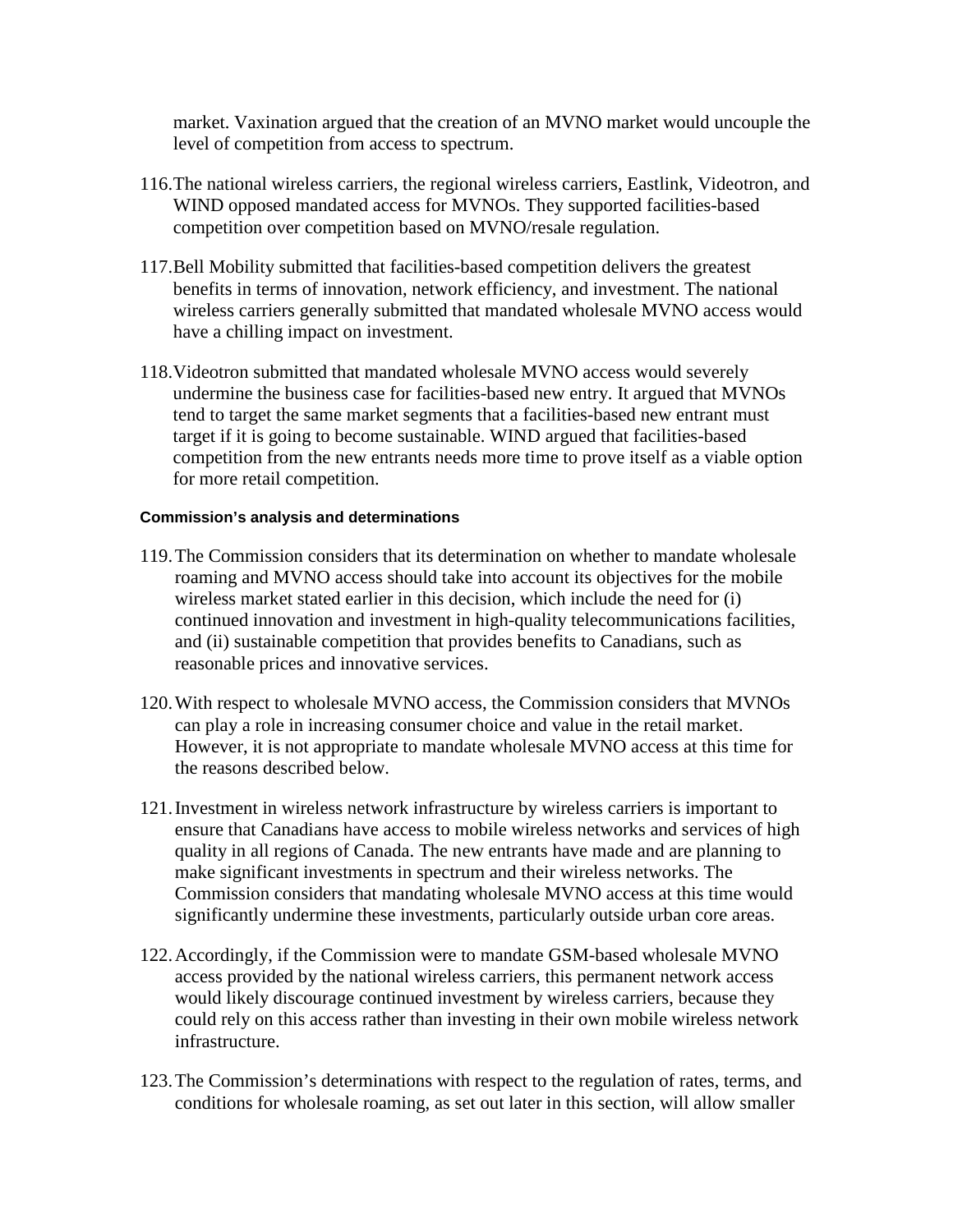wireless carriers such as the new entrants to expand their wireless networks, thus becoming a viable alternative source of supply for MVNOs. The Commission also considers that these determinations will not act as a disincentive for wireless carriers to continue to invest in their network facilities because, among other things, wholesale roaming is incidental access to the network.

- 124.Furthermore, the Commission is using its existing powers to take action to reduce certain barriers faced by MVNOs to facilitate, and allow more flexibility in, their commercial negotiations with wireless carriers. These measures, set out later in this decision, should also encourage the emergence of a competitive market for wholesale MVNO access.
- 125.In light of the above, the Commission **determines** that it is not appropriate to mandate wholesale MVNO access.
- 126.With respect to wholesale roaming, the Commission considers that continued forbearance of GSM-based wholesale roaming provided by Bell Mobility, RCP, and TCC to Canadian wireless carriers other than Bell Mobility, RCP, and TCC will not enhance the efficiency and competitiveness of mobile wireless services consistent with paragraph 7(*c*) of the Act. Therefore, pursuant to subsection 34(1) of the Act, the Commission **determines**, as a question of fact, that to continue to refrain from exercising its powers and performing its duties under forborne sections of the Act in relation to the regulation of GSM-based wholesale roaming provided by Bell Mobility, RCP, and TCC to Canadian wireless carriers other than Bell Mobility, RCP, and TCC is not consistent with the policy objectives set out in section 7 of the Act.
- 127.The Commission further considers that, even though the wholesale roaming caps have provided some relief to smaller wireless carriers, the interests of users are not sufficiently protected because Bell Mobility, RCP, and TCC collectively have market power in the national market for GSM-based wholesale roaming, and wholesale access to their GSM-based networks is essential to providing broad or national network coverage so that smaller wireless carriers may compete sustainably in the retail market. Therefore, pursuant to subsection 34(2) of the Act, the Commission **determines**, as a question of fact, that the provision of GSM-based wholesale roaming by Bell Mobility, RCP, and TCC to Canadian wireless carriers other than Bell Mobility, RCP, and TCC is not subject to a level of competition sufficient to protect the interests of users.
- 128.Therefore, it is no longer appropriate for the Commission to refrain from regulating GSM-based wholesale roaming provided by Bell Mobility, RCP, and TCC to Canadian wireless carriers other than Bell Mobility, RCP, and TCC. The Commission declares that the offering and provision of GSM-based wholesale roaming by Bell Mobility, RCP, and TCC to Canadian wireless carriers other than Bell Mobility, RCP, and TCC shall be subject to the Commission's powers and duties under sections 24, 25, 27, 29, and 31 of the Act. This includes the transmission of wireless voice calls, text messages, and data.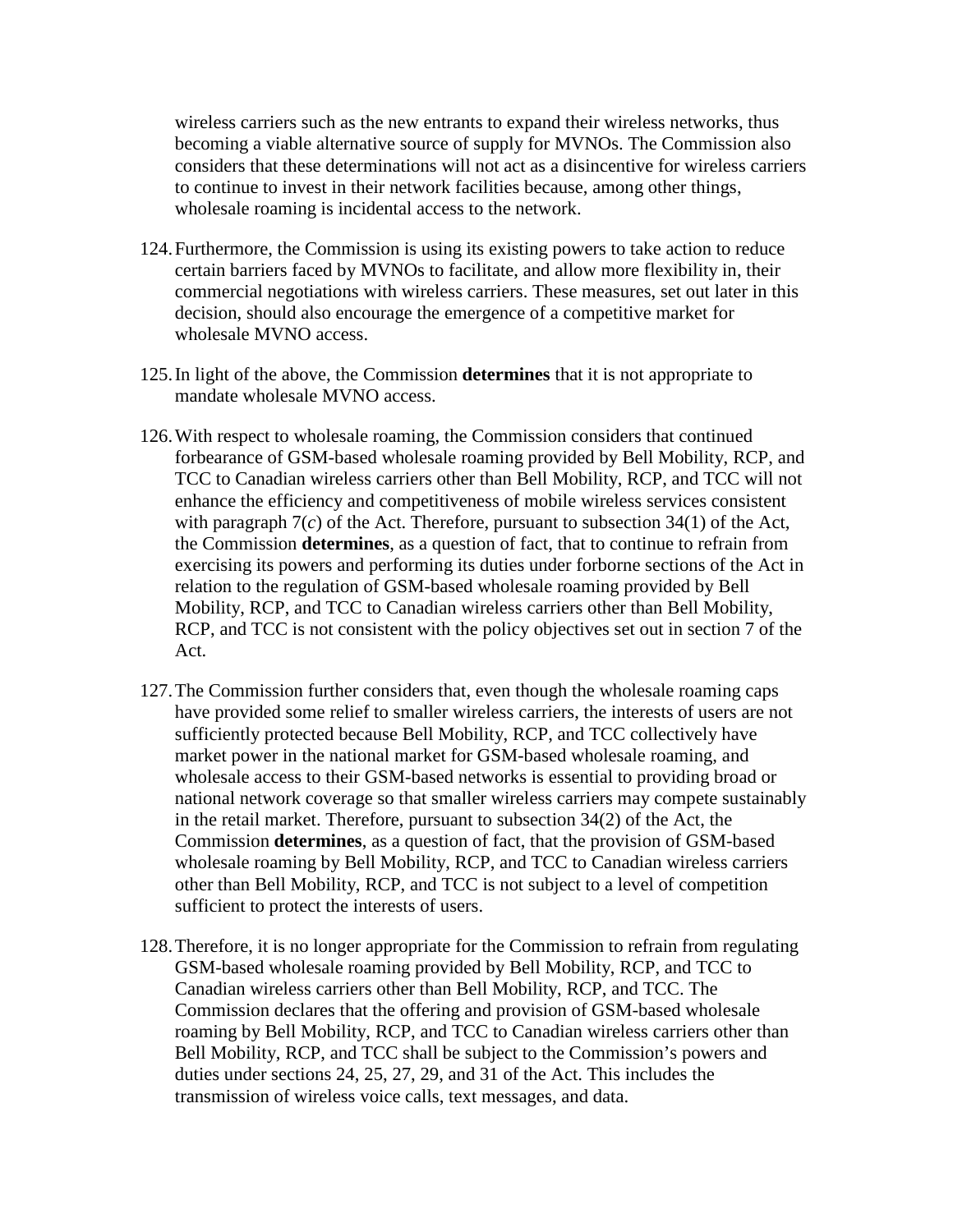129.In light of the above, the Commission **directs** Bell Mobility, RCP, and TCC to provide GSM-based wholesale roaming to Canadian wireless carriers other than Bell Mobility, RCP, and TCC, subject to the rates, terms, and conditions established by the Commission in this decision.

#### **Regulatory measures with respect to wholesale roaming**

#### **Rates**

- 130.Most parties seeking regulation of the national wireless carriers' wholesale roaming rates, including WIND, the regional wireless carriers, and PIAC et al., submitted that these rates should be based on costs. Other parties, such as Eastlink, SSi, and Videotron, submitted that a retail-minus approach<sup>[25](#page-22-0)</sup> would be a simple and practical alternative to cost-based regulation.
- 131.The national wireless carriers submitted that any wholesale roaming rates established by the Commission should take into account whether the roaming is happening in-territory or out-of-territory, or in an urban or rural area. In general, they submitted that such rate differentiation is necessary to provide incentives for continued network investment and deployment for all wireless carriers. [26](#page-22-1)
- 132.The new entrants argued that there should be no difference in urban versus rural rates because wireless carriers do not charge their retail customers more for the use of their rural network than for the use of their urban network.
- 133.Eastlink submitted that in-territory and out-of-territory roaming should be treated in the same manner because the company could not replicate the national wireless carriers' networks within its licensed areas or in areas where it does not have spectrum.

#### *Commission's analysis and determinations*

#### *Approach*

 $\overline{a}$ 

134.The Commission considers that using a retail-minus approach to set rates for wholesale roaming provided by the national wireless carriers would not be appropriate. The prevalence of bundled pricing (e.g. for Internet, home phone, and mobile wireless services) and wireless pricing plans (e.g. one price for voice, text, and data) in the retail market makes it difficult to establish, with accuracy, an appropriate rate for any particular service. Also, the retail-minus approach would require frequent adjustments to the rates given the dynamic nature of retail pricing.

<span id="page-22-0"></span><sup>&</sup>lt;sup>25</sup> Under a retail-minus approach, all cost elements that are not pertinent to the provision of the wholesale service are deducted from the current retail price of a service.

<span id="page-22-1"></span><sup>&</sup>lt;sup>26</sup> Such a rate structure would result in in-territory rates being higher than out-of-territory rates and rural rates being higher than urban rates.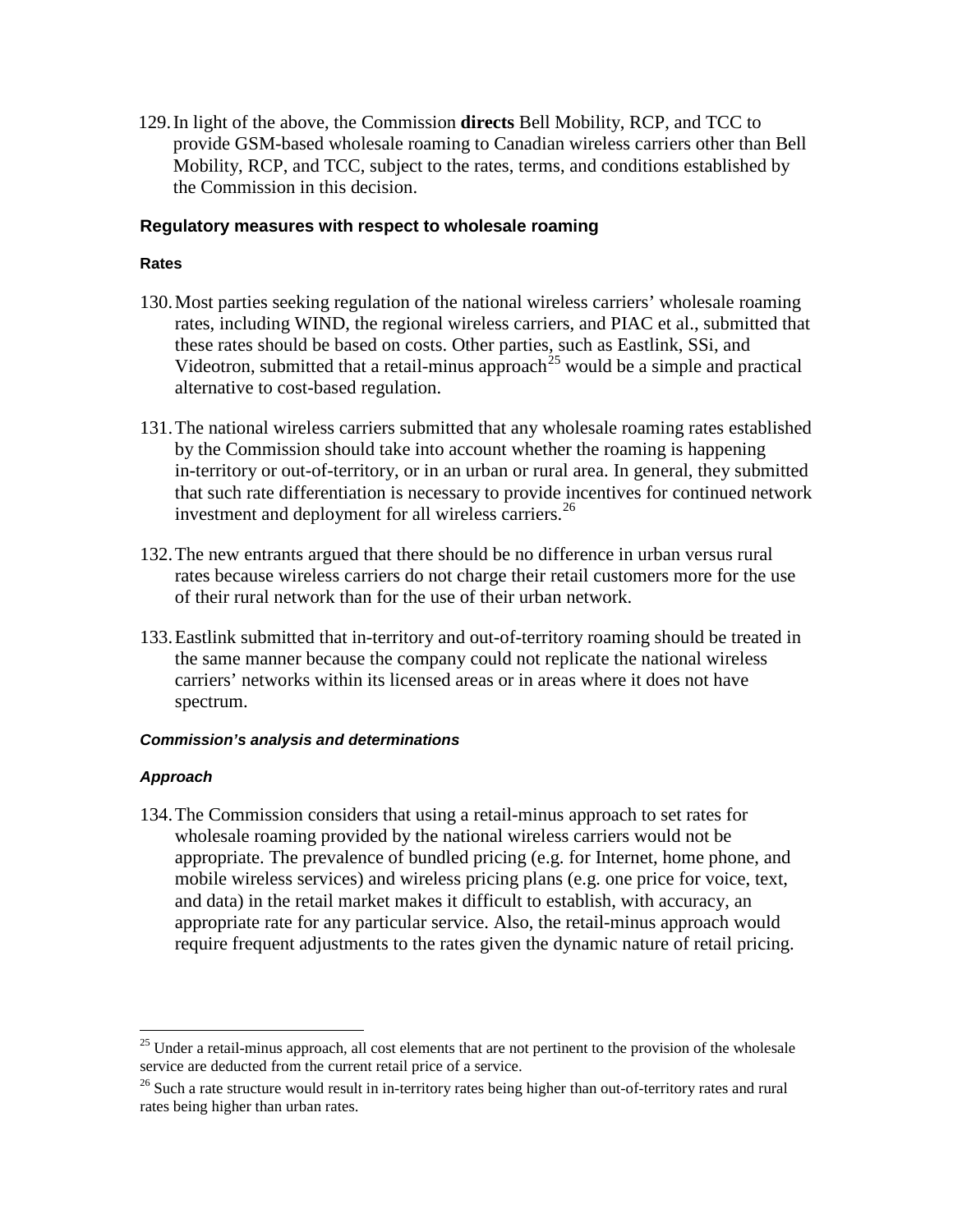- 135. An approach based on the Commission's Phase II costing approach<sup>[27](#page-23-0)</sup> is more appropriate because it captures the underlying cost elements relevant to the provision of a particular service and takes into account costs over a period of time. The Commission considers that using a cost-based approach to establish wholesale rates will confer price certainty within the wireless industry and enable the national wireless carriers to recover their costs and obtain a fair return on their investments.
- 136.With respect to rate differentiation, a wholesale roaming rate structure that distinguishes between urban and rural roaming aims to preserve the incentive for wireless carriers to keep investing in rural areas. Further, a wholesale roaming rate structure that distinguishes between in-territory and out-of-territory roaming could discourage smaller wireless carriers, including new entrants, from relying on wholesale roaming in areas where they already have spectrum.
- 137.From an implementation perspective, the Commission considers that a wholesale roaming rate structure that distinguishes between urban versus rural or in-territory versus out-of-territory roaming would likely add complexity to both the costing exercise and billing. This approach would require continuous adjustments to rates because it depends on how the wireless carriers, in particular the new entrants and smaller wireless carriers, plan to extend or deploy their networks. Accordingly, it would be more appropriate to establish uniform wholesale roaming rates for each national wireless carrier and separately for voice, text, and data.
- 138.The Commission considers that an approach that establishes cost-based wholesale roaming rates for Bell Mobility, RCP, and TCC across their respective networks must take into consideration an incentive for these carriers to keep investing in and deploying wireless networks, and for new entrants and smaller wireless carriers to invest in areas where they have spectrum. This incentive can be more appropriately addressed in the process to finalize the wholesale roaming tariffs.
- 139.In light of the above, the Commission **determines** that rates for GSM-based wholesale roaming for each of the voice, text, and data services provided by Bell Mobility, RCP, and TCC across their respective networks are to be established based on the Phase II costing approach.

#### *Implementation*

 $\overline{a}$ 

- 140.In light of the above, the Commission **directs** Bell Mobility, RCP, and TCC to file proposed tariffs for GSM-based wholesale roaming provided to Canadian wireless carriers other than Bell Mobility, RCP, and TCC by **4 November 2015**.
- 141.The Commission also **directs** Bell Mobility, RCP, and TCC to file regulatory economic studies in support of their proposed tariffs for GSM-based wholesale roaming, using the Phase II costing approach, by **4 November 2015**. These studies

<span id="page-23-0"></span> $27$  The Phase II costing approach is used to calculate the incremental, forward-looking, network element costs causal to the provision of a specific service.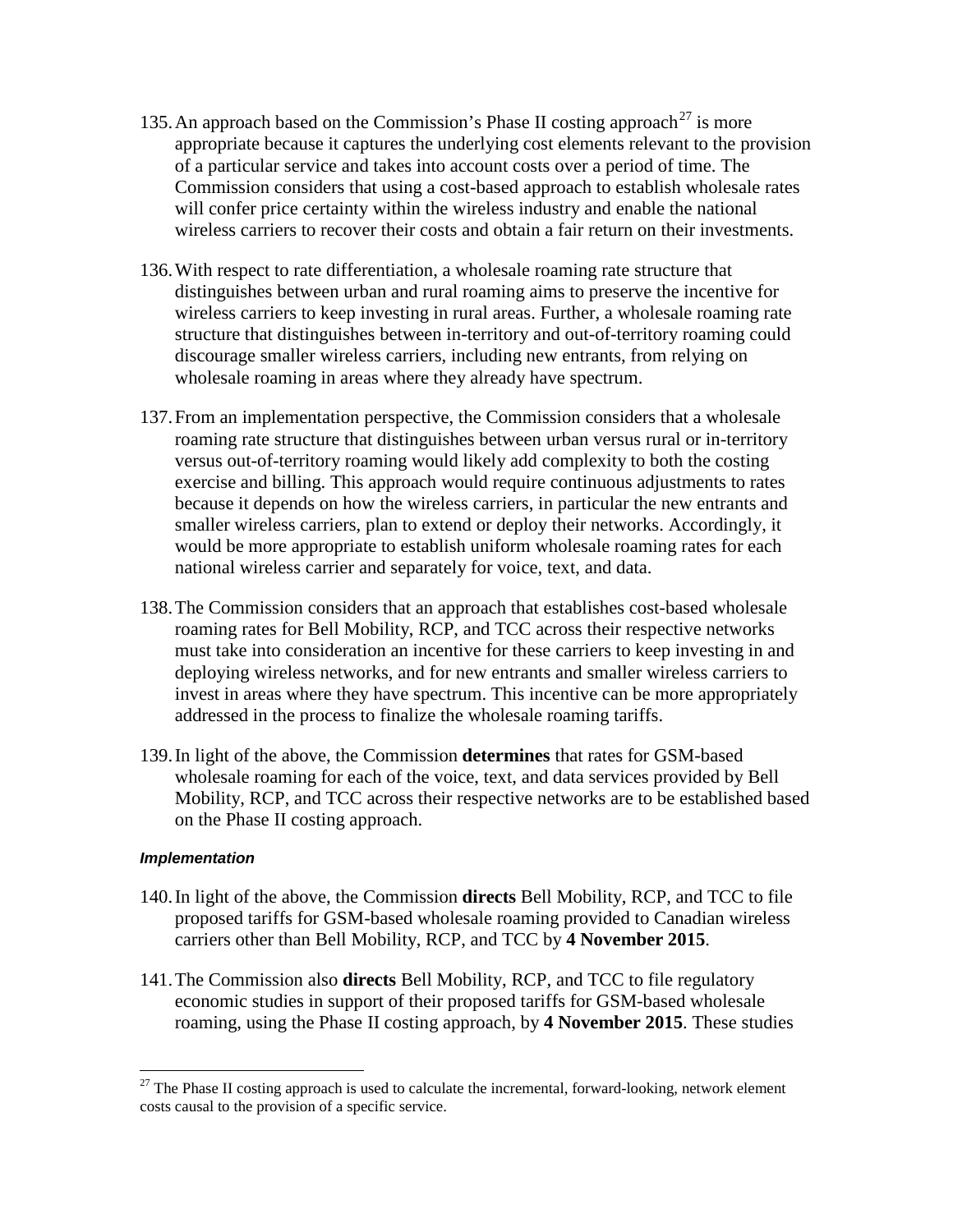must be submitted in compliance with existing confidentiality guidelines<sup>[28](#page-24-0)</sup> and contain the level of detail required<sup>[29](#page-24-1)</sup> for regulatory economic studies.

- 142.In addition, Bell Mobility, RCP, and TCC are to each provide an electronic copy of the cost model used to support their proposed GSM-based wholesale roaming rates. The cost model should identify all methodologies and assumptions, and provide supporting rationale. The populated model should include all the associated linked spreadsheet files and any other supporting data used to develop the costs. The cost model should provide all equations used to calculate costs. Bell Mobility, RCP, and TCC are to also provide a brief description of the input data variables, the vintage of the input data, modelling assumptions with supporting rationale, and any other pertinent costing details.
- 143.Pending its final determination on the proposed tariffs, the Commission **approves on an interim basis** a maximum rate for each of GSM-based voice, text, and data wholesale roaming provided by Bell Mobility, RCP, and TCC across their respective networks to Canadian wireless carriers other than Bell Mobility, RCP, and TCC. This rate is equal to the highest rate charged by each of Bell Mobility, RCP, and TCC to any other Canadian wireless carrier for each of GSM-based voice, text, and data wholesale roaming as of the date of this decision. Bell Mobility, RCP, and TCC are permitted to charge GSM-based wholesale roaming rates that are below these maximum rates.
- 144. The Commission **directs** Bell Mobility, RCP, and TCC to issue interim tariff pages<sup>[30](#page-24-2)</sup> reflecting the interim GSM-based wholesale roaming rates discussed above, as well as the Commission's determinations in this decision, by **4 June 2015**.

#### **Terms and conditions**

- 145.Several parties, particularly the new entrants, requested the regulation of terms and conditions other than rates with respect to wholesale roaming. The Commission will address the following requests in this section:
	- disclosure of the identity of roaming partners;
	- equivalent treatment of wholesale and retail customers by the national wireless carriers;
	- access to wholesale roaming on a seamless basis (seamless roaming); and
	- call hand-back. $31$

<sup>28</sup> See Telecom Regulatory Policy 2012-592*.*  $\overline{a}$ 

<span id="page-24-1"></span><span id="page-24-0"></span> $^{29}$  See Commission letter dated 13 September 2013 regarding information to be provided in support of wholesale service tariff applications.

<span id="page-24-2"></span> $30$  These tariff pages can be submitted to the Commission without a description page or a request for approval; a tariff application is not required.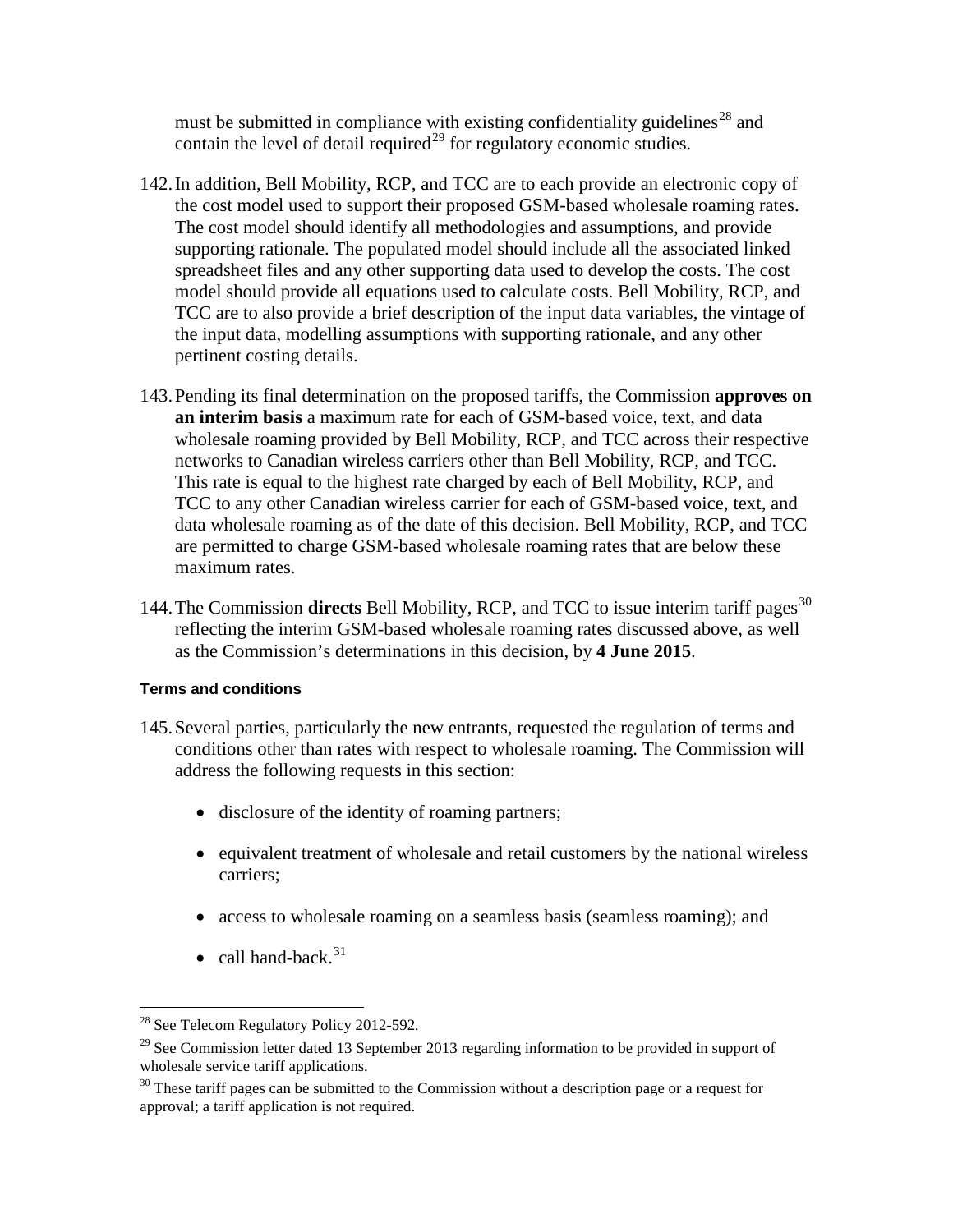#### *Disclosure of the identity of roaming partners*

146.Eastlink submitted that provisions that prevent wireless carriers from disclosing the identity of their roaming providers should be prohibited. RCP indicated that the reason for such a provision was to avoid the association of RCP's mobile wireless network with the mobile wireless network of a new entrant. It also did not want the roaming partner to use the quality of RCP's network as a selling point.

#### *Commission's analysis and determinations*

- 147.The Commission considers that it is important for current and potential customers of wireless carriers to know on which wireless networks they may roam and that it would be appropriate for wireless carriers to inform their customers about the networks on which they may roam, regardless of the provider of wholesale roaming and the underlying network technology.
- 148.Accordingly, pursuant to section 24 of the Act, the Commission, as a condition of offering and providing wholesale roaming by Canadian mobile wireless carriers, prohibits wholesale roaming providers from preventing wireless carriers from disclosing the identity of their wholesale roaming providers to their current or potential customers. This condition applies to all wireless carriers, regardless of the network technology being used.

#### *Treatment of wholesale and retail customers by the national wireless carriers*

149.Videotron submitted the following proposals:

- prohibit charging for terminating (incoming) long distance calls and text messages unless the host wireless carrier also charges its own retail customers for the same while roaming in Canada, and
- prohibit the host wireless carrier from using a minimum data increment that is superior to the minimum data increment charged to the host wireless carrier's own retail customers while roaming in Canada.
- 150.WIND also submitted that there should be no charge for incoming text messages while its customers roam in Canada.

#### *Commission's analysis and determinations*

 $\overline{a}$ 

151.Given the Commission's determination in this decision that the rates for GSM-based wholesale roaming provided by Bell Mobility, RCP, and TCC will be cost-based, the Commission considers that no further action is required with respect to the requests regarding incoming long distance calls and text messages.

 $31$  Call hand-back is a technical solution that would enable a long distance call originated by a roaming mobile subscriber to be routed back to his or her home network.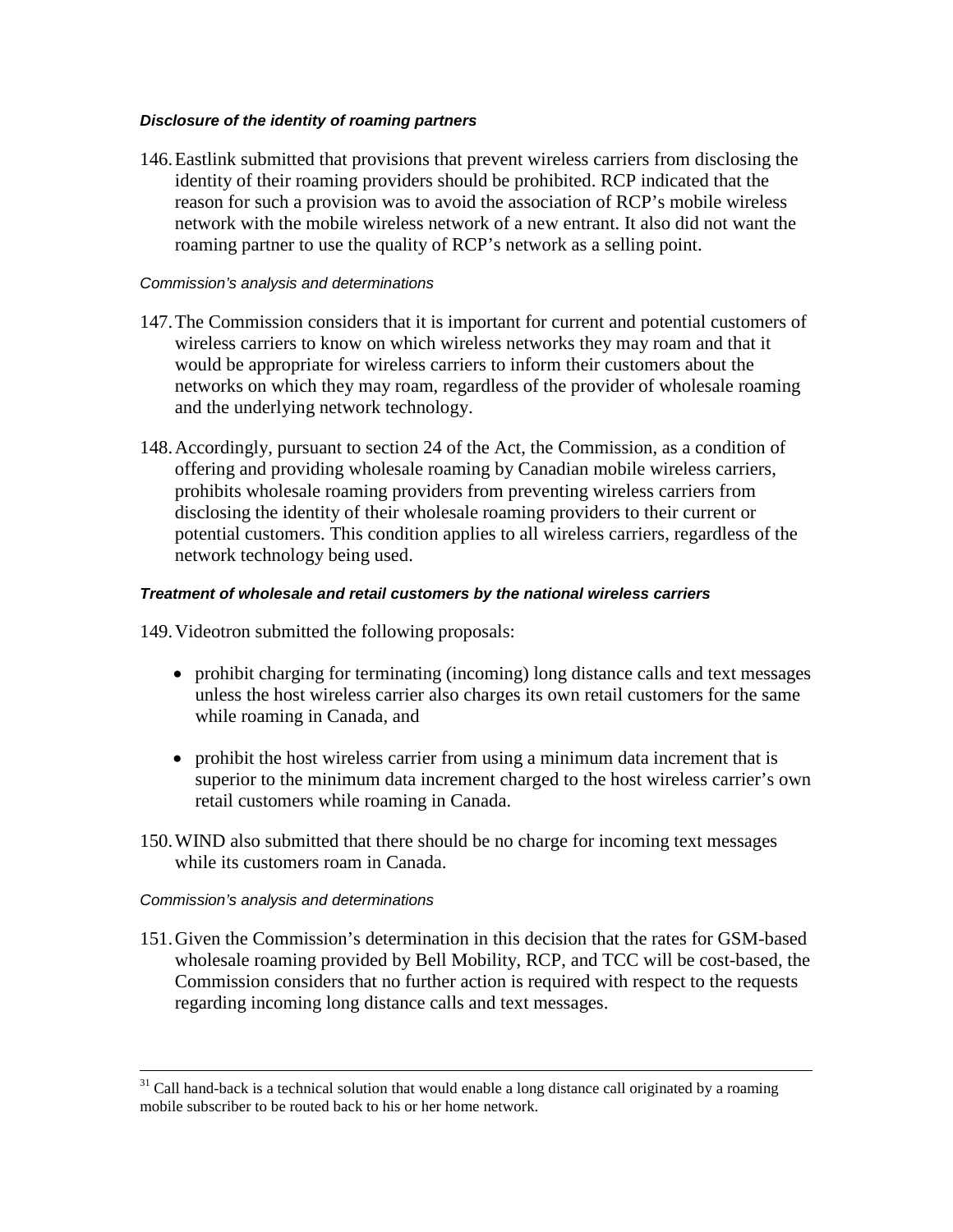152.The Commission considers that it would be appropriate to make a determination with respect to a minimum data increment for GSM-based wholesale data roaming provided by the national wireless carriers to Canadian wireless carriers other than Bell Mobility, RCP, and TCC when the Commission disposes of the final tariffs for Bell Mobility, RCP, and TCC.

#### *Seamless roaming*

153.Several new entrants and other interveners, including CNOC and Vaxination, submitted that the Commission should require wholesale roaming to be provided on a seamless basis. The new entrants submitted that seamless roaming would lead to fewer dropped calls $32$  while their customers move in and out of their network footprints. The national wireless carriers opposed the request, and submitted that enabling seamless roaming on their networks would be costly and complex.

#### *Commission's analysis and determinations*

- 154.The Commission considers that the new entrants have not provided sufficient evidence (for example, the number of complaints or the number of dropped calls) to demonstrate the impact of the absence of seamless roaming.
- 155.While GSM-based wholesale roaming provided by the national wireless carriers is essential, it does not need to be offered on a seamless basis for smaller wireless carriers, including new entrants, to offer broad or national network coverage to their retail customers.
- 156.Therefore, the Commission **determines** that Bell Mobility, RCP, and TCC are not required to provide GSM-based wholesale roaming on a seamless basis.

#### *Call hand-back*

 $\overline{a}$ 

157.WIND requested the ability to terminate the non-domestic portion of calls made by WIND's customers when they are roaming (referred to as "call hand-back"). Alternatively, it requested a cap on the markup that a national wireless carrier can apply for the termination of international calls. RCP submitted that it is standard practice for the visited carrier to carry and terminate long distance calls, and that implementing call hand-back would result in additional costs for RCP.

#### *Commission's analysis and determinations*

158.The Commission considers that WIND has not provided sufficient evidence (for example, related expenses or traffic volume) to demonstrate the impact of the absence of call hand-back. Consequently, the Commission **determines** that Bell Mobility, RCP, and TCC are not required to provide call hand-back on their GSM-based mobile wireless networks. For the same reason, the Commission also

<span id="page-26-0"></span> $32$  A call may be dropped as a customer actively moves in and out of the network footprints of different wireless carriers if those carriers have not implemented seamless roaming across their networks.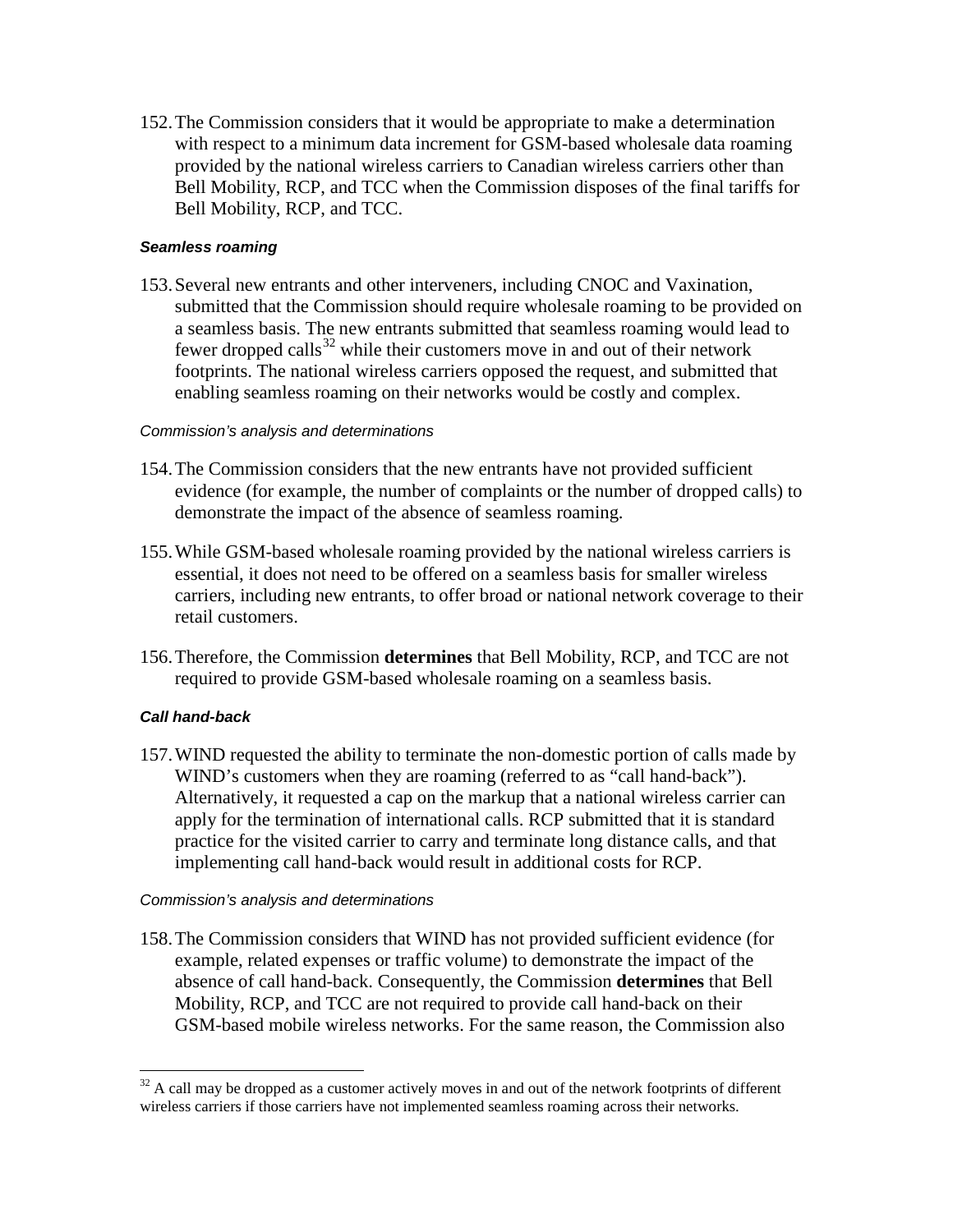**determines** that it would not be appropriate to establish a cap on the markup for the termination of international calls.

#### **Regulatory measures with respect to wholesale MVNO access**

#### **Acquisition of mobile network codes by full MVNOs**

- 159. Mobile network codes  $(MNCs)^{33}$  $(MNCs)^{33}$  $(MNCs)^{33}$  in Canada are assigned by the Canadian Numbering Administrator pursuant to the Canadian International Mobile Subscriber Identity (IMSI) Guideline (the Guideline). The Guideline was developed by the Canadian Steering Committee on Numbering  $(CSCN)^{34}$  $(CSCN)^{34}$  $(CSCN)^{34}$  and approved by the Commission.<sup>[35](#page-27-2)</sup> The Guideline requires that an applicant for an MNC hold a spectrum licence from Industry Canada. Thus, MVNOs cannot acquire MNCs.
- 160.CNOC, Cogeco, Lycamobile, and Orange submitted that full MVNOs should be permitted to acquire their own MNCs, which would enable them to provision their own IMSI numbers. Cogeco submitted that allowing full MVNOs to acquire their own MNCs is critical to ensuring that a full MVNO can operate in the retail market independently of its host wireless carrier.

#### *Commission's analysis and determinations*

- 161.The Commission considers that allowing full MVNOs to acquire MNCs would provide MVNOs with a greater level of independence, because they would not have to rely on the host wireless carriers' MNCs and subscriber identification module (SIM) cards. Having its own unique MNC enables a full MVNO to more easily switch its host wireless carrier, make arrangements with multiple wireless carriers, and negotiate its own wholesale roaming arrangements (e.g. with international wireless carriers). The Commission therefore considers that it is appropriate to amend the Guideline to allow for the assignment of MNCs to full MVNOs.
- 162.The Commission hereby **directs** the CSCN to (i) amend the Guideline to allow full MVNOs to acquire MNCs, and (ii) submit the amended Guideline for Commission approval by **6 July 2015**.

#### **MVNO restrictions in wholesale roaming arrangements**

163.WIND submitted that restrictions in certain wholesale roaming arrangements have impeded its ability to support MVNOs on its network. It added that wholesale

<span id="page-27-0"></span><sup>&</sup>lt;sup>33</sup> The MNC is part of the International Mobile Subscriber Identity (IMSI) number. The subscriber identification module (SIM) card in every mobile device is programmed with a unique IMSI number. Each IMSI number identifies the mobile subscription, and the home country and home mobile network of that subscription. The MNC identifies a subscriber's home mobile network.  $\overline{a}$ 

<span id="page-27-1"></span><sup>&</sup>lt;sup>34</sup> The CSCN is a working group of the CRTC Interconnection Steering Committee, an organization established by the Commission to assist in developing information, procedures, and guidelines as may be required in various aspects of the Commission's regulatory activities. The CSCN addresses numbering issues that fall under the Commission's jurisdiction.

<span id="page-27-2"></span><sup>&</sup>lt;sup>35</sup> The Commission approved the Guideline in Telecom Decision 2013-591.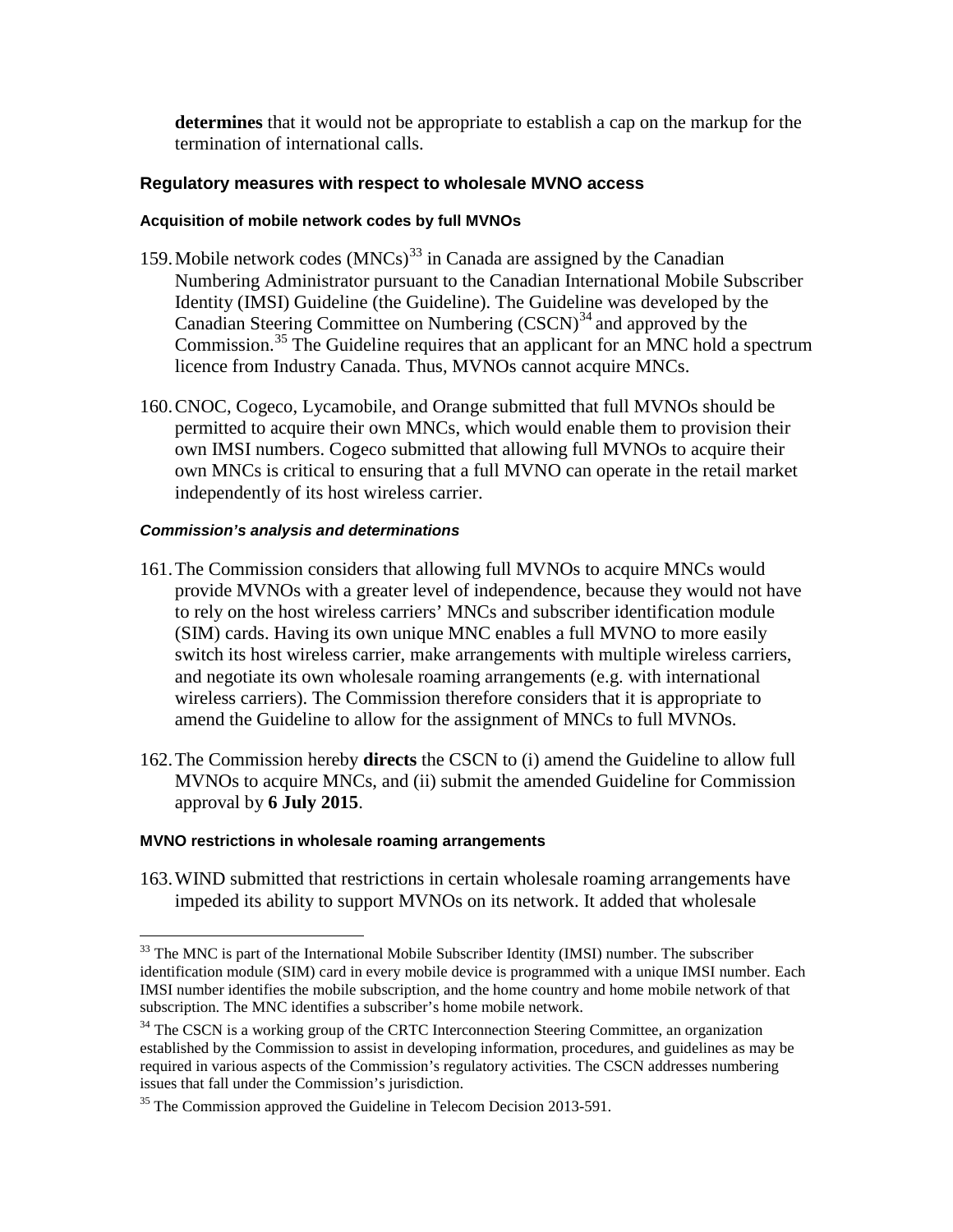roaming arrangements should not include restrictions that prevent customers of any MVNOs operating on its network to incidentally roam on a national wireless carrier's network in the same manner as WIND's customers do.

164.RCP submitted that it does not restrict domestic wholesale roaming partners from providing service to legitimate MVNOs, including when those MVNOs are other Canadian telecommunications companies that are genuinely establishing MVNO operations. RCP added that such restrictions in wholesale roaming arrangements were aimed at preventing wireless carriers from attempting to resell access to RCP's network to other wireless carriers.

#### *Commission's analysis and determinations*

- 165.The Commission considers that restrictions in wholesale roaming arrangements that may impede a wireless carrier from offering wholesale network access to an MVNO represent a barrier to entry to MVNOs.
- 166.Removing such restrictions, which prevent smaller wireless carriers, including new entrants, from offering access to their mobile wireless networks to MVNOs, will further the development of a competitive market for wholesale network access.
- 167.Accordingly, pursuant to section 24 of the Act, as a condition of offering and providing GSM-based wholesale roaming, Bell Mobility, RCP, and TCC must provide roaming on their GSM-based mobile wireless networks to all subscribers served by their wholesale roaming partners, including the subscribers of any MVNOs operating on their wholesale roaming partners' networks.

## **Tower and site sharing**

#### **Market power assessment**

- 168.The national wireless carriers submitted that they do not have market power with respect to tower and site sharing. They argued that there are multiple options for wireless carriers to deploy their mobile wireless networks, such as building their own towers, seeking access to other wireless carriers' towers and sites, or using towers and sites owned by third parties.
- 169.With respect to the relevant market, the national wireless carriers submitted that both tower and site sharing could be considered to be in the same product market as they are generally substitutes for one another. Bell Mobility submitted that the relevant geographic market for towers and sites is highly localized, because each tower and site is unique, with its own topography, technical and structural issues, and municipal regulations. RCP submitted that towers must be within a certain area to achieve the local network coverage objectives of a wireless carrier, and that the relevant geographic market for tower and site sharing is likely confined to a local municipal area.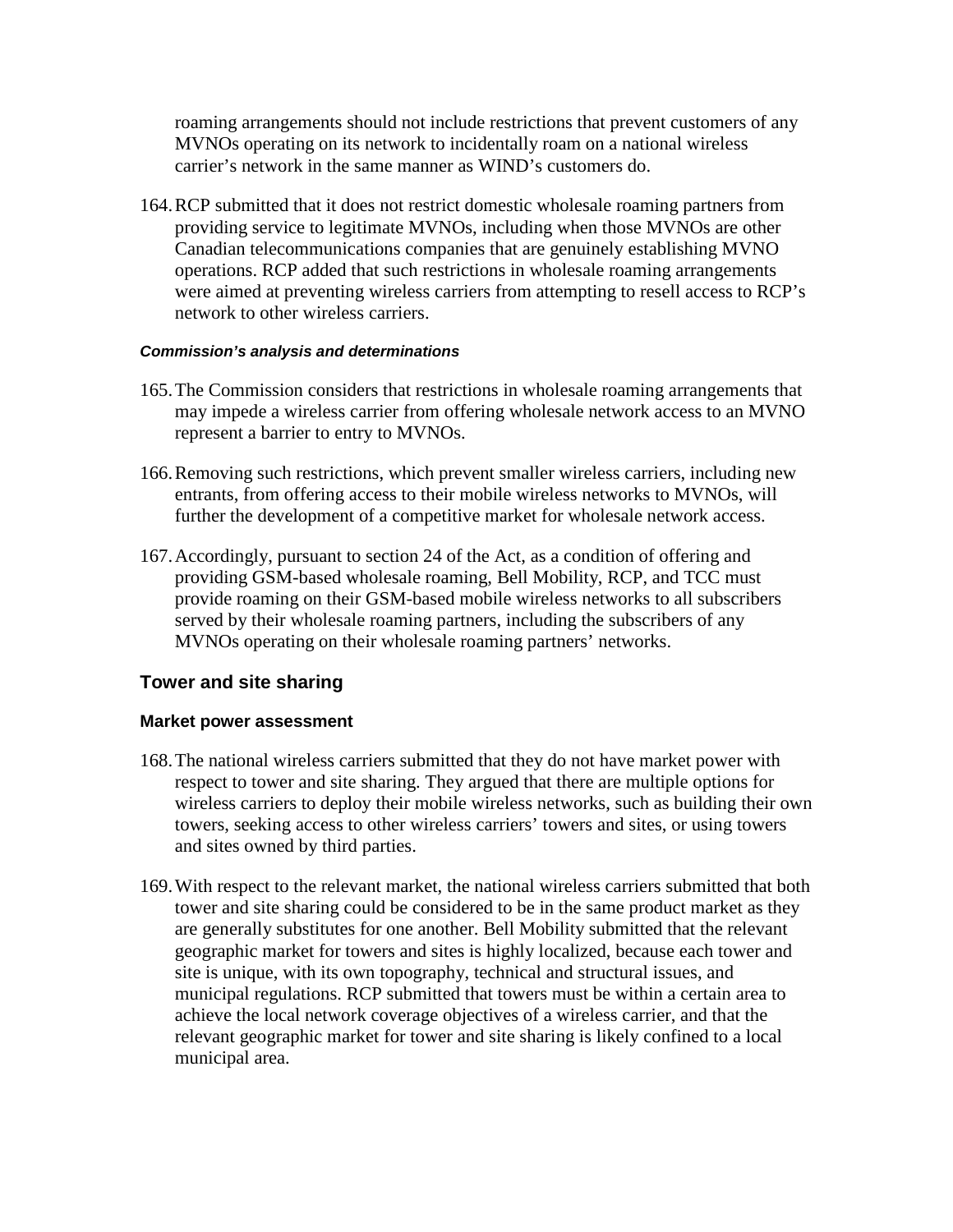- 170.The new entrants, CNOC, Klass/Ellis, PIAC et al., and Vaxination submitted that the national wireless carriers have market power with respect to tower and site sharing.<sup>[36](#page-29-0)</sup> They submitted that the national wireless carriers are able to impose substantial delays and onerous wholesale rates, terms, and conditions on the new entrants, limiting their ability to deploy their networks and compete effectively in the retail market. CNOC, Eastlink, Videotron, and WIND submitted that it would be prohibitively expensive for a competitor to replicate the towers that the national wireless carriers have in place in order to compete with them at the retail level.
- 171.Eastlink, Videotron, and WIND stated that tower sharing and site sharing should each be considered a different product market, as sites with suitable elevation are limited in suburban and rural areas. Eastlink and Videotron submitted that the relevant geographic market is the tower itself and the area surrounding it. They argued that it would be possible to aggregate individual towers on a national basis as the conditions pertaining to the sharing of towers are the same for every tower in Canada.
- 172.CNOC submitted that the relevant geographic markets for tower and site sharing are both national and regional (i.e. ten provincial markets and one pan-territorial market).

#### **Commission's analysis and determinations**

 $\overline{a}$ 

- 173.With respect to the relevant product market, tower and site sharing provide the same functionality, since they both allow for the installation and operation of wireless equipment. As such, the Commission considers that tower and site sharing are substitutes, and are therefore in the same relevant product market.
- 174.With respect to the relevant geographic market, a wireless carrier enters into tower- and site- sharing arrangements in areas where it wishes to provide network coverage. In addition, the network coverage that can be obtained by a wireless carrier from a single tower or site, or a group of towers and/or sites, is limited to a specific area and depends on several factors, including spectrum, tower or site location, and the type and location of equipment installed. These factors create unique circumstances for every tower and site.
- 175.A definition of the tower- and site-sharing market as national or provincial would not be appropriate, as it would not take into account the network coverage needs of a specific wireless carrier or the uniqueness of each tower or site. Therefore, the relevant geographic market for tower and site sharing consists of one tower or site, or a group of towers and/or sites, in a particular area, depending on the network coverage needs of the wireless carrier that wishes to provide mobile wireless services in that area.

<span id="page-29-0"></span> $36$  PIAC et al. submitted that the regional wireless carriers also possess market power for tower and site sharing in their home territories.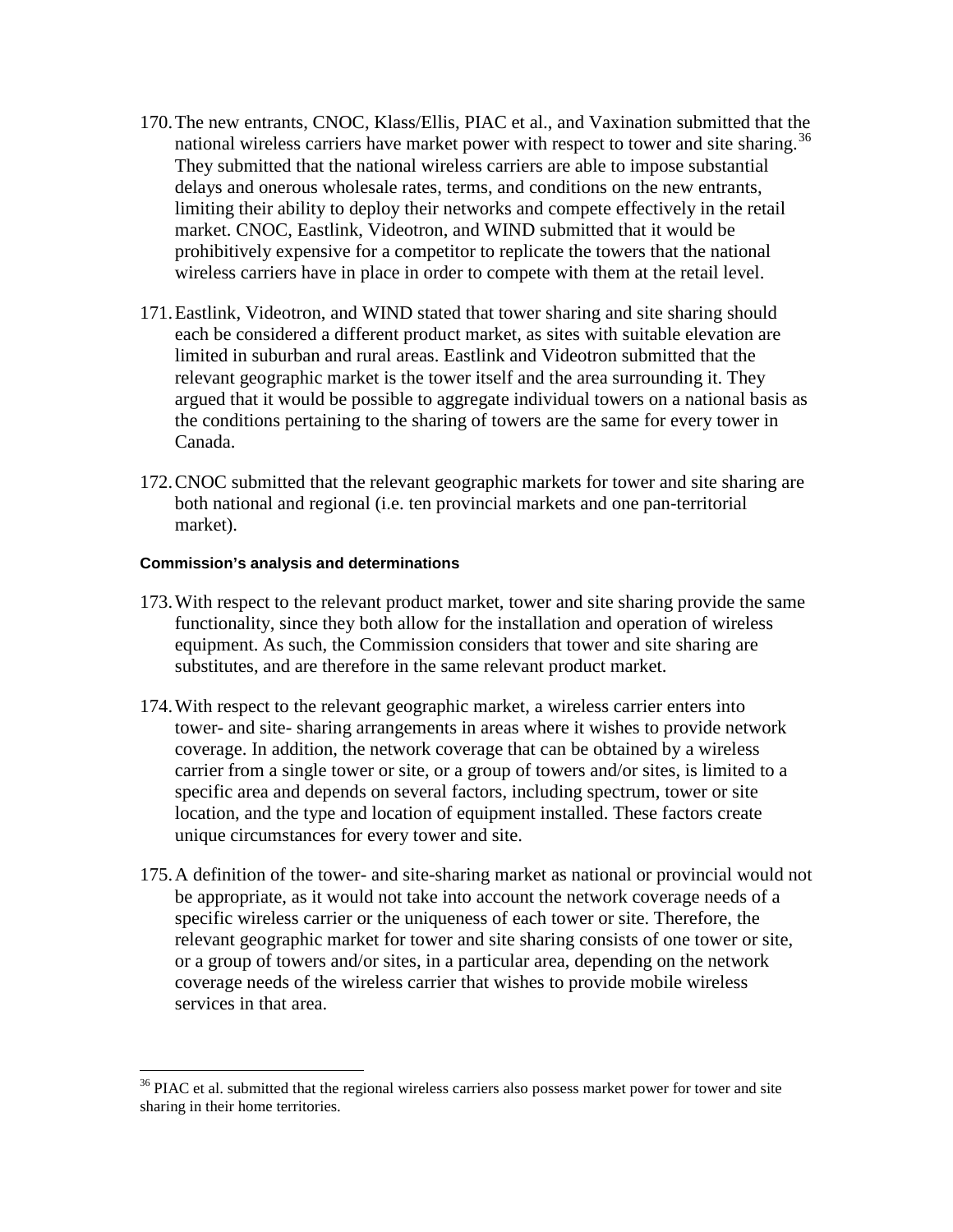- 176.In light of the above, the Commission **determines** that the relevant market for tower and site sharing is the network coverage area required by a wireless carrier that could be provided by a single tower or site, or a group of towers and/or sites, in a particular area.
- 177.Based on the determination above, assessing market power requires the Commission to examine each tower or site on an individual basis and assess whether the tower or site owner has market power based on the network coverage required by the wireless carrier requesting access to the tower or site. The network coverage that can be obtained by a wireless carrier from a specific tower or site depends on a multitude of factors, including the spectrum and equipment used, and the particular height of the antennas installed. While it would be possible for wireless carriers to provide this information for examination, it would be inefficient and unduly burdensome to do so.
- 178.The Commission therefore **determines** that, based on the record of this proceeding, it cannot make an assessment as to whether a wireless carrier has market power for tower and site sharing for the network coverage required by another wireless carrier for a specific tower or site, or a group of towers and/or sites. Consequently, the Commission **determines** that it cannot assess whether tower and site sharing is essential. The Commission will not mandate or require general wholesale tariffs for tower and site sharing at this time.

## **Regulatory oversight**

- 179.Notwithstanding the determinations above, the Commission recognizes that there are likely situations where a single tower or site owned by a wireless carrier will be the only option through which another wireless carrier can install its wireless equipment to obtain the network coverage required. In these situations, a wireless carrier would likely have market power with respect to the provision of tower and site sharing.
- 180.The Commission's current powers under the Act allow it to impose conditions related to tower and site sharing, as well as to make findings of unjust discrimination and undue preference with respect to the provision of these services.<sup>[37](#page-30-0)</sup> In addition, the Commission already has processes in place (i.e. its dispute resolution process<sup>[38](#page-30-1)</sup> or Part 1 application process) to address disputes between parties.
- 181.The Commission considers that its existing powers and processes permit it to intervene with respect to a broad range of issues related to specific towers and sites, including instances where tower- and site-sharing rates would be unjustly discriminatory. Also, the Commission's existing powers and processes enable parties to settle disputes in a cost-effective manner, and provide an incentive for parties to negotiate reasonable rates, terms, and conditions, because parties would be able to request Commission intervention should negotiations fail.

 $37$  See section 24 and subsections 27(2) and (4) of the Act.  $\overline{a}$ 

<span id="page-30-1"></span><span id="page-30-0"></span><sup>&</sup>lt;sup>38</sup> See Broadcasting and Telecom Information Bulletin 2013-637.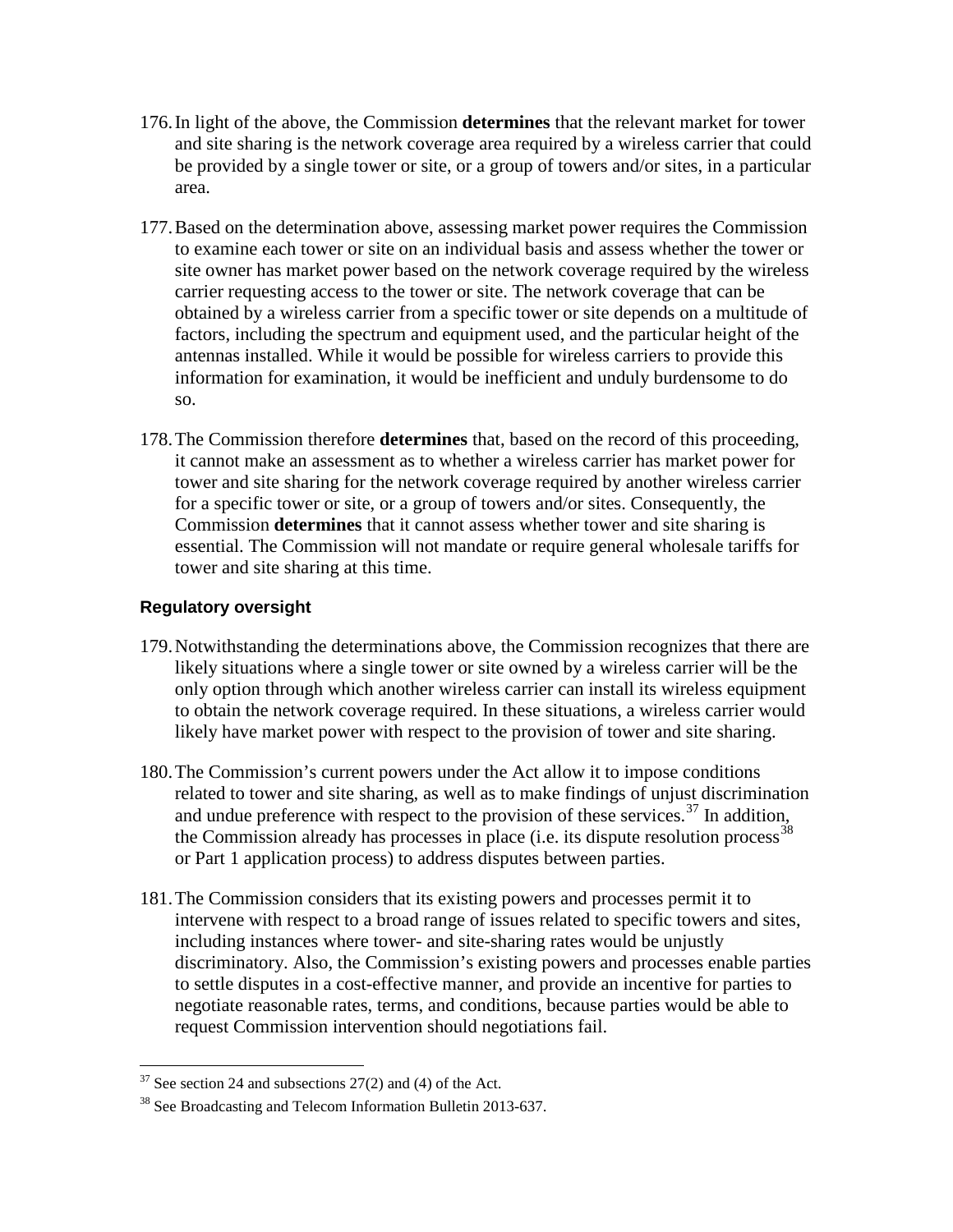182.The Commission therefore **determines** that its existing powers and processes are sufficient to address tower- and site-sharing issues related to rates, terms, and conditions.

#### **Other issues**

#### **Remaining wholesale roaming rates**

- 183.The evidence in this proceeding demonstrates that wholesale roaming caps have had positive impacts on smaller wireless carriers. Specifically, the wholesale roaming caps, in conjunction with the prohibition of exclusivity provisions in wholesale roaming arrangements set out in Telecom Decision 2014-398, have allowed certain smaller wireless carriers to conclude wholesale roaming arrangements expeditiously and at lower rates with the national wireless carriers.
- 184.In this decision, the Commission is requiring the national wireless carriers to issue interim tariff pages and file proposed final tariffs for GSM-based wholesale roaming provided to Canadian wireless carriers other than Bell Mobility, RCP, and TCC. Pursuant to subsection 27.1(5) of the Act, these tariffs prevail over the respective wholesale roaming caps. The Commission is therefore taking the necessary action to respond to an identified market problem based on a substantial evidentiary record and in light of its powers and duties under the Act, including ensuring the fulfillment of the policy objectives set out in section 7 of the Act.
- 185.Unless the Governor in Council repeals section 27.1 of the Act, the wholesale roaming caps will continue to apply to (i) GSM-based wholesale roaming provided by wireless carriers other than the national wireless carriers, (ii) any GSM-based wholesale roaming that the national wireless carriers provide to each other, and (iii) CDMA-based wholesale roaming provided by wireless carriers.
- 186.The Commission considers that the remaining wholesale roaming caps are a broad measure and, based on a very fulsome examination in this proceeding, do not deal with any identified market problem. In addition, the Commission considers that the continued application of the remaining wholesale roaming caps places an unnecessary and complex administrative burden on wireless carriers.
- 187.Moreover, the continued application of the remaining wholesale roaming caps will likely have serious negative consequences for certain smaller wireless carriers. For example, these caps enable the national wireless carriers, which have market power in the national market for GSM-based wholesale roaming, to obtain this service from other wireless carriers at capped rates. This will likely negatively impact the bargaining position of wireless carriers when they negotiate in the future with the national wireless carriers for, among other things, access to devices, international roaming services, and spectrum.
- 188.As noted earlier, the Government of Canada has previously stated that section 27.1 of the Act would remain in place until the Commission makes a decision on wholesale roaming rates. Also, as noted earlier, Parliament provided, through section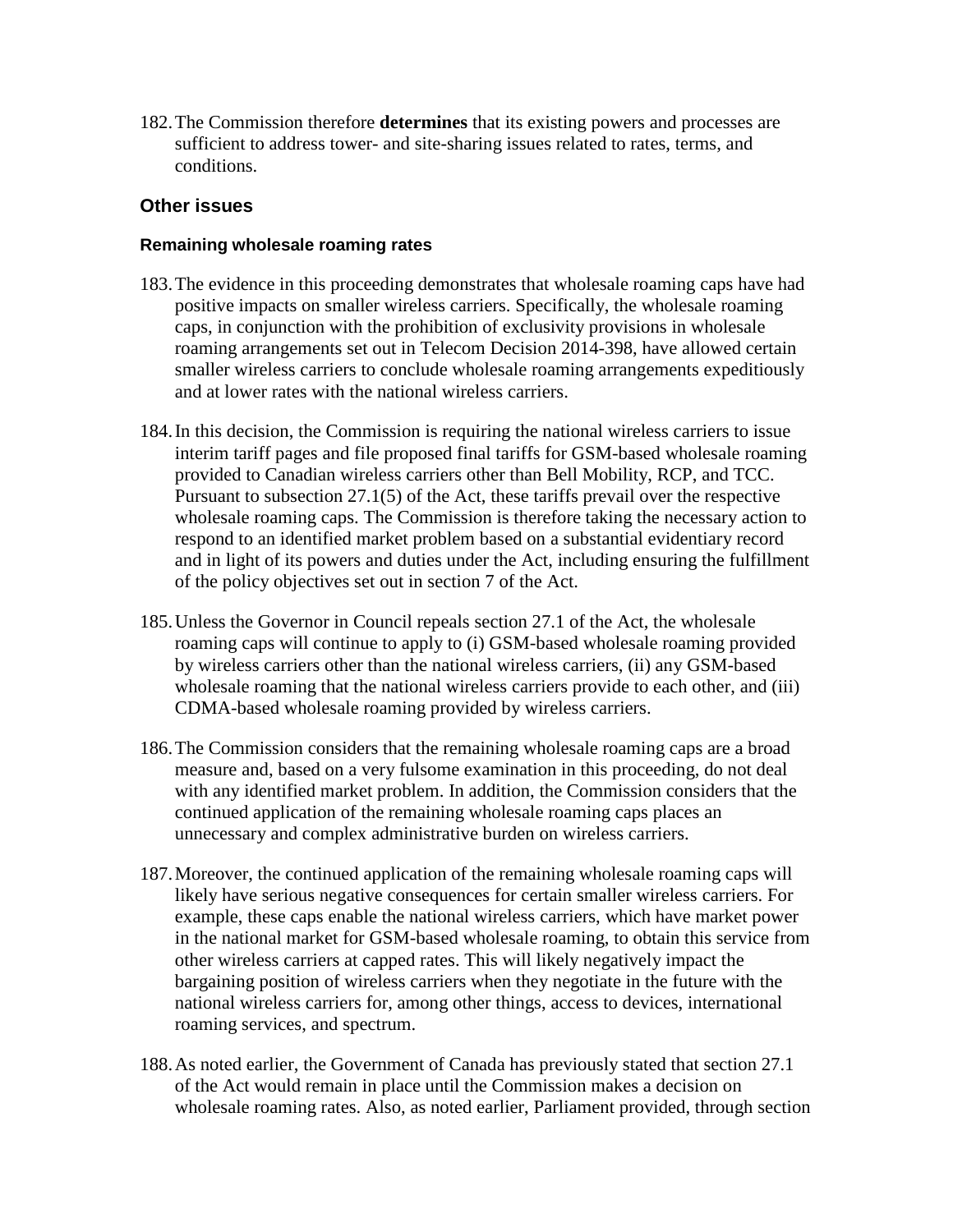241 of the *Economic Action Plan 2014 Act, No. 1*, that section 27.1 of the Act can be repealed by the Governor in Council by way of an Order in Council.

- 189.Paragraph 7(*f*) of the Act states that the Canadian telecommunications policy objectives should foster increased reliance on market forces for the provision of telecommunications services and ensure that regulation, where required, is efficient and effective. Further, the Policy Direction states that in exercising its powers and performing its duties under the Act, among other things, the Commission should rely on market forces to the maximum extent feasible.
- 190.The Commission considers that no compelling evidence was submitted on the record of this proceeding to justify a finding that regulatory oversight is appropriate with respect to the provision of all other wholesale roaming by wireless carriers. Given this, the Commission considers that, consistent with paragraph 7(*f*) of the Act and the Policy Direction, market forces should apply regarding the provision of all other wholesale roaming. Market forces would allow wireless carriers to negotiate rates for all other wholesale roaming that more accurately reflect the market conditions for these services.
- 191.In light of the above, the Commission recommends that the Governor in Council repeal section 27.1 of the Act to allow the return to market forces as soon as possible regarding the offering and provision of all other wholesale roaming.

#### **Time-limited application of regulatory measures**

- 192.Bell Mobility submitted that any wholesale obligations that the Commission introduces should be limited in time, and that the Commission should review, for instance in four years, the necessity of wholesale wireless regulations.
- 193.WIND submitted that the provision of tariffed wholesale roaming should be in place for ten years, with a review commencing in the seventh year.

#### **Commission's analysis and determinations**

194.The Commission considers that the regulatory measures it has established in this decision should remain in place for a minimum period of time to allow for the development of sustainable competition, and to encourage continued innovation and investment in high-quality telecommunications facilities in the mobile wireless services market. Accordingly, the Commission **determines** that the regulatory measures established in this decision will remain in place for a minimum of five years, during which time the Commission will monitor competitive conditions in the mobile wireless market.

#### **Policy Direction**

195.The Commission considers that the determinations made in this decision are consistent with the Policy Direction for the reasons set out below.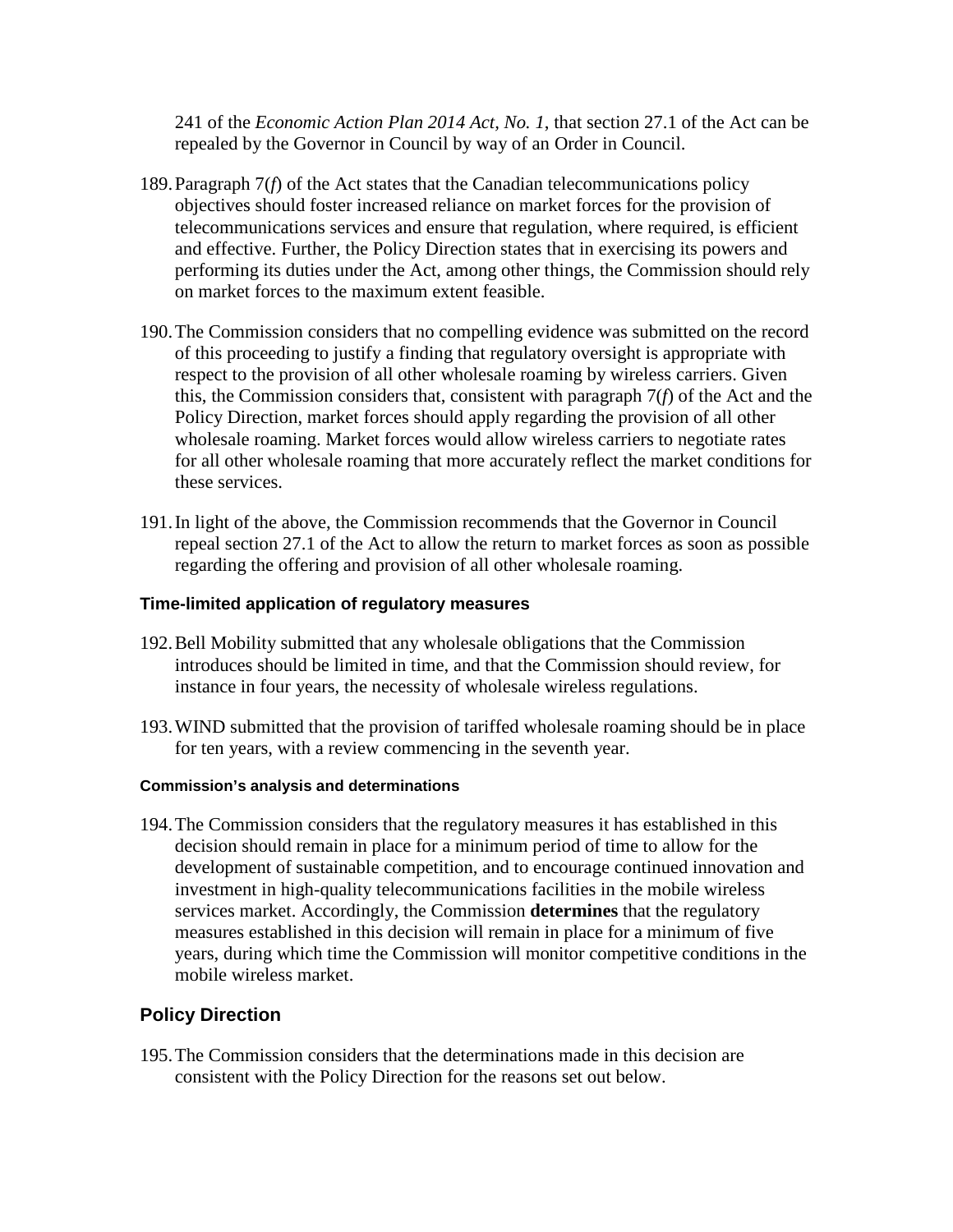- 196.The Policy Direction states that the Commission, in exercising its powers and performing its duties under the Act, shall implement the policy objectives set out in section 7 of the Act, in accordance with paragraphs 1(*a*), (*b*), and (*c*) of the Policy Direction.
- 197.The issues under consideration in this decision relate to whether the wholesale mobile wireless market is sufficiently competitive, and whether any additional regulatory measures are required. Therefore, subparagraphs  $1(a)(i)$  and  $(ii)^{39}$  $(ii)^{39}$  $(ii)^{39}$  and subparagraphs  $1(b)(i)$ , (ii), and (iv)<sup>[40](#page-33-1)</sup> of the Policy Direction apply to the Commission's determinations in this decision.
- 198. Consistent with subparagraph  $1(a)(i)$  of the Policy Direction, the Commission has, with respect to wholesale MVNO access, and tower and site sharing, relied to the maximum extent feasible on market forces by continuing to forbear from the regulation of rates for these services.
- 199. Consistent with subparagraphs  $1(a)(ii)$  and  $1(b)(ii)$  of the Policy Direction, the Commission considers that the regulatory measures approved in this decision are 1) efficient and proportionate to their purpose, and minimally interfere with market forces, and 2) neither deter economically efficient competitive entry into the market nor promote economically inefficient entry. In this regard, the Commission notes its determinations to require Bell Mobility, RCP, and TCC to file tariffs for the provision of GSM-based wholesale roaming to Canadian wireless carriers other than Bell Mobility, RCP, and TCC.

 $\overline{a}$ 

<span id="page-33-0"></span> $39$  Paragraph  $1(a)$  states that "the Commission should (i) rely on market forces to the maximum extent feasible as the means of achieving the telecommunications policy objectives, and (ii) when relying on regulation, use measures that are efficient and proportionate to their purpose and that interfere with the operation of competitive market forces to the minimum extent necessary to meet the policy objectives."

<span id="page-33-1"></span><sup>&</sup>lt;sup>40</sup> Paragraph 1(*b*) states, among other things, that "the Commission, when relying on regulation, should use measures that satisfy the following criteria, namely, those that (i) specify the telecommunications policy objective that is advanced by those measures and demonstrate their compliance with this Order, (ii) if they are of an economic nature, neither deter economically efficient competitive entry into the market nor promote economically inefficient entry, […] and (iv) if they relate to network interconnection arrangements or regimes for access to networks, buildings, in-building wiring or support structures, ensure the technological and competitive neutrality of those arrangements or regimes, to the greatest extent possible, to enable competition from new technologies and not to artificially favour either Canadian carriers or resellers."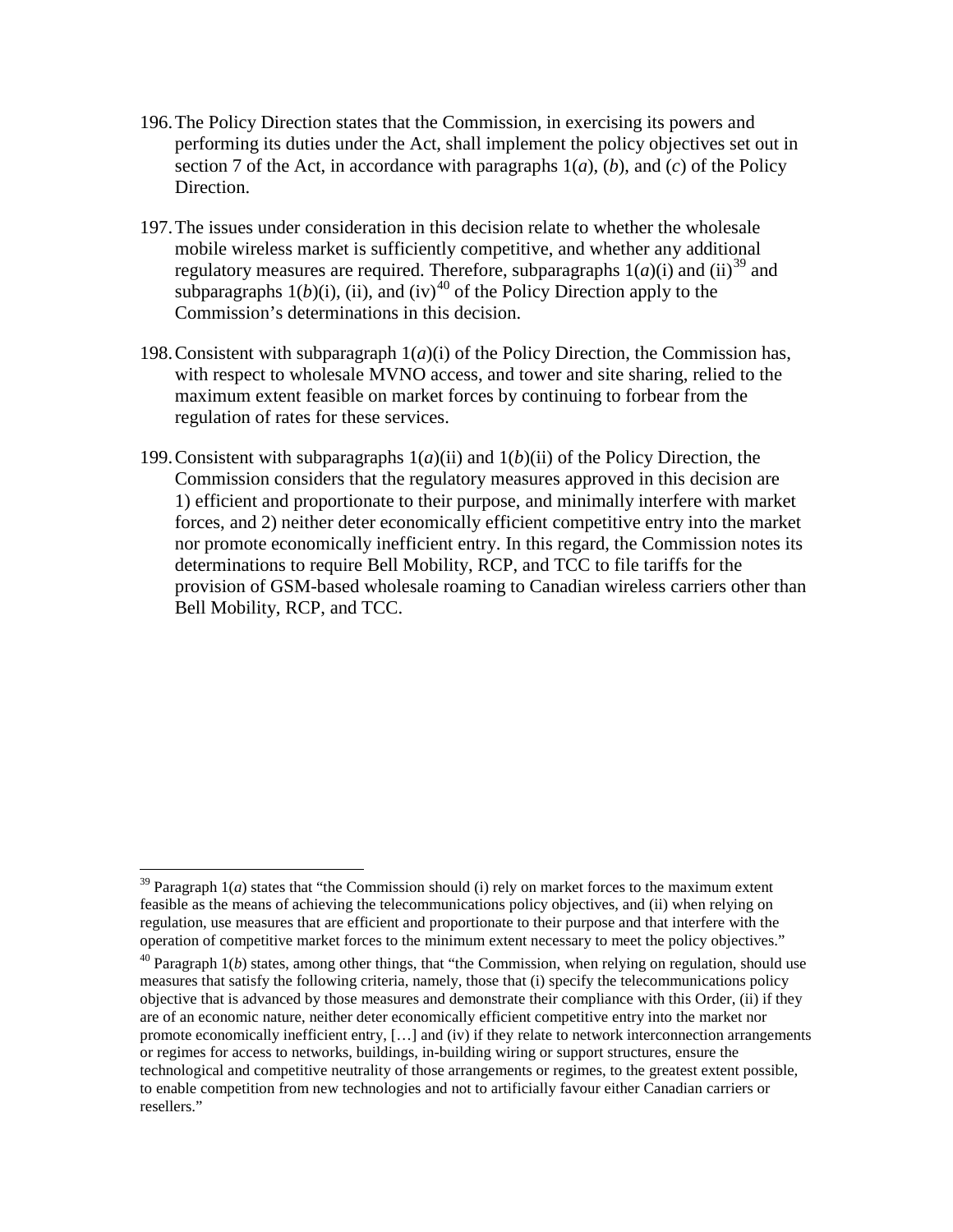- 200. In compliance with subparagraph  $1(b)(i)$  of the Policy Direction, the Commission considers that the policy objectives set out in paragraphs 7(*a*), (*b*), (*c*), (*f*), (*g*), and  $(h)$  of the Act<sup>[41](#page-34-0)</sup> are advanced by the regulatory measures established in this decision.
- 201.Consistent with subparagraph 1(*b*)(iv) of the Policy Direction, the Commission considers that its determinations, as they relate to network interconnection arrangements or regimes for access to networks, are technologically and competitively neutral and do not artificially favour either Canadian carriers or resellers.

Secretary General

 $\overline{a}$ 

## **Related documents**

- *Review of wholesale mobile wireless services*, Telecom Notice of Consultation CRTC 2014-76, 20 February 2014, as amended by Telecom Notices of Consultation CRTC 2014-76-1, 25 April 2014; and 2014-76-2, 5 September 2014
- *Wholesale mobile wireless roaming in Canada – Unjust discrimination/undue preference*, Telecom Decision CRTC 2014-398, 31 July 2014
- *Wholesale mobile wireless roaming in Canada – Unjust discrimination/undue preference*, Telecom Notice of Consultation CRTC 2013-685, 12 December 2013
- *Practices and procedures for staff-assisted mediation, final offer arbitration and expedited hearings*, Broadcasting and Telecom Information Bulletin CRTC 2013-637, 28 November 2013
- *CISC consensus report – Canadian International Mobile Subscriber Identity (IMSI) Assignment Guideline (CNRE096A)*, Telecom Decision CRTC 2013-591, 6 November 2013
- *The Wireless Code*, Telecom Regulatory Policy CRTC 2013-271, 3 June 2013
- *Confidentiality of information used to establish wholesale service rates*, Telecom Regulatory Policy CRTC 2012-592, 26 October 2012

<span id="page-34-0"></span><sup>&</sup>lt;sup>41</sup> The cited policy objectives of the Act are  $7(a)$  to facilitate the orderly development throughout Canada of a telecommunications system that serves to safeguard, enrich, and strengthen the social and economic fabric of Canada and its regions; (*b*) to render reliable and affordable telecommunications services of high quality accessible to Canadians in both urban and rural areas in all regions of Canada; (*c*) to enhance the efficiency and competitiveness, at the national and international levels, of Canadian telecommunications; (*f*) to foster increased reliance on market forces for the provision of telecommunications services and to ensure that regulation, where required, is efficient and effective; (*g*) to stimulate research and development in Canada in the field of telecommunications and to encourage innovation in the provision of telecommunications services; and (*h*) to respond to the economic and social requirements of users of telecommunications services.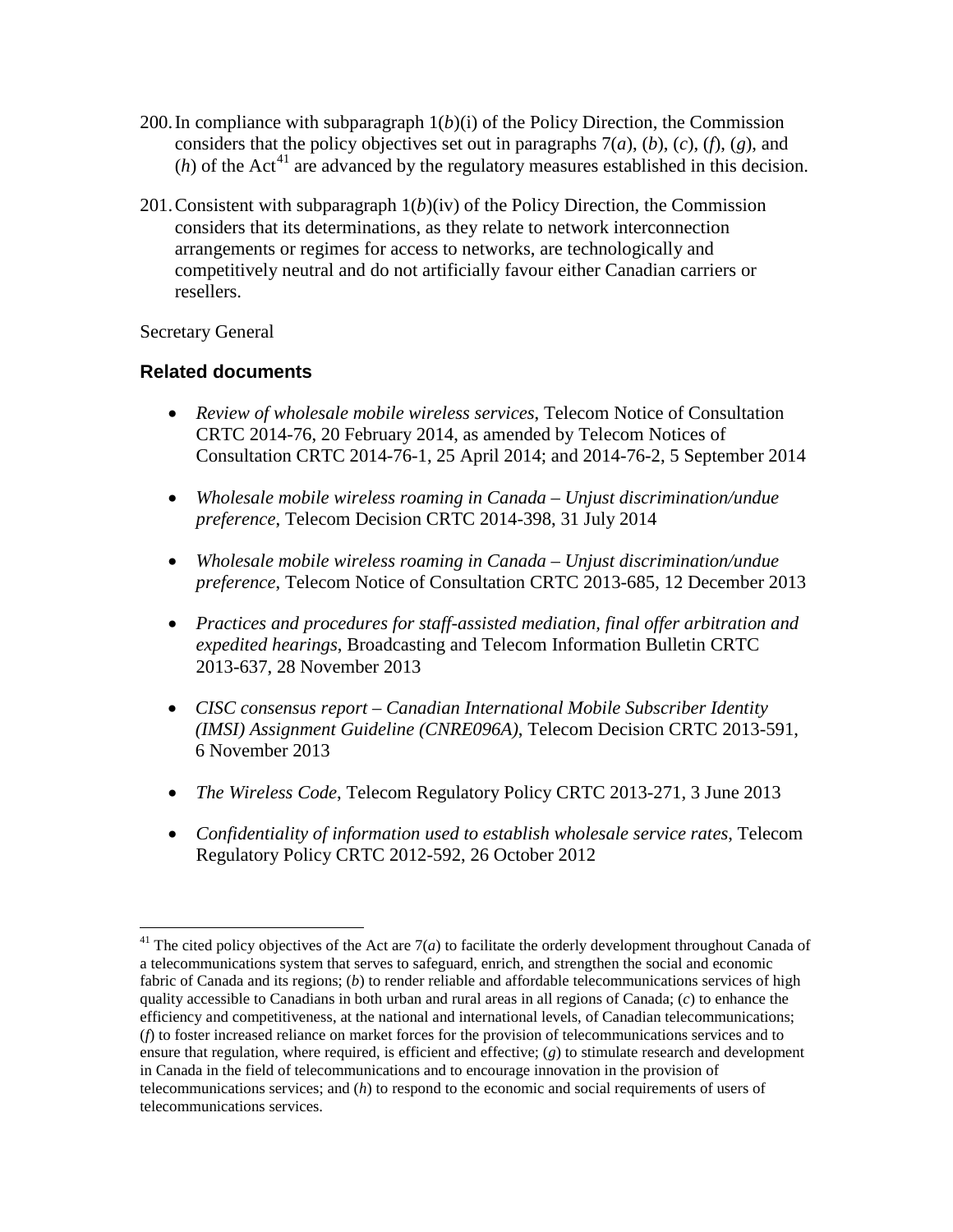- *Revised regulatory framework for wholesale services and definition of essential service*, Telecom Decision CRTC 2008-17, 3 March 2008
- *Review of regulatory framework*, Telecom Decision CRTC 94-19, 16 September 1994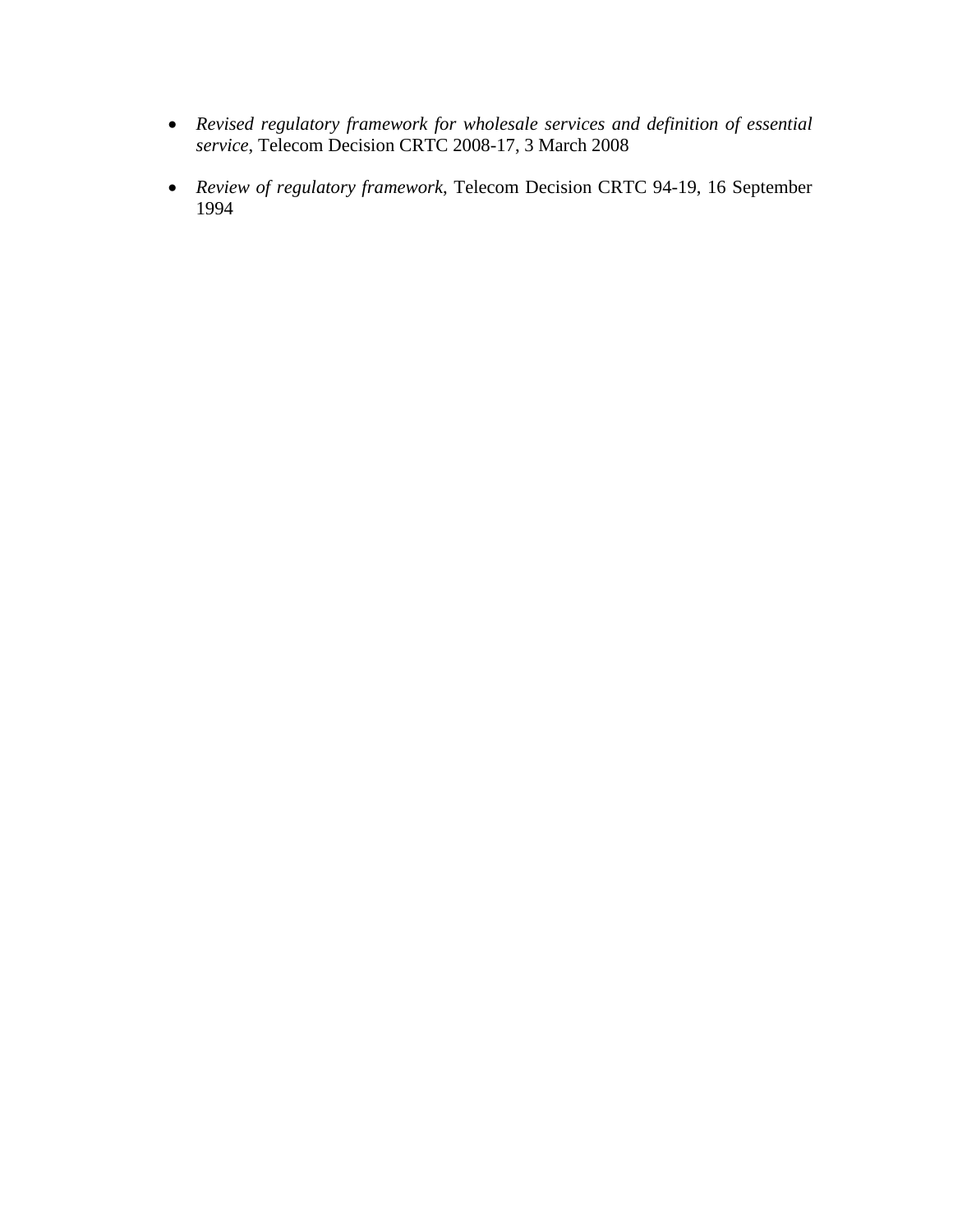## **Concurring opinion of Vice-Chairman Peter Menzies**

I agree with the Commission's determinations regarding the key issues contemplated in this proceeding.

The core issue at hand and subject to debate was whether certain players within the wireless industry possess market power at the national wholesale level regarding roaming rates, terms, and conditions and, if so, what the appropriate remedy should be.

I agree with the Commission's conclusion that, in accordance with established criteria, Bell Mobility Inc., Rogers Communications Partnership, and TELUS Communications Company (hereafter referred to as Bell, Rogers, and TELUS) possess market power at the national level and should be subject to rate regulation for Global System for Mobile communications (GSM)-based wholesale roaming provided to other wireless carriers. Bell, Rogers, and TELUS have therefore been ordered to file tariffs for these services within six months so that the Commission may determine appropriate final rates. Pending that determination, the Commission has established interim rates that are based on rates currently charged, which by law cannot exceed the caps contemplated by section 27.1 of the *Telecommunications Act* (the Act) [wholesale roaming caps].

I also agree with the Commission's recommendation that, for all other roaming services, including those provided by regional wireless carriers MTS Inc., Saskatchewan Telecommunications, and TBayTel, and new entrants Eastlink, Mobilicity, WIND Mobile, and Videotron G.P., the Governor in Council exercise its prerogative to repeal section 27.1 of the Act. In this way, these carriers, among others, would be able to again operate guided only by market forces and without regulation of their wholesale roaming rates. Pending such action by the Governor in Council, the caps established by section 27.1 will continue to apply.

The analysis as to which carriers, if any, possess market power was complex and required a fulsome examination, but once determined, the remedy was relatively clear.

Once that determination is made, however, one is faced with a conundrum given that the Commission had determined that no carriers other than Bell, Rogers, and TELUS possess market power in the national GSM-based wholesale roaming market.

Section 27 of the Act makes it clear that rates must be just and reasonable. The Policy Direction<sup>[42](#page-36-0)</sup> makes it clear that the Commission should defer to market forces to the maximum extent possible, and section 27.1 of the Act contemplates that the only means by which the Commission can cause the wholesale roaming caps to be displaced is by establishing an amount within the meaning of subsection 27.1(5). Meanwhile, the Commission's process has determined that there is no identified market problem with respect to the roaming services provided by, among others, the regional carriers and the new entrants.

Specifically, the Commission found no compelling evidence on the record of this proceeding to justify a finding that regulatory oversight is appropriate with respect to the

 $\overline{a}$ 

<span id="page-36-0"></span><sup>42</sup> *Order Issuing a Direction to the CRTC on Implementing the Canadian Telecommunications Policy Objectives*, P.C. 2006-1534, 14 December 2006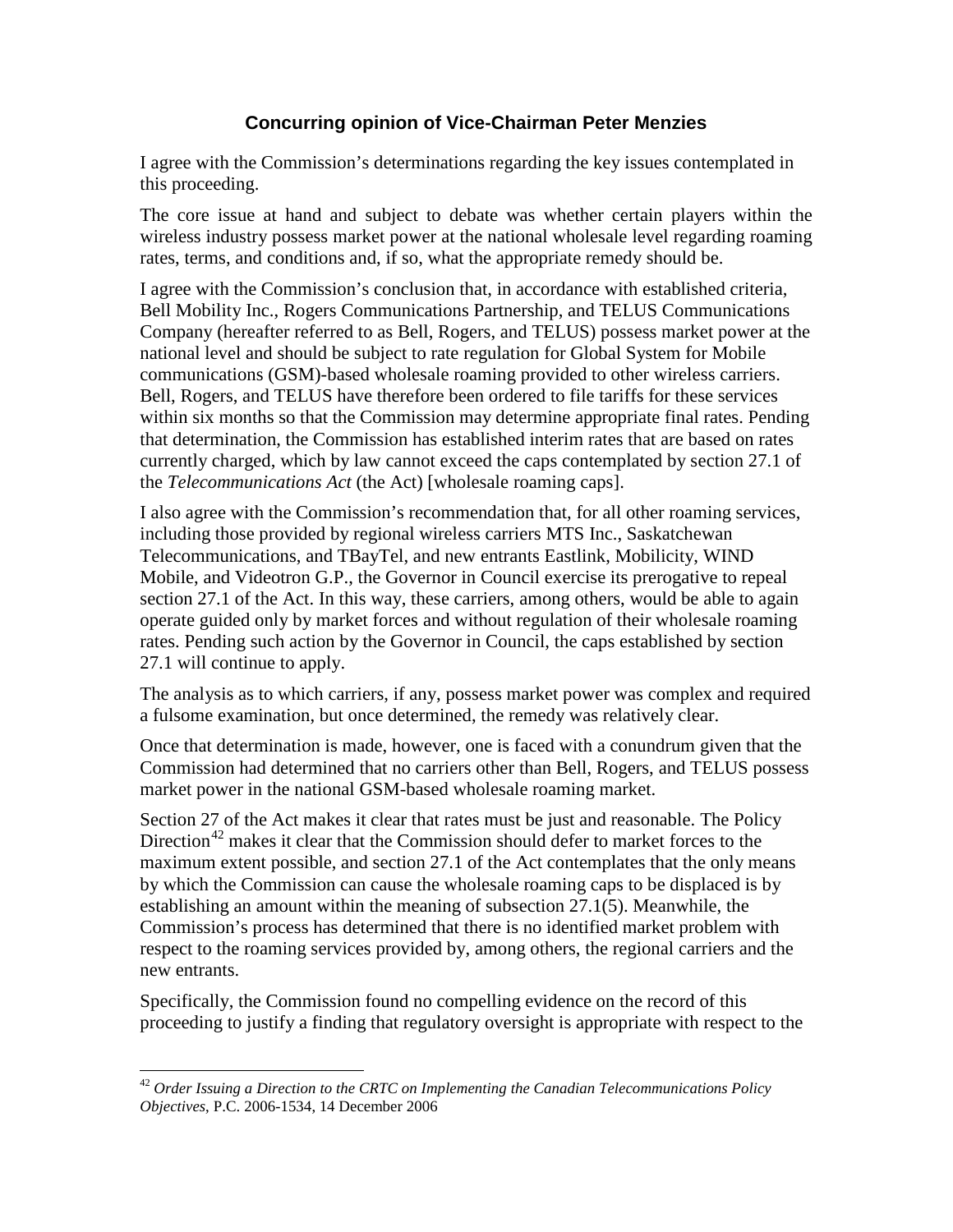provision of all other wholesale roaming, including by new entrants and regional wireless carriers.

So, what to do about this situation, including with respect to those regional carriers and new entrants that collectively represent a small share of the national market and yet remain subject to the wholesale roaming caps?

The cleanest and most just solution in favour of not just the carriers in question but the public interest at large – which is frequently very well-served by market forces – is the recommendation to the Governor in Council to repeal section 27.1 of the Act.

An alternative approach would be for the parties to negotiate rates on commercial terms and request that the Commission establish them as the amounts which would cause the wholesale roaming caps to be displaced, consistent with the mechanism provided by Parliament in subsection 27.1(5) of the Act.

Under this scenario, in cases where agreements were in existence prior to the implementation of section 27.1 of the Act, parties would remain subject to the caps calculated in accordance with section 27.1 only until such time as they filed those pre-existing agreements for the Commission to consider as the amounts to be established by the Commission within the meaning of subsection 27.1(5). In cases where no previous agreement was in place, the caps calculated pursuant to section 27.1 would remain in effect until parties reached a commercially negotiated agreement, which could then be filed with the Commission with the request that it be established by the Commission within the meaning of subsection 27.1(5).

Furthermore, the Commission could have set a fixed time period – 30, 60, or 90 days, for instance – within which parties without a previous agreement would have to, if they wished to be subject to amounts other than the caps determined pursuant to section 27.1 of the Act, either negotiate an agreement to be filed, with the request that it provide the basis for establishing the amount by the Commission, or apply to the Commission to establish the amount.

A remedy such as this would have been consistent with the mechanism set out in subsection 27.1(5) of the Act by which the wholesale roaming caps can be displaced by an amount established by the Commission. This remedy would have also relieved the regional carriers and new entrants of the handicap of providing roaming for an amount determined through means other than commercial negotiations. And it would have ensured that carriers that do not have market power enjoy a process distinct from those found to have market power.

Further, as noted above, such remedy would be consistent with Parliament's intention that the Commission have the power to displace the wholesale roaming caps by establishing an amount of its own. Further, it would serve the public interest by eliminating uncertainty for regional carriers and new entrants as they seek to compete with the national carriers.

This solution could, of course, be seen as an inefficient workaround that would unnecessarily place the Commission in what some would certainly describe as the philosophically oxymoronic position of regulating/approving the determinations of market forces by retaining regulatory oversight over roaming arrangements. Despite